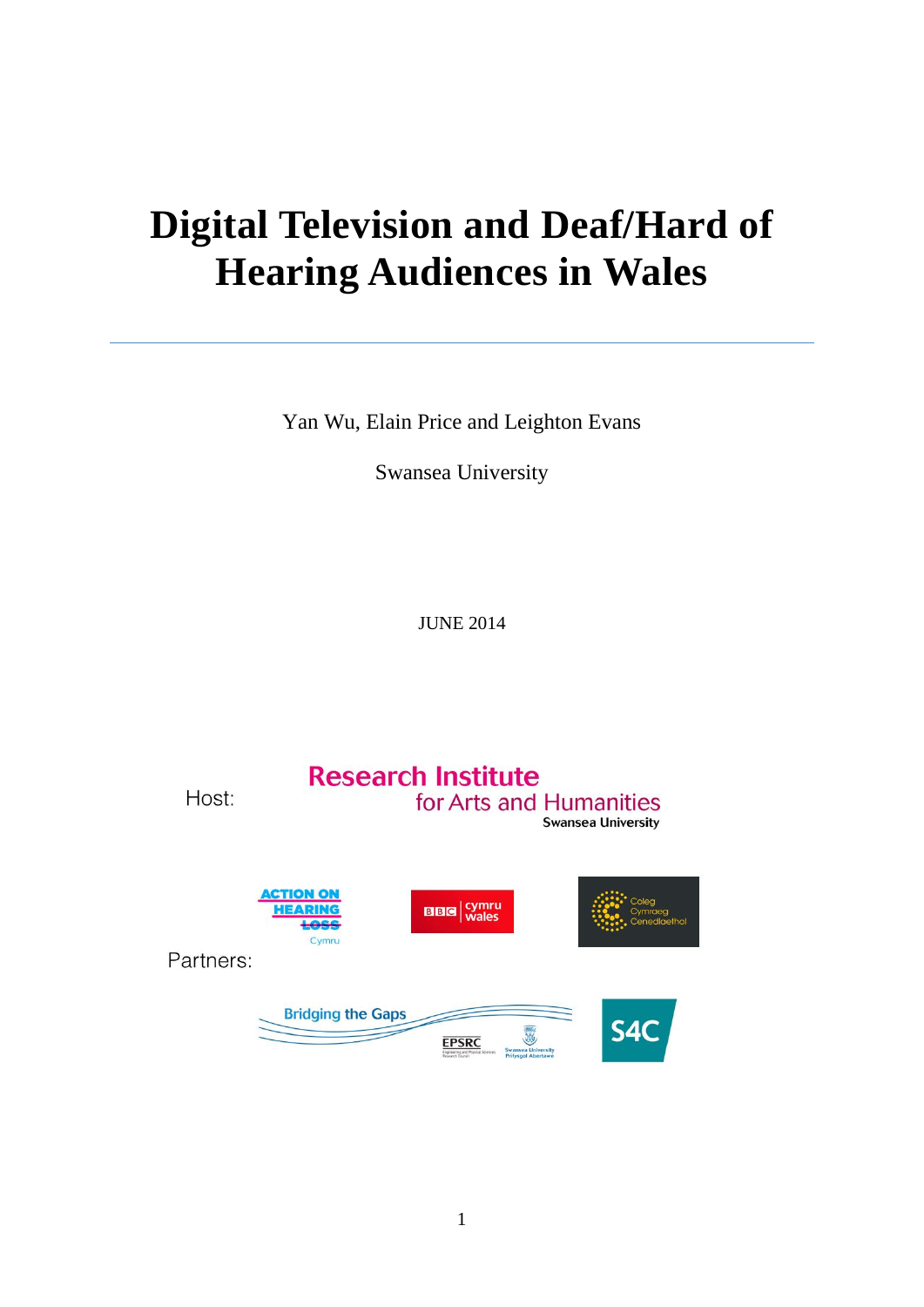## **Acknowledgements**

We would like to thank the following for their advice, support and co-operation:

- Mike Armstrong, BBC Research and Development
- Andrea Buck, Swansea University;
- Elaine Canning, Swansea University;
- Carys Evans, S4C
- Belinda Herbert, BBC Cymru Wales
- Laura Matthews, Action on Hearing Loss
- John Spurr, Swansea University;
- Harold Thimbleby, Swansea University;
- Richard Williams, Action on Hearing Loss Cymru.

We are extremely grateful to Action on Hearing Loss Cymru, BBC Cymru Wales, Bridging the Gaps Fund (EPSRC Swansea University), Coleg Cymraeg Cenedlaethol, Research Institute of Arts and Humanities (Swansea University) and S4C for providing financial support to this research.

Finally, we would like to thank the study's participants for taking the time to share their thoughts, views and experiences by responding to our questionnaire or participating in the semi-structured interviews.

Yan Wu, Leighton Evans and Elain Price

College of Arts and Humanities, Swansea University Singleton Park Swansea SA2 8PP

Project Webpage: <http://www.swansea.ac.uk/riah/research-projects/dtv-wales-survey/> Project Twitter account: @dhohwalessurvey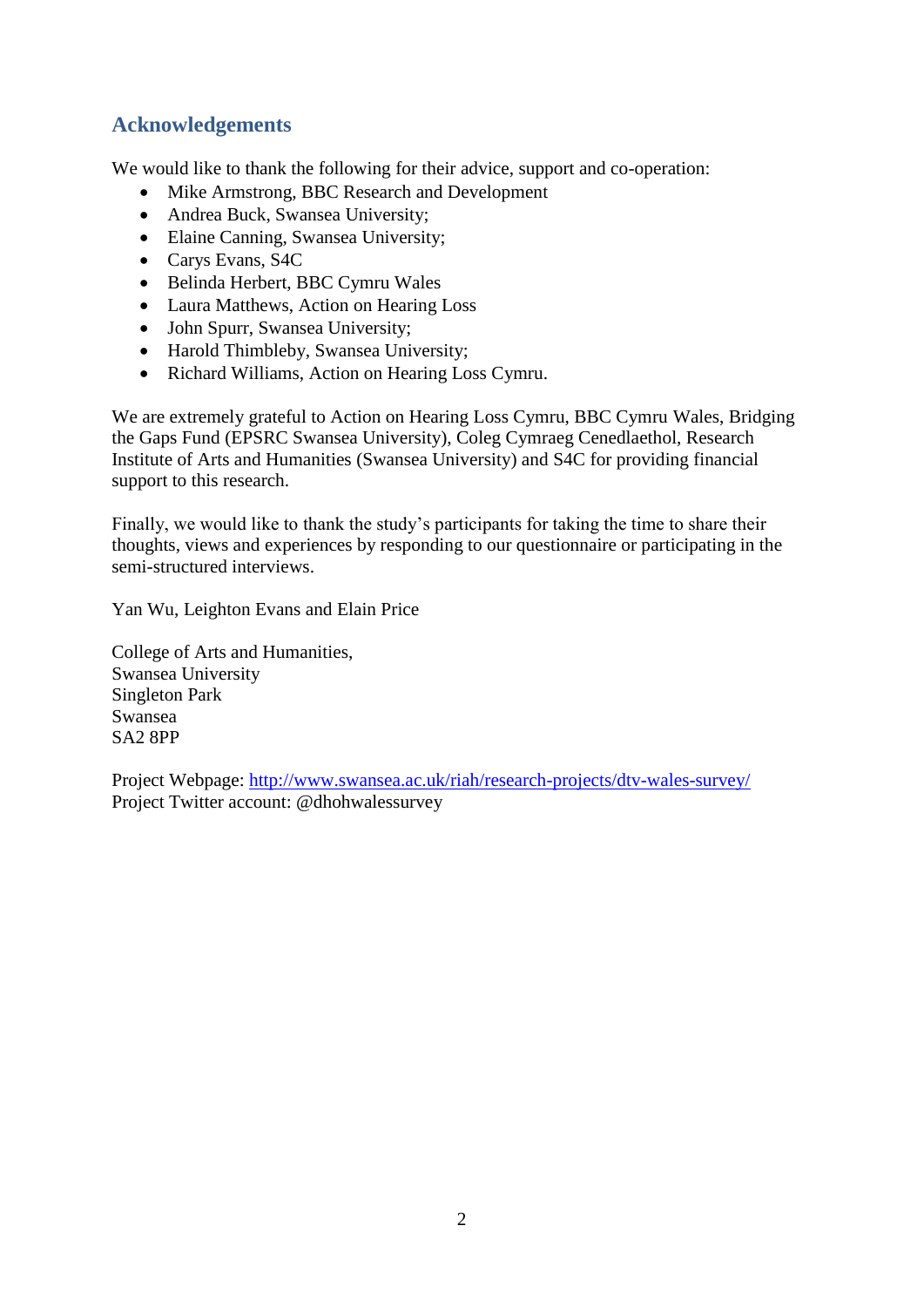## **Table of Contents**

| AIMS AND OBJECTIVES OF THE DIGITAL TELEVISION AND DEAF AND                              |  |
|-----------------------------------------------------------------------------------------|--|
|                                                                                         |  |
|                                                                                         |  |
|                                                                                         |  |
| DIGITAL TELEVISION USAGE AND BARRIERS OF ACCESSIBILITY  18                              |  |
| Section Three: Key Qualitative Findings and Suggestions on improving digital television |  |
|                                                                                         |  |
|                                                                                         |  |
|                                                                                         |  |
|                                                                                         |  |
|                                                                                         |  |
|                                                                                         |  |
|                                                                                         |  |
|                                                                                         |  |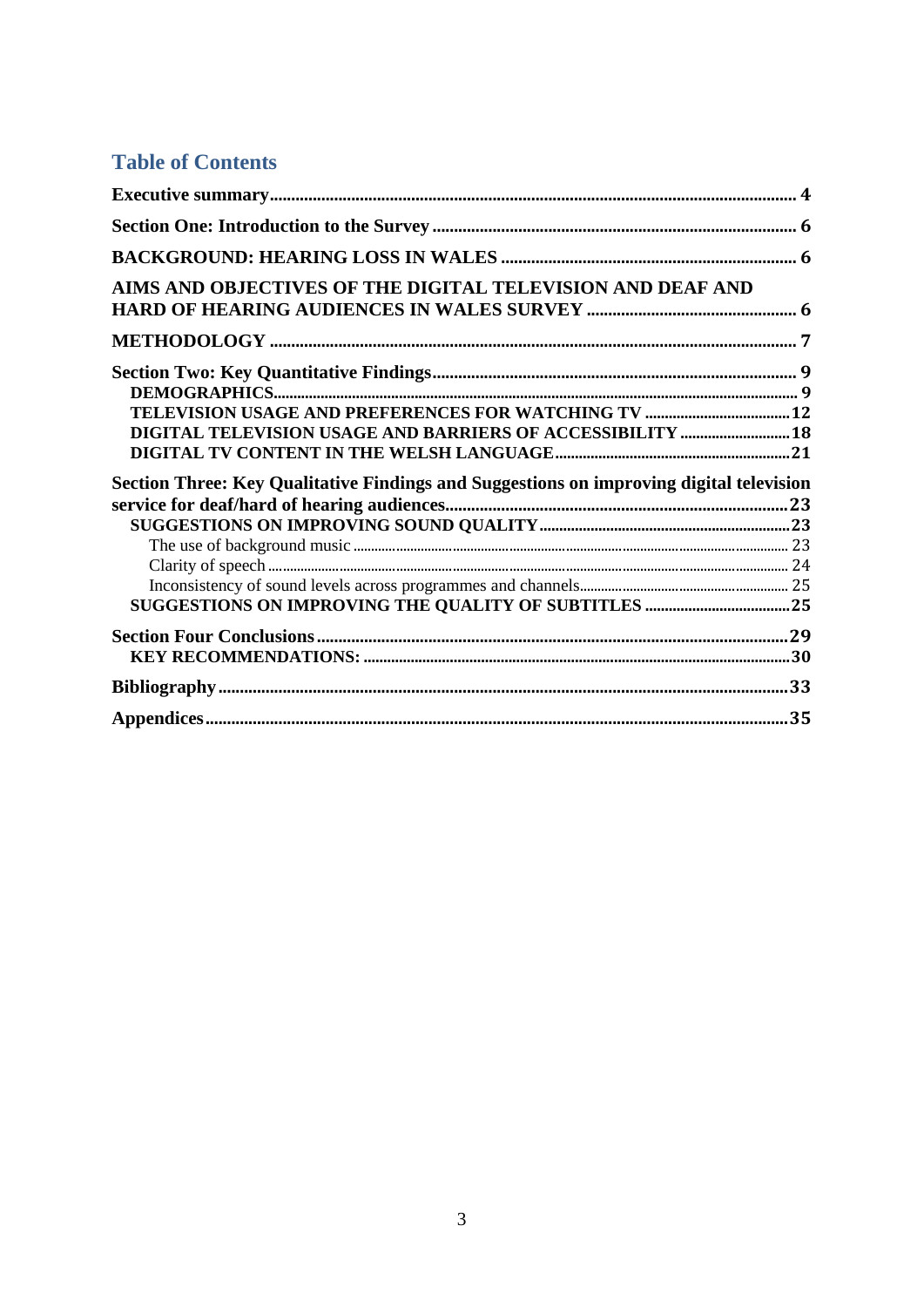## **Executive summary**

This document summarises the main statistical findings from a survey of digital television viewing patterns and barriers to accessibility for deaf/hard of hearing audiences in Wales. The survey ran during the entire month of August 2013, and was part of a research project based at Swansea University, funded by Action on Hearing Loss Cymru, BBC Wales, Coleg Cymraeg Cenedlaethol and S4C. The survey aimed to gain a better understanding of some of the benefits that digital television have brought to viewers in Wales and some of the barriers to enjoying television services that affect viewers who have hearing loss.

This survey firstly provided a general mapping of deaf/hard of hearing digital television audiences in Wales.

Respondents to this survey are mainly elderly people, with more than 60% of the respondents aged over 65 and predominantly female. Audience members came from different parts of Wales. However, the predominant ethnicity for the survey respondents is White Welsh or White British. About 15% of the respondents understand spoken Welsh, 7% read Welsh and a further 5.8% could be regarded as fluent Welsh users.

The majority of the survey respondents wear digital hearing aids (68%) and about one third lip read (30%). The findings also suggest that 5% of the survey respondents use British Sign Language and 8% use Sign Supported English.

In terms of media consumption, 96% of the respondents use broadcast television for information, entertainment and education. Public broadcasters (especially the BBC) are regarded as the major sources of information. The average hard of hearing audience watches 3.39 hours television per day and more than half of respondents (57%) watch 2-5 hours television per day. We also identified a significant percentage of audiences (around one third) viewing television via online services and applications (such as iPlayer and Clic) or accessing recorded programmes stored on a PVR or DVD. Television via other platforms, such as paid on-demand services and social media sites such as YouTube, currently have a small percentage of users. However it indicates a rising alternative platform to the mainstream broadcasting.

The traditional television channels remain the central information source for deaf and hard of hearing audiences. News, documentaries and drama are the three most preferred television genres.

The provision of Welsh television content is welcomed by deaf and hard of hearing audiences in Wales. Both television programmes spoken in Welsh language and programmes provided with subtitles in the Welsh language serve to enhance the television viewing experience, deepen the audience's appreciation of local culture and provide resources for the learning of the Welsh language.

This study has established that subtitles are the most important facilitating tool for deaf and hard of hearing audiences in their understanding of television programming. Common problems associated with sound quality and subtitles affect both the wider audience as well as deaf or hard of hearing audience. However, for the deaf or hard of hearing audience, where a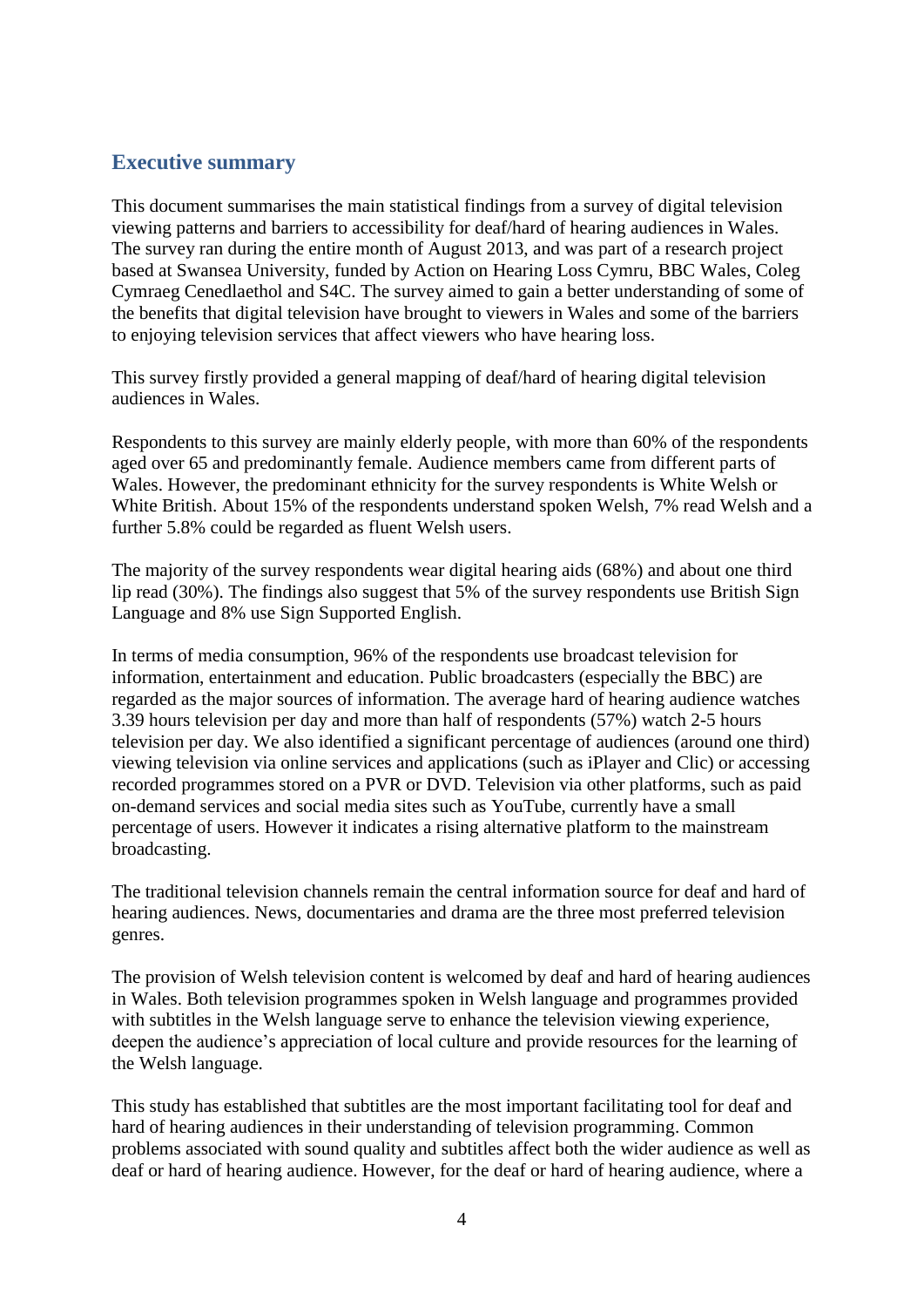significant number rely on digital hearing aids (68%) and also lip read (about one third), the demand for better sound quality and better subtitling service is more acute.

This survey has identified a number of barriers facing people who are deaf or hard of hearing in Wales in accessing information, education and entertainment via digital television. Barriers were identified mainly in the areas of sound quality and subtitles.

Finally, we would like to make the following recommendations:

- Ofcom guidelines on the quality of subtitles should be further implemented.
- An awareness campaign is needed to help deaf and hard of hearing audiences to understand the full range of interactive services available on the digital television platform, including altering the size and colour of subtitles, and switching on Welsh language subtitles.
- Accredited deaf and hard of hearing awareness training should be ensured for public broadcasting staff as well as commercial programme producers. Such training should exemplify European standards such as the R128 Loudness specification and the best practice in dealing with issues such as background noise in news production.
- More opportunities for people who are deaf and hard of hearing to take part in media co-production.
- Broadcasters should consider the identified needs from people who are deaf and hard of hearing for more Welsh language subtitles.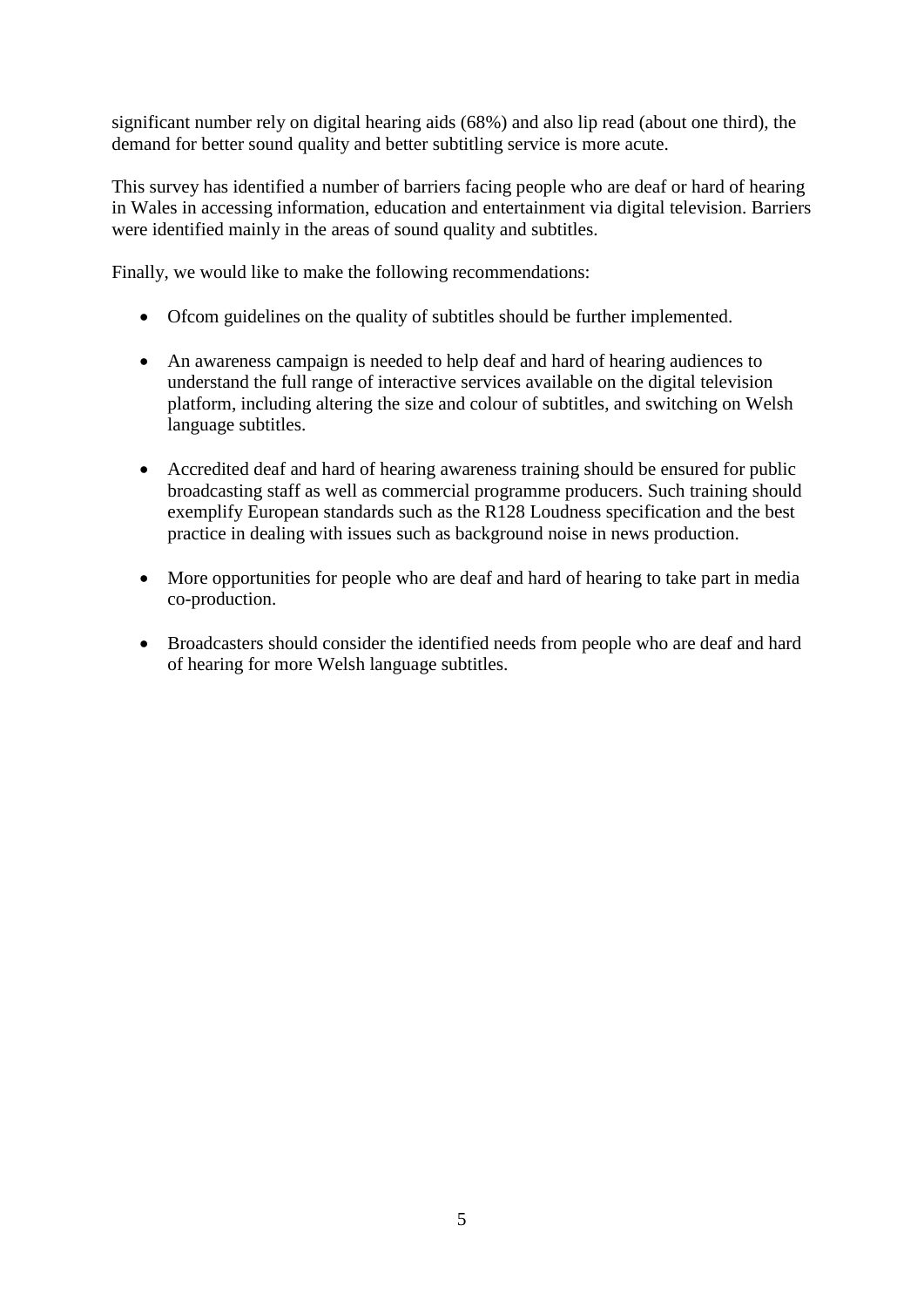## **Section One: Introduction to the Survey**

This document is a summary of the main statistical findings from a survey into the digital television viewing patterns and barriers to accessibility for deaf and hard of hearing audiences in Wales. The survey ran during the entire month of August 2013, and was part of a research project based at Swansea University, funded by Action on Hearing Loss Cymru, BBC Wales, Coleg Cymraeg Cenedlaethol and S4C. The aims of this survey were to gain a better understanding of some of the benefits that digital television have brought to viewers in Wales, and some of the barriers to enjoying television services that affect viewers who have hearing loss.

## **BACKGROUND: HEARING LOSS IN WALES**

Action on Hearing Loss reports (2011) that there are more than 10 million adults in the UK with some form of hearing loss, or one in six of the population. From the total figure, around 6.4 million are of retirement age (65+) and about 3.7 million are of working age (16–64). From the total number of ten million, more than 800,000 people have severe or profound hearing loss.

#### **Table 1.1 Statistic Data of Hearing Loss in the UK and Wales**

|                    | <b>Wales</b>  |         | UK            |            |
|--------------------|---------------|---------|---------------|------------|
|                    | <b>Severe</b> | All     | <b>Severe</b> | All        |
| <b>Working Age</b> | 7,000         | 190,000 | 140,000       | 3,700,000  |
| <b>Retired</b>     | 38,000        | 350,000 | 690,000       | 6,400,000  |
| <b>Total</b>       | 45,000        | 530,000 | 820,000       | 10,100,000 |

*Source: Action for Hearing Loss (2011) \*Statistics within the margin of error.*

According to the most recent health survey, around 1 in 7 adults in Wales (or 15%) reported having difficulties with their hearing (Welsh Government, 2013, p. 11). This health concern increased with age, affecting around one third of senior citizens aged 65 and over and affecting men more than women. A 2010 study estimated that British Sign Language (BSL) is the first or preferred language of approximately 3,000 people in Wales (Siôn, 2010). By 2031, the projection for the total number of people in Wales with hearing loss will be in excess of 725,000 (Wales Mental Health in Primary Care, n.d.).

## **AIMS AND OBJECTIVES OF THE DIGITAL TELEVISION AND DEAF AND HARD OF HEARING AUDIENCES IN WALES SURVEY**

Wales is the UK's first digital television nation since the Digital Switchover was completed in March 2010 (DigitalUK, 2012) and this technological revolution brought in new forms of data dissemination that transformed not only the ways people acquire information from television but also the way people interact with television services. Audiences have not only more programme choices but also new means of access via various platforms (such as Freeview, cable, satellite and the internet).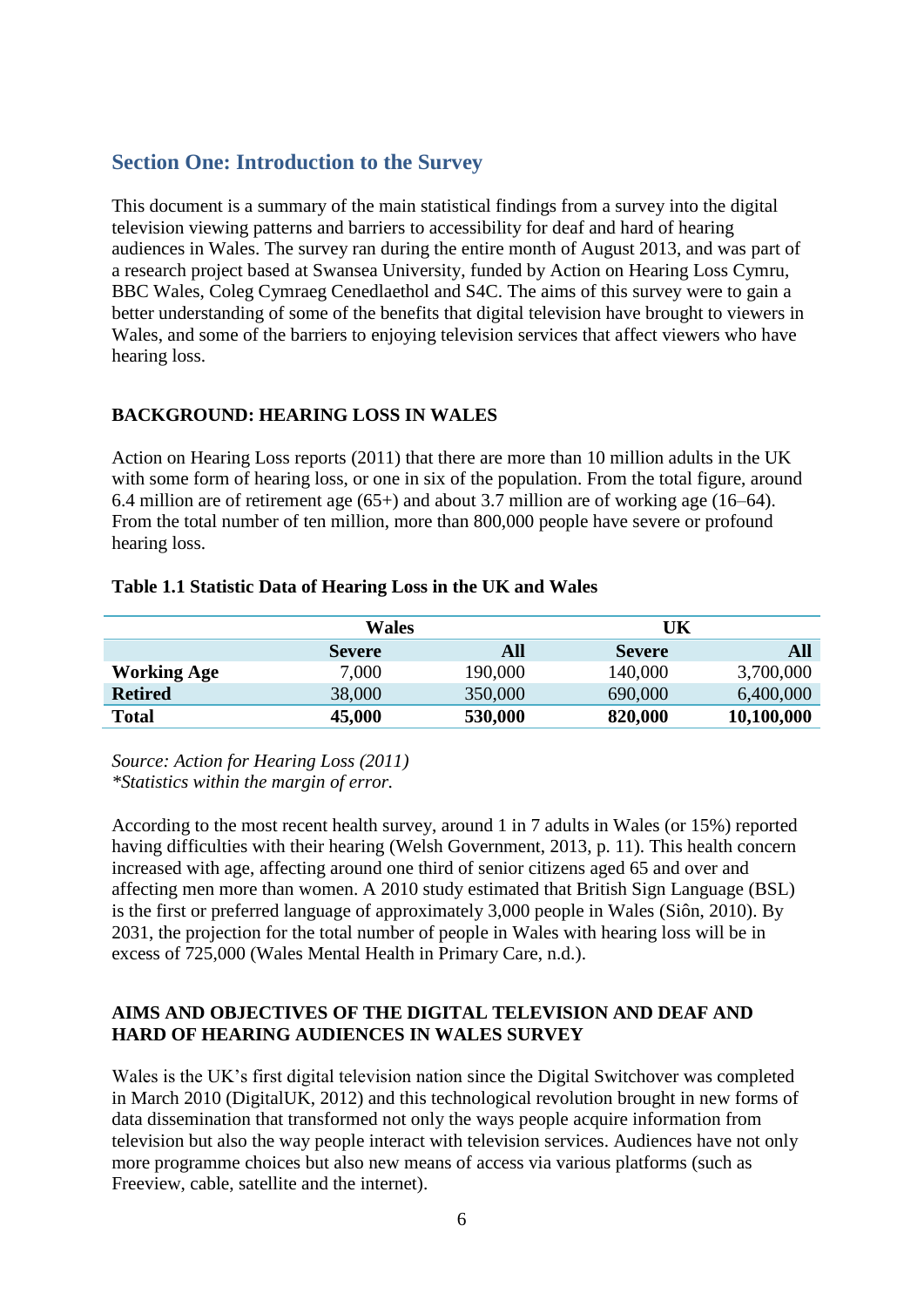Academic research found that visual media (especially television) could alleviate the frustration and social exclusion in physical, mental and social domains for the deaf/hard of hearing community (Austin, 1980; Austin & Myers, 1984). We believe that digital television is intrinsically a form of assistive technology and could enable the deaf/hard of hearing community to have more access to information and services. However, current regulating measures place emphasis more on quantity (e.g. the percentage of television programme subtitling) but less on quality. Over emphasising the quantity of subtitling could lead to overlooking other quality-related constraints (such as poor quality of sound in television programmes) faced by deaf/hard of hearing audience.

For this research, we aim to:

- identify the patterns of digital television adoption and usage within the deaf/hard of hearing audience in Wales;
- evaluate the enabling and disabling effects of Digital Television on the deaf/hard of hearing community in Wales;
- provide a comprehensive report of suggestions by deaf and hard of hearing viewers' on improving digital television service.

## **METHODOLOGY**

In order to complete the study, a triangulation of qualitative and quantitative research methods were utilised, collecting data from a self-completion questionnaire and eight semistructured interviews.

Prior to the survey, semi-structured interviews were conducted in Swansea and neighbouring areas between May and June 2013 to investigate the main issues of concern for deaf and hard of hearing audiences in terms of digital television accessibility.

In order to examine the experience of different age groups, the semi-structured interviews were conducted with the following eight respondents, reflecting a spectrum of socioeconomic and demographic backgrounds:

| Participant    | Gender       | Age | Level of hearing Loss                 | Living status   |
|----------------|--------------|-----|---------------------------------------|-----------------|
|                | M            | 22  | Deaf, uses digital hearing aid        | Shared housing  |
| 2              | F            | 43  | Deaf, uses digital hearing aid        | With children   |
| 3              | M            | 19  | Deaf, uses digital hearing aid        | With parents    |
| $\overline{4}$ | F            | 11  | Deaf, uses digital hearing aid        | With parent and |
|                |              |     |                                       | 4 siblings      |
|                | M            | 54  | Hard of hearing, uses digital hearing | Alone           |
|                |              |     | aid                                   |                 |
| 6              | M            | 62  | Hard of hearing                       | Alone           |
|                | $\mathbf F$  | 25  | Deaf, lip reads                       | With family     |
| 8              | $\mathbf{F}$ | 55  | Hard of hearing, uses digital hearing | With husband    |
|                |              |     | aid                                   |                 |

## **Table 1.2 Participants of the semi-structured interviews**

An easy-to-follow questionnaire was developed following this pilot study (Appendix 1). The questionnaire was designed to extract both quantitative data as well as qualitative data from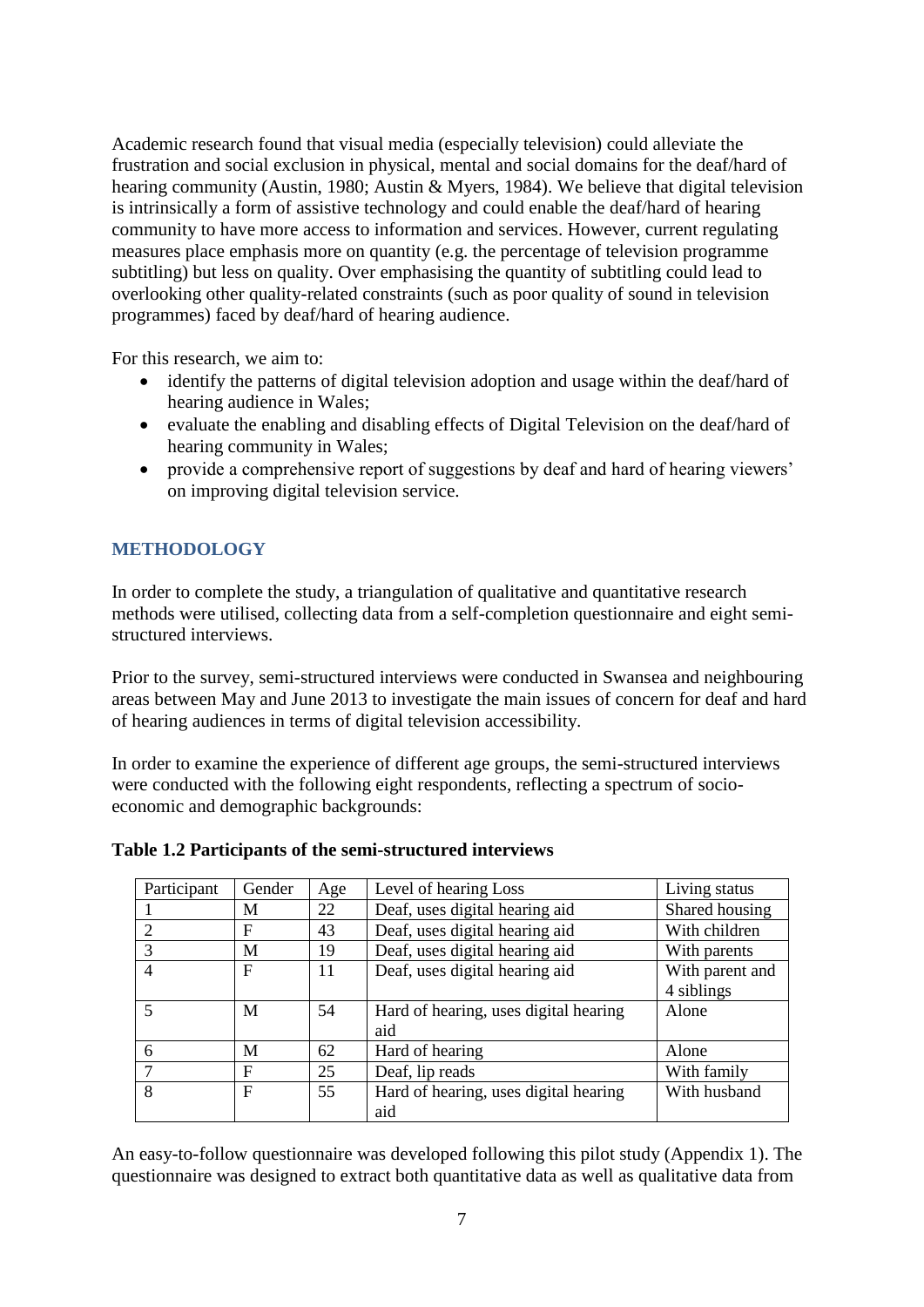respondents. The quantitative questions measured facts (e.g. demographics), preferences (e.g. digital television over analogue television), and behaviour (e.g. hours spent in watching television) in the format of nominal or ordinal questions. The qualitative questions measured attitudes (e.g. suggestions to the public broadcasters regarding improving service). The questionnaire was available in English and Welsh, enabling respondents to respond in their preferred language. The questionnaire was also available in hard copy as well as via the Swansea University website. A freepost envelope was provided to ensure questionnaires could be returned easily and efficiently.

The questionnaire consisted of four sections investigating the following areas:

- Demographics;
- Media usage: preference and accessibility
- Digital television usage: preference and accessibility
- Suggestions on improving digital television service.

A total of 900 paper copies of questionnaires were distributed and disseminated to target audiences who are deaf or hard of hearing across Wales as follows:

- 550 questionnaires in English were sent directly to Action on Hearing Loss Cymru members;
- 350 questionnaires in Welsh language were distributed at the National Eisteddfod in Denbigh;
- The online questionnaire in both languages was promoted on the BBC website, S4C, Action on Hearing Loss websites as well as via social media include Facebook and Twitter:
- The promotional message was also circulated via the national Media Communication and Cultural Studies Association mailing list;

339 questionnaires were returned, with 240 valid answers and 99 incomplete, giving it a 42% response rate. Among the valid questionnaires, 15 responses were completed online and 225 were from a paper-based survey. Among the 99 incomplete questionnaires, 26 were online and 73 from paper copies. All responses were entered into an Excel spreadsheet for quantitative analysis. Percentages in the tables presented in the report may not equal 100% due to respondents selecting multiple answers. For data validation reasons, incomplete surveys are not included in the quantitative analysis; however, they are included in the qualitative analysis and may be used in future publications if the information returned is relevant to the specific research questions posed by those investigations.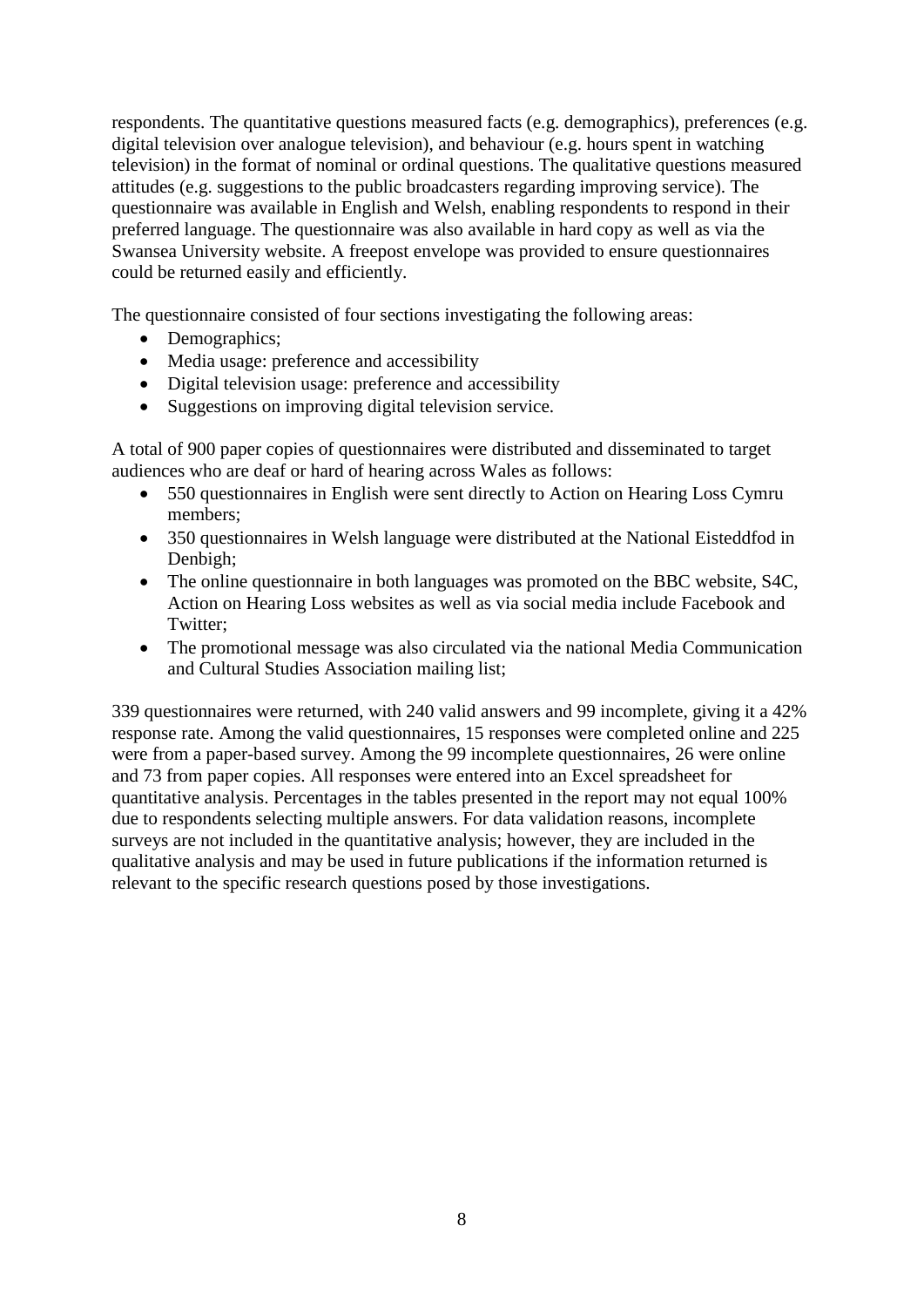## **Section Two: Key Quantitative Findings**

## **DEMOGRAPHICS**

Two hundred and forty valid answers were returned, giving a 30% valid response rate; 41% of respondents are male, while 59% are female. However, it should be noted that this is a self-selecting sample and therefore demographic data may not necessarily accurately reflect the nature of the deaf and hard of hearing community in Wales.

The following table and figure indicates the age range of survey respondents.



**Figure 2.1 Graphical summary of age distribution of participants**

Figure 2.1 indicates that:

- 1 respondent is under the age of 16;
- 2 are between the ages of 16 -24;
- 11 are between the ages of 25-34;
- 16 are between the ages of 35-44;
- 23 are between the ages of 45-54;
- 39 are between the ages of 55-64;
- 64 are over the age of 65 years with 84 of the respondents 75 years or older.

There is a skewed distribution of ages of participants in the survey, with 62% of the sample population over the age of 65, reflecting the fact that hearing loss affects senior citizens more often. This is to be expected given that the sampling was of persons specifically identified as having a difficulty with hearing, which is more prevalent in older people in the general population. This is in accordance with the Action on Hearing Loss (2011) figure showing that 65% of people with hearing loss are of retirement age.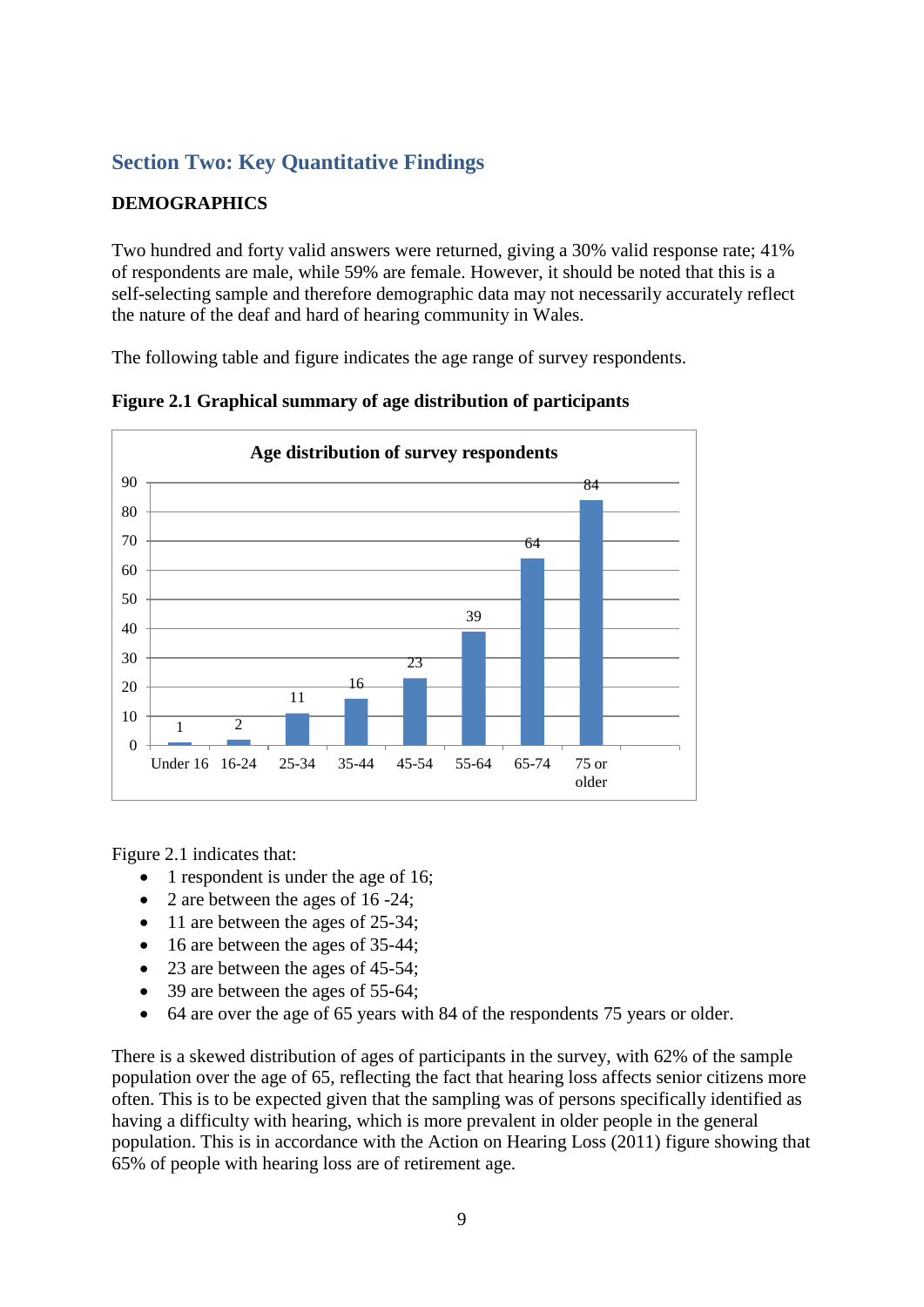Of the respondents, the overwhelming majority (95%) state that they were white British.

| Ethnicity                 | The Number of respondents | Percentage% |
|---------------------------|---------------------------|-------------|
| White Welsh               | 120                       | 50          |
| White British (non-Welsh) | 108                       | 45          |
| White non-British         |                           | 3           |
| Prefer not to say         | $\mathcal{D}$             |             |
| Other                     | 2                         |             |

**Table 2.2 Ethnic background of respondents.** 

Although overwhelmingly respondents to the survey identified themselves as either White Welsh or White British (non-Welsh), there is evidence that Wales is becoming gradually more multi-cultural<sup>1</sup>. The 2001 census reports that 2.1% of the Welsh population was made up of persons from ethnic minority groups and so this sample does correspond to the population of Wales as a whole, when considering ethnicity.

Questionnaires were returned from all five main regions in Wales, with the highest response from South East Wales (38%) and lowest from North East Wales (8%).



**Figure 2.2 Regional distribution of respondents**

The above figure illustrates that most respondents came from South West Wales and South East Wales. There is a relative underrepresentation of North East Wales in the survey, compared to mid Wales and North West Wales.

The overwhelming majority of the respondents (90%) have English as their first language. This is also apparent in the returned surveys, where all surveys (both complete and incomplete) were returned in the English language. However, 11 respondents (5%) reported

<sup>&</sup>lt;u>.</u> <sup>1</sup> RNID Cymru's 2010 study indicated that 98% of the respondents were white British.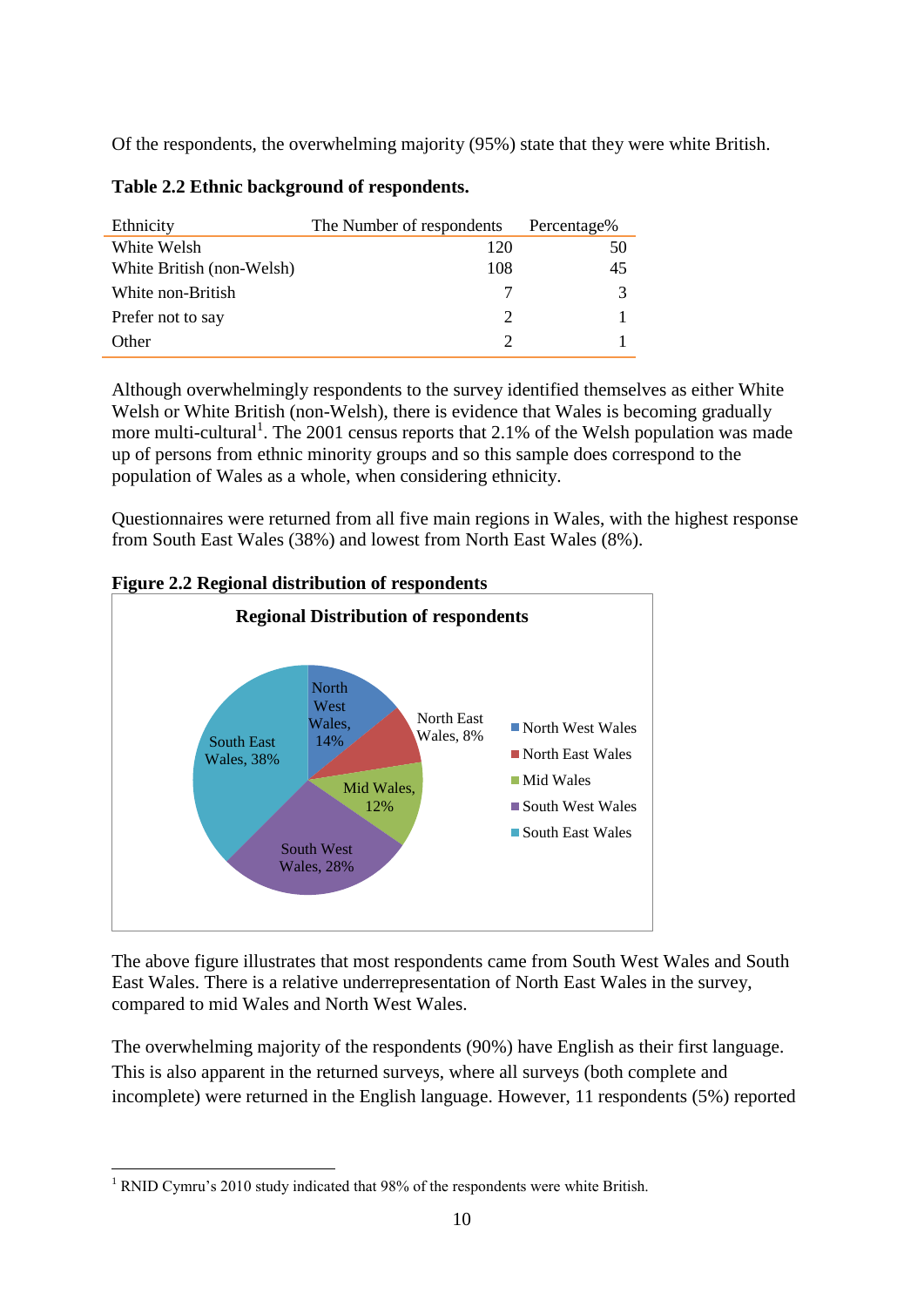that their first language is Welsh; 5 respondents (2%) use British Sign Language as their first language; and 7 respondents (3%) speak other languages as their first language.

| Language Skills         | The Number of respondents |     | Percentage% |
|-------------------------|---------------------------|-----|-------------|
| Understand spoken Welsh |                           | 35  | 15          |
| Speak Welsh             |                           | 15  | 6           |
| Read Welsh              |                           | 17  |             |
| Write Welsh             |                           | 7   | 3           |
| All of the above        |                           | 14  | 6           |
| None of the above       |                           | 183 | 76          |

#### **Table 2.3 Proficiency of Welsh language of respondents**

The analysis of levels of understanding of the Welsh language shows that a majority of respondents do not have a basic understanding of the Welsh language. Fourteen respondents expressed that they could understand spoken Welsh, read Welsh, write Welsh and speak Welsh (indicating fluency). Considering the nature of this survey is to measure the reception of television messages among deaf and hard of hearing audiences, the indicators of being able to 'understand spoken Welsh' (15%) and 'read Welsh' (7%) provide a more realistic profile of deaf/hard of hearing viewers access to Welsh television content.

In answering the question with regards to degree of hearing loss, respondents were allowed to respond to as many options as are appropriate to the question regarding their deafness and hearing loss.

|  |  |  | <b>Table 2.4 Degree of Hearing Loss</b> |  |
|--|--|--|-----------------------------------------|--|
|--|--|--|-----------------------------------------|--|

| Degree of Hearing Loss                  | The Number of respondents | Percentage% |
|-----------------------------------------|---------------------------|-------------|
| Wear digital hearing aid                | 162                       | 68          |
| Hard of Hearing                         | 116                       | 48          |
| Have Tinnitus                           | 100                       | 42          |
| Deaf                                    | 80                        | 33          |
| Lip read                                | 73                        | 30          |
| Have balance problems                   | 40                        | 17          |
| Have Ménière's disease                  | 20                        | 8           |
| Use British Sign Language (BSL)         | 20                        | 8           |
| Wear hearing aid, not sure if digital   | 16                        | 7           |
| Have cochlear implant                   | 14                        | 6           |
| Deafened                                | 12                        | 5           |
| Use Sign Supported English (SSE)        | 7                         | 3           |
| Wear non-digital hearing aid            | 2                         |             |
| Wear a bone-anchored hearing aid (BAHA) | 1                         | 0.5         |

The key findings are:

 Most respondents, over two thirds (68%) have digital hearing aids and a further 8% of the respondents wear other types of hearing aids;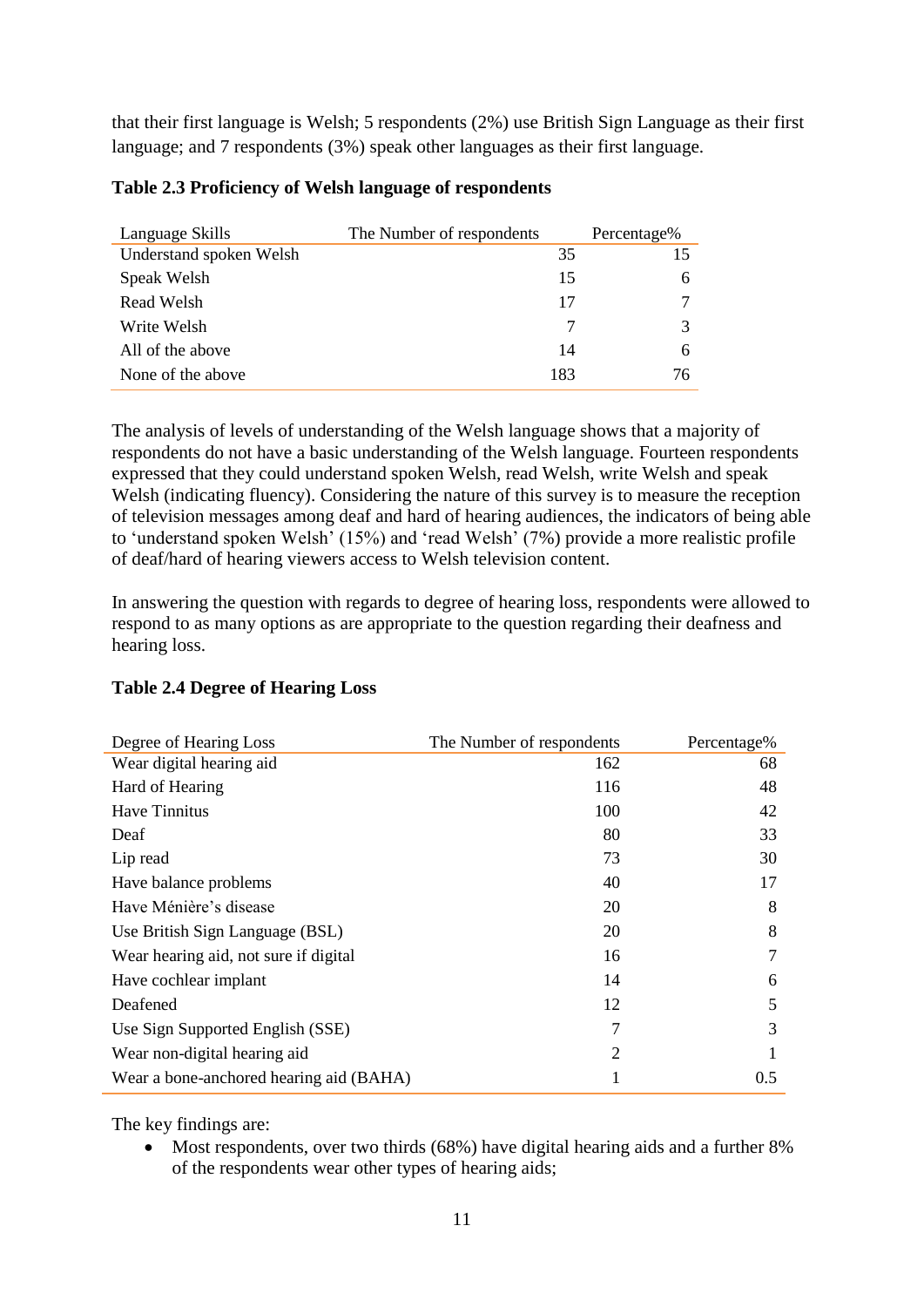- Nearly half of the respondents (48%) identified themselves as hard of hearing and one third as deaf (33%);
- 8% of respondents reported using BSL and a further 3% of respondents use Sign Supported English, which indicates that questions around the use of BSL and BSLsigned programmes would be answered by few of the respondents in the survey;
- An interesting finding is that around 1 in 3 of the respondents  $(30\%)$  lip-read, which is reflected in later suggestions about the positioning of subtitles.

#### **TELEVISION USAGE AND PREFERENCES FOR WATCHING TV**

This section aims to identify the usage and preference for watching television among deaf and hard of hearing audiences. In measuring television usage, the key findings of the survey concern television-watching choices (with regards to technological options such as types of receivers and methods of receiving television broadcast) and television viewing patterns (such as hours spent watching television everyday); In measuring deaf and hard of hearing audiences' preference for watching television, the key findings of the survey concern the preference of channels, programme types, and facilitating mechanisms such as subtitles and BSL language programmes for deaf and hard of hearing audiences.

#### **Table 2.5 Technology used in watching television**

<u>.</u>

| Technology used to watch television                          | The Number of | Percentage |
|--------------------------------------------------------------|---------------|------------|
|                                                              | respondents   | $\%$       |
| $TV - on$ air                                                | 231           | 96         |
| $TV$ – watch again via iPlayer and Clic                      | 79            | 33         |
| TV – Watch again via on demand services such as Virgin On    | 33            | 14         |
| Demand and Youview                                           |               |            |
| TV – Recorded Programmes stored on a PVR, hard disk recorded | 99            | 41         |
| or DVD                                                       |               |            |
| TV – via service such as Netflix or LoveFilm                 | 13            |            |
| $TV - via social media such as YouTube$                      | 16            |            |

Overwhelmingly, respondents used a dedicated television set that receives digital broadcasts to watch television (96%). Although online services and digital recording are used increasingly, they are not yet as popular as broadcast television.

Worth noting here is also the growing popularity of the internet broadcasting service and software application iPlayer and Clic developed by the BBC and S4C. Almost one third of the respondents use these services. These digital platforms enable viewers to watch live TV or catch up<sup>2</sup>, as well as enable viewers to watch TV via various digital devices such as an iPad. Deaf and hard of hearing audiences face the situation in which the traditional pattern of television viewing as a communal activity among family members is evolving into a more personalised viewing experience.

<sup>&</sup>lt;sup>2</sup> On BBC iPlayer, most programmes are available for up to seven days after broadcast; some current affair programmes (such as Panorama) are available for 365 days via desktop computer but for seven days on other platforms; some programs in BBC Four Collections are available for a long period of time while others are available permanently. On S4C Clic, programmes are available for up to 35 days after broadcast.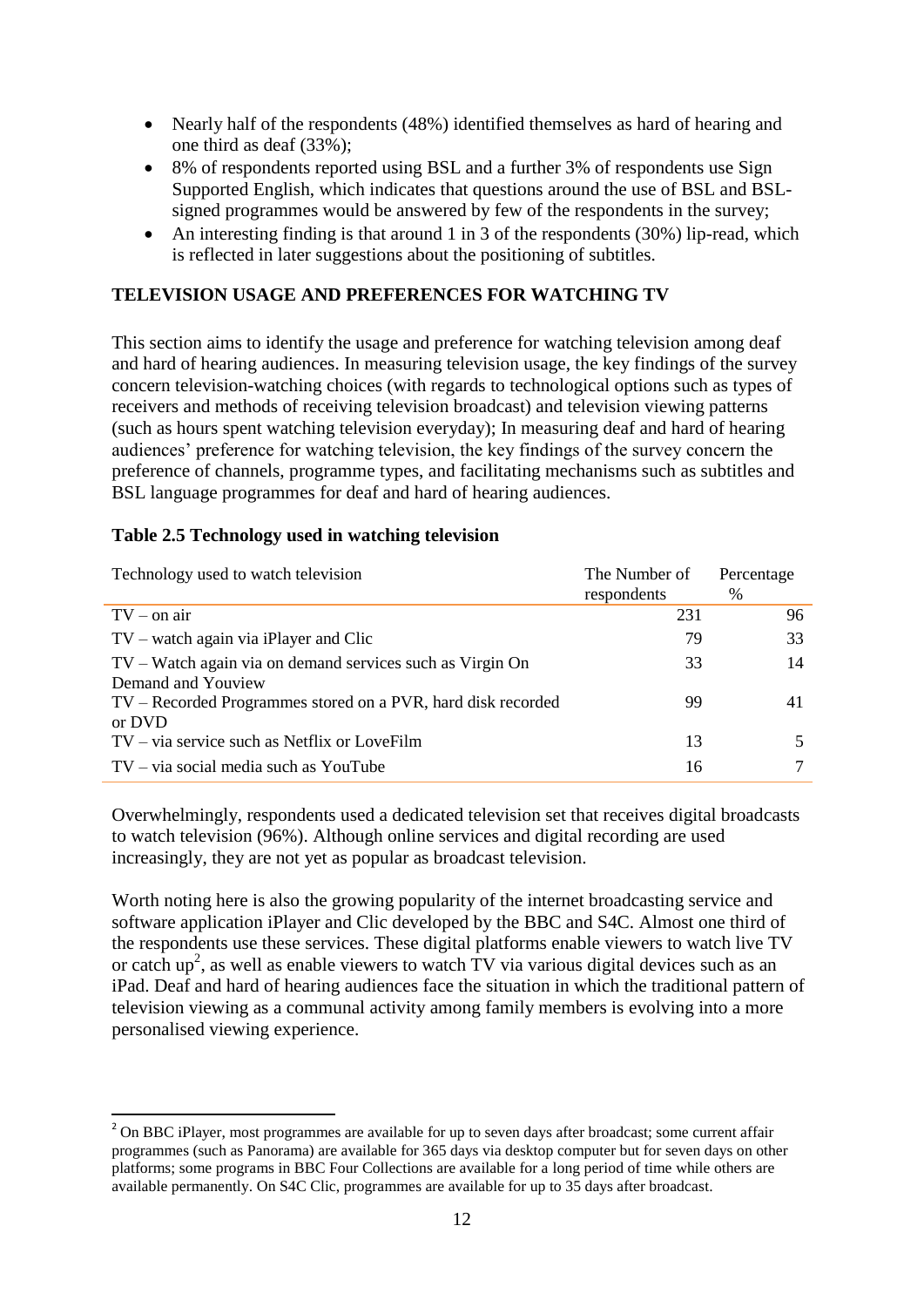| TV Receiver                       | The Number of<br>respondents | Percentage% |
|-----------------------------------|------------------------------|-------------|
| Old Analogue TV with a set-up box | 20                           | 8           |
| Digital TV (non-High Definition)  | 132                          | 55          |
| High-definition Digital TV        | 118                          | 49          |
| 3D TV                             | 3                            |             |
| Don't know                        | 2                            |             |
| Other                             | 4                            |             |

## **Table 2.6 Types of TV receivers used by respondents**

The breakdown of televisions used shows that:

- Very few respondents (8%) use old television sets with a set-top box;
- Since the digital switchover, most people have moved to using digital televisions or high-definition sets. More than half of the respondents (55%) have at least one digital television set in their household and almost half of the respondents (49%) have at least one high-definition digital television set in their household.

## **Table 2.7 Methods of receiving TV broadcast**

| Methods of receiving TV broadcast                      | The Number of<br>respondents |     | Percentage% |
|--------------------------------------------------------|------------------------------|-----|-------------|
| Via an aerial (e.g. Freeview, BT Vision, or Top Up TV) |                              | 154 | 64          |
| Via satellite connection (Sky or Freesat)              |                              | 122 | 51          |
| Via cable connection (Virgin Media, TalkTalk)          |                              | 16  |             |
| Other                                                  |                              |     |             |

As the above figure suggests, the dominant modes of receiving television broadcasts are through a traditional aerial connection or through a satellite connection. This figure corresponds to the official statistics. Due to its mountainous terrain, fewer than 60% of homes in Wales were able to receive Digital Terrestrial Television (DTT) in the pre-switchover period. However, digital television adoption in Wales (72%) was already higher than UK average (65%) in 2007 and this was driven by the satellite coverage (98%) (National Assembly for Wales, 2007). Ever since the completion of the switchover, public service broadcast channels have achieved over 90% coverage in Wales with some areas (such as Rhondda Cynon Taf) achieving a 100% coverage rate (Ofcom, 2013a).

We aimed to identify the experience of people who are deaf or hard of hearing in accessing information and service via television in Wales. We asked questionnaire respondents how many hours they usually spent viewing television every day.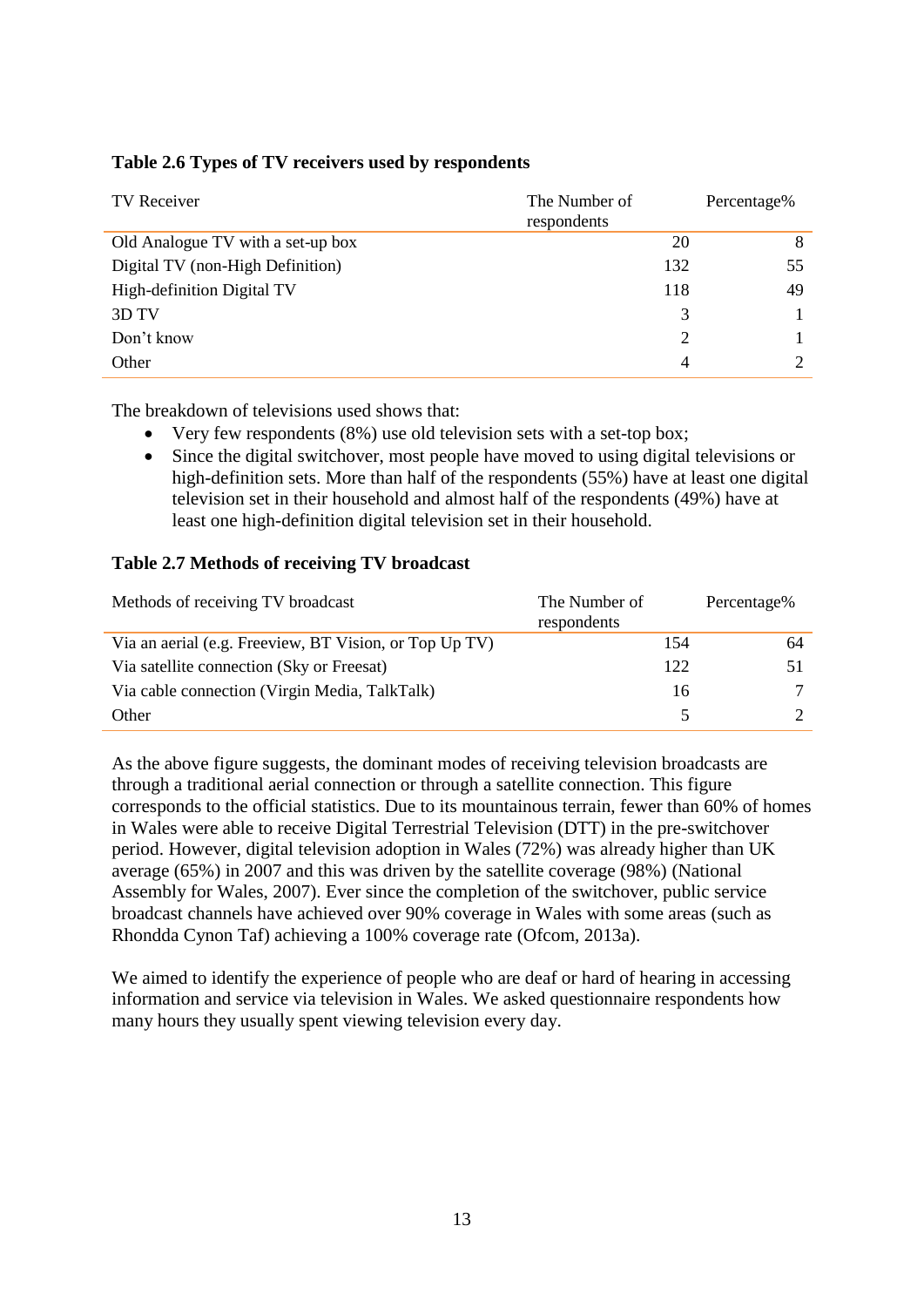



Reported data on time spent watching television per day shows that:

- Television plays a central role in informing, educating and entertaining deaf/hard of hearing audiences in Wales with 96% of the respondents watch more than one hour of television every day.
- More than half of the respondents (58%) watch 2-5 hours television per day.
- One thirds of the respondents (33%) watch more than 4 hours of television per day.
- The average hard of hearing audience watches 3.39 hours television per day. This figure is largely compatible with the Broadcasters Audience Research Board (BARB) statistics from the same period (August 2013). These statistics suggest that the average UK audience spend 24.49 hours per week watching television, that is, 3.49 hours per day watching television (Broadcasters Audience Research Board, 2013).

In choosing among a range of television channels, survey respondents watch the traditional three terrestrial channels (BBC 1, BBC 2, ITV1) more than any others.

#### **Table 2.8 Television channels watched by respondents**

| TV Channels                           | The Number of<br>respondents | Percentage% |
|---------------------------------------|------------------------------|-------------|
| BBC1                                  | 234                          | 98          |
| BBC <sub>2</sub>                      | 218                          | 91          |
| ITV1                                  | 198                          | 82          |
| Channel <sup>4</sup>                  | 176                          | 73          |
| BBC4                                  | 157                          | 65          |
| Channel <sub>5</sub>                  | 144                          | 60          |
| BBC3                                  | 134                          | 56          |
| News channels e.g. BBC News; Sky News | 130                          | 55          |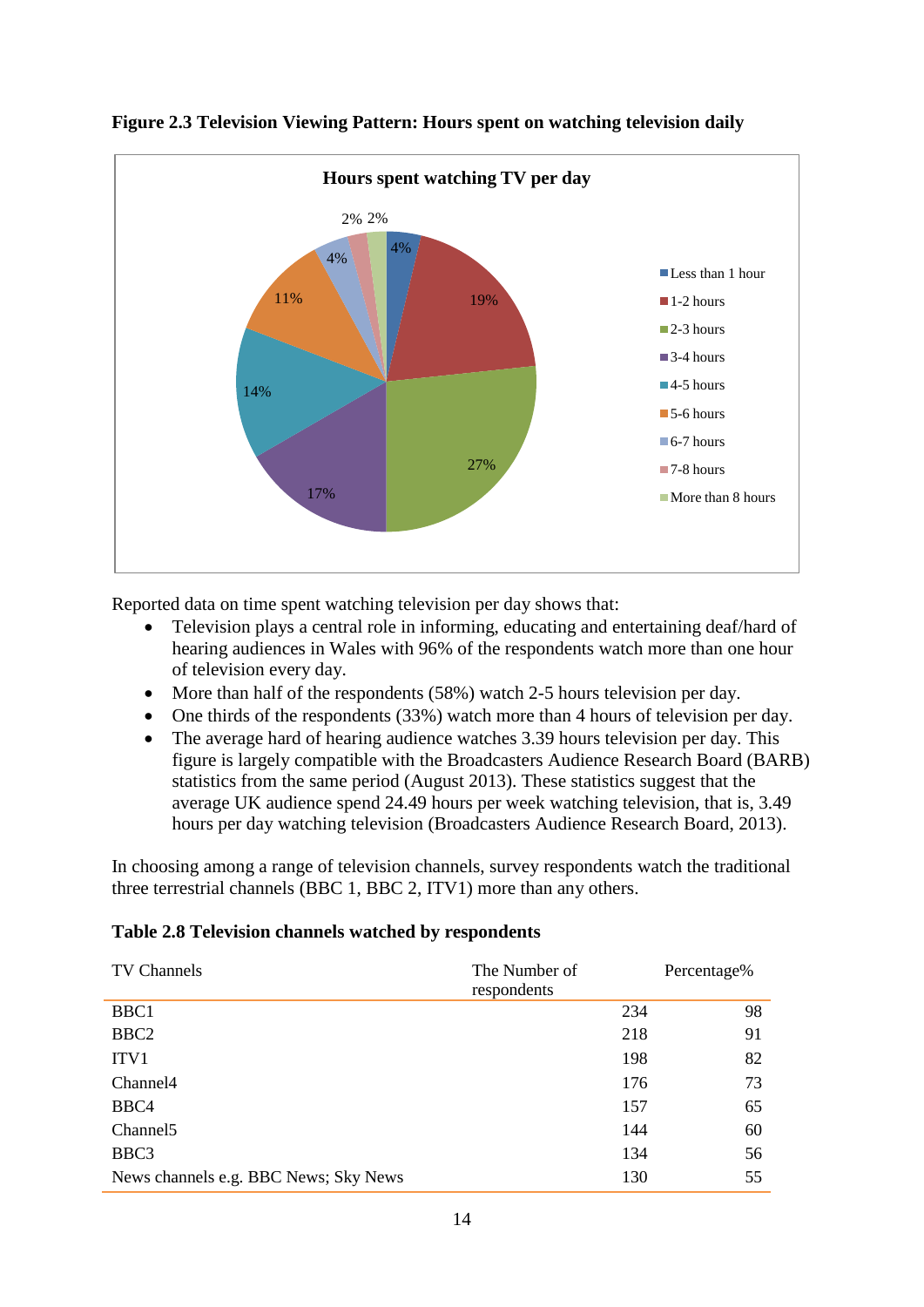| 116 | 48 |
|-----|----|
| 107 | 45 |
| 93  | 39 |
| 87  | 36 |
| 75  | 31 |
| 74  | 31 |
| 72  | 30 |
| 60  | 25 |
| 53  | 22 |
| 36  | 15 |
| 25  | 10 |
| 7   | 3  |
| 7   | 3  |
|     |    |

As the above table indicates,

- Public broadcasting services (especially the BBC) remain essential in providing access to deaf/hard of hearing audiences;
- BBC1, BBC2, BBC3, BBC4, Channel 4, Channel5 and ITV1 were all watched by over 50% of respondents;
- Around a third of respondents (31%) reported watching S4C;
- Unsurprisingly given the age demographic of participants, very few watched children's television channels or used the music channels.

## **Table 2.9 Types of television programmes preferred by deaf/hard of hearing audiences**

| Type of television show                                     | Number of respondents | Percentage |
|-------------------------------------------------------------|-----------------------|------------|
|                                                             |                       | $\%$       |
| News Programmes e.g. 10 o'clock news                        | 198                   | 83         |
| Documentary                                                 | 189                   | 79         |
| Drama                                                       | 168                   | 70         |
| Films                                                       | 149                   | 62         |
| Live events e.g. Royal weddings, live 24-hour news channels | 144                   | 60         |
| Comedy                                                      | 131                   | 55         |
| Current affairs                                             | 115                   | 48         |
| Live sport                                                  | 103                   | 43         |
| <b>Quiz Shows</b>                                           | 102                   | 43         |
| DIY/Gardening                                               | 87                    | 36         |
| Soap Operas                                                 | 85                    | 35         |
| Entertainment e.g. X Factor, Splash, Strictly Come Dancing  | 82                    | 34         |
| Property                                                    | 80                    | 33         |
| <b>Cookery Shows</b>                                        | 73                    | 30         |
| Music                                                       | 56                    | 23         |
| Sports Highlights                                           | 54                    | 22         |
| <b>Reality Shows</b>                                        | 28                    | 12         |
| <b>Chat Shows</b>                                           | 27                    | 11         |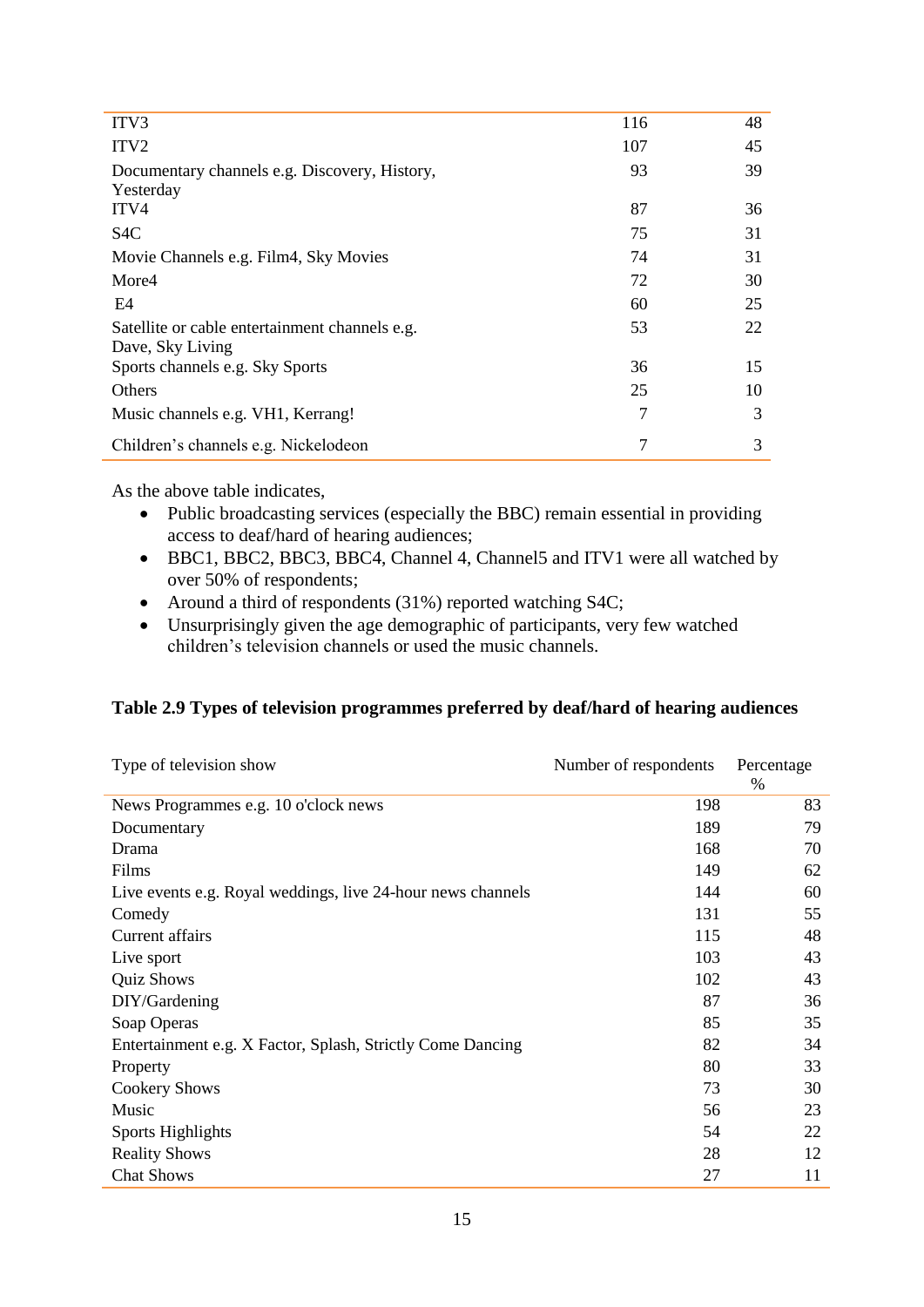| )me<br>____ | --<br>$\sim$ |  |
|-------------|--------------|--|
|             | $\sim$       |  |

For this question, respondents were asked to choose all the television programmes they preferred to watch. The broad range of television shows watched in this analysis contextualises the deaf and hard of hearing audience in a few key ways.

Firstly, deaf and hard of hearing audiences prefer a mix of both factual and drama and entertainment programmes. The following programmes are preferred by more than 50% of the respondents:

- News programmes (83%),
- Documentary (79%),
- $\bullet$  Drama (70%),
- $\bullet$  Film  $(62\%)$ ,
- $\bullet$  Live events (60%)
- Comedy  $(55\%)$

Secondly, in terms of live broadcast on television, 60% of the respondents indicate that they enjoy watching live events such as the Royal Wedding or live news on 24/7 news channels. A further 43% of the respondents state that they enjoy live sports. Such a high popularity of live events results in a high demand for quality subtitling during live broadcasts, as will be discussed in the following section of this report.

Thirdly, less serious entertainment (e.g. reality shows, chat shows) are not reported as popular.

#### **Figure 2.4 Frequency of using subtitles or BSL in television viewing**

A critically important subset of the data was on the comparison of subtitles and BSL in facilitating television viewing.

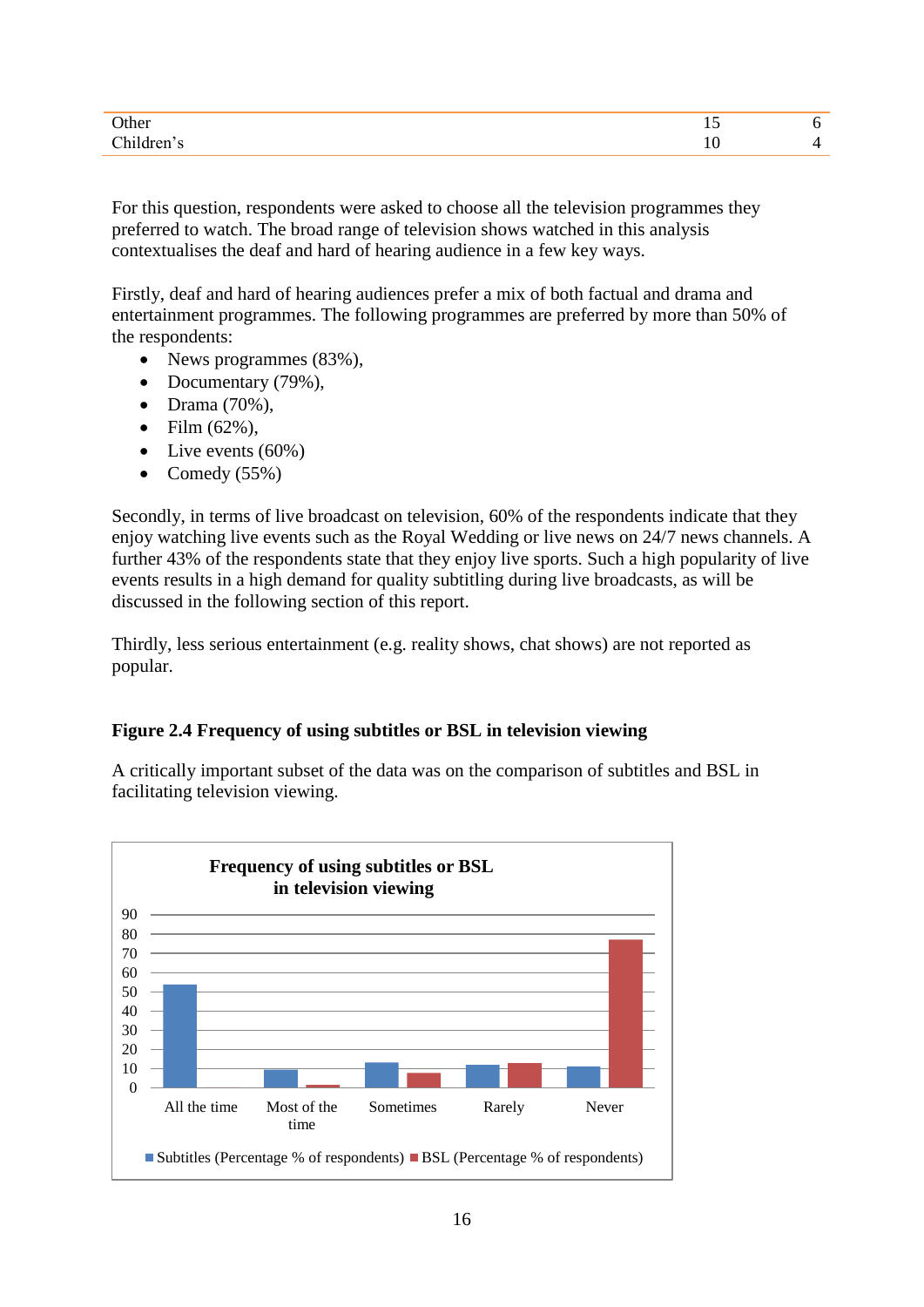Comparing the data on the use of subtitles and the use of BSL, we found that subtitles are the most popular solution to hearing difficulties when watching television. These findings reflect the fact that subtitling is much more prevalent, with the main broadcasters (BBC, ITV, Channel 4, S4C and Five) all subtitling upwards of 80% of their content, while only late night television is BSL interpreted and these same broadcasters only have a 5% target for signing from OFCOM

- 89% of respondents reported using subtitles at some point and 54% all the time to watch television. This makes further questions on subtitle use particularly relevant;
- The vast majority of respondents do not use BSL programming frequently and only 24 reported using BSL programming more than rarely (10%).

Closely related to this, we detected some general dissatisfaction about the provision of BSL programming, mainly in *the lack of programming* and the *inconvenient time* of broadcasting:

Need more signed programmes, better publicity. (Male, 55-64, South East Wales, hard of hearing with digital hearing aid)

Whenever a program uses a BSL interpreter, which isn't often, they are on at unsocial times. (Female, 65-74, North East Wales, deaf and use BSL)

Say *See Hear* is not at a convenient time plus not repeated! (Male, 75 or older, S-E Wales, deaf, tinnitus and lip reader)

We believe that this frustration from the deaf and hard of hearing community is caused by the insufficient provision of signed programmes via broadcast television as well as the lack of knowledge about the availability of BSL programmes via other digital platforms. Currently the BBC broadcasts two types of BSL programmes. One is BSL sign-interpreted version of mainstream BBC programmes in the Sign Zone (via iPlayer); the other is programmes created for BSL users such as *See Hear* (via broadcast and iPlayer). Unless deaf and hard of hearing audiences are capable internet users or confident users of iPlayer, they receive only a small percentage of BSL interpreted programmes via their television screens

Some viewers are aware of the need in digital literacy training and suggested:

Put on a presentation for deaf/hard of hearing people demonstrating some of the options around subtitling etc which they may not be aware of (Female, 65-74; S-E Wales, hard of hearing, digital hearing aid; lip read)

Further comments from other respondents expressed a demand for public broadcast programming as *a resource for learning BSL.*

TV programme for deaf/hard of hearing children in Wales to learn Welsh BSL. (Female, 35-44, South East Wales, deaf, BSL user)

Programmes for learners of British Sign Language would be a great help for people who find it difficult to get to their local classes. Suggest three levels: basic, intermediate, improve classes.

(Female, 65-74, South East Wales, deaf, with digital hearing aid)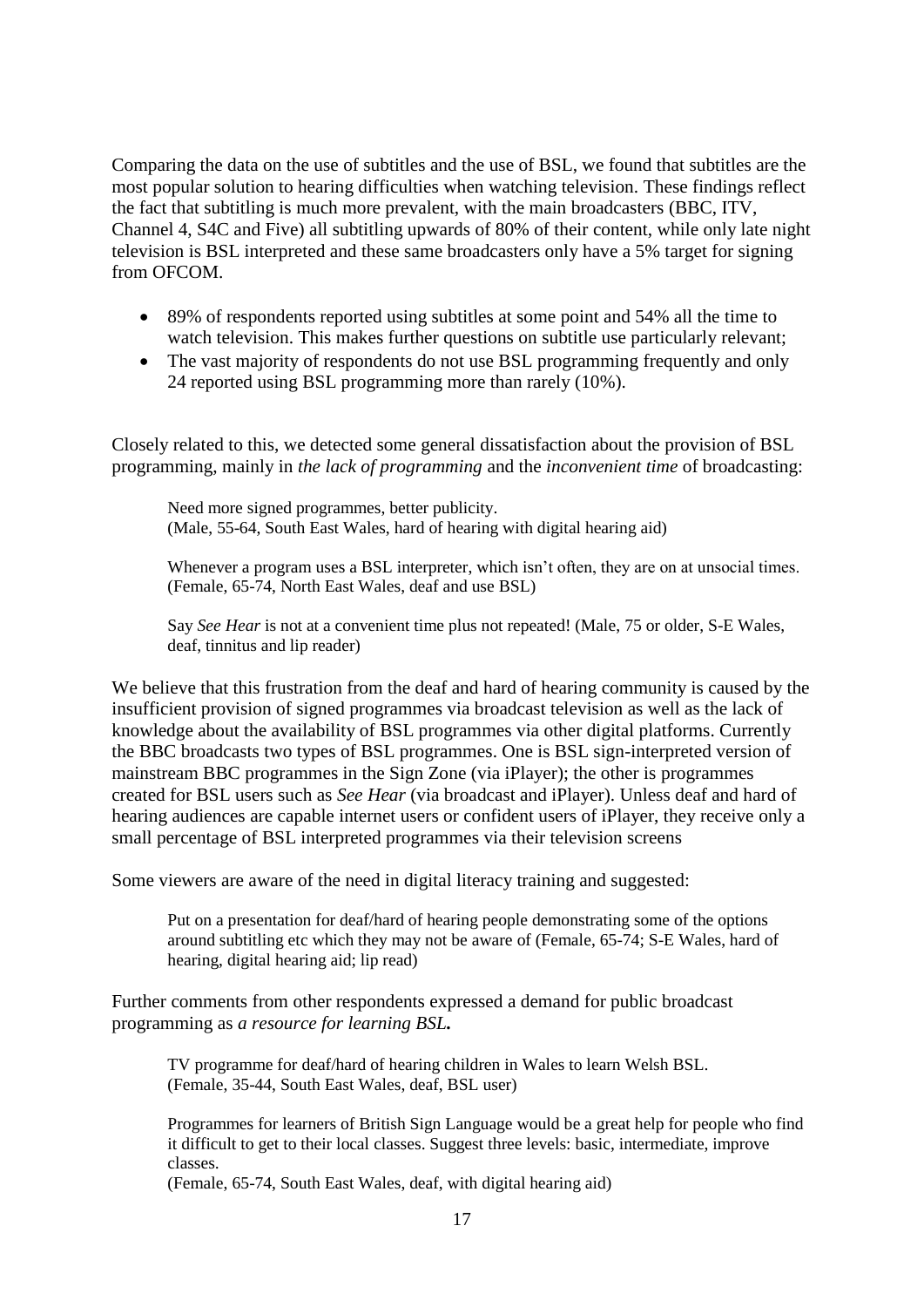## **DIGITAL TELEVISION USAGE AND BARRIERS OF ACCESSIBILITY**

In general, respondents enjoy the better picture quality, variety of programmes and better sound quality available on digital television since the digital switchover completed in Wales. 62.5% of the respondents believe that digital television provides a better service than the old analogue television.

#### **Table 2.10 Perceived benefits of switching to digital television by respondents**

| Perceived benefits of DTV              | Number of<br>respondents | Percentage<br>$\%$ |
|----------------------------------------|--------------------------|--------------------|
| <b>Better Picture Quality</b>          | 148                      | 62                 |
| Better Range and Quality of Programmes | 115                      | 48                 |
| <b>Better Sound Quality</b>            | 98                       | 41                 |
| <b>Better Subtitling Options</b>       | 84                       | 35                 |
| <b>Better Quality of Subtitles</b>     | 78                       | 33                 |
| Other                                  | 13                       |                    |
| Better Sign Language Availability      | 5                        |                    |

In the main, perceived benefits were seen through a technological lens, i.e. better picture quality (62%), wider range of choices (48%), and better sound quality (41%). The improvement of subtitling and subtitling options is significant (35% and 33% respectively), the availability of BSL programming was seen as beneficial by 2% of the respondents.

The difficulties reported in using digital television are very important in the overall scope of this research.

#### **Table 2.11 Reported difficulties of using digital television**

| Reported difficulties of using DTV                 | Number of Respondents | Percentage |
|----------------------------------------------------|-----------------------|------------|
| Delay on subtitles                                 | 148                   | $\%$<br>62 |
|                                                    |                       |            |
| Subtitles missing                                  | 140                   | 58         |
| Difficult to hear speech                           | 125                   | 52         |
| Misspelling on subtitles                           | 121                   | 50         |
| Subtitles use wrong words/inappropriate words      | 108                   | 45         |
| Background noise                                   | 104                   | 43         |
| Poor quality subtitles during live broadcast       | 101                   | 42         |
| Subtitles moving too quickly                       | 66                    | 28         |
| Poor Sound Quality                                 | 54                    | 23         |
| Other                                              | 46                    | 19         |
| Sparse subtitles                                   | 39                    | 16         |
| Cannot follow subtitles                            | 17                    | 7          |
| Cannot get subtitles to work                       | 15                    | 6          |
| Not enough sign language availability              | 15                    | 6          |
| Cannot access subtitles due to low signal strength | 13                    | 5          |
| Sign language programmes at inconvenient times     | 10                    | 4          |
| Size of subtitles too small                        | 10                    | 4          |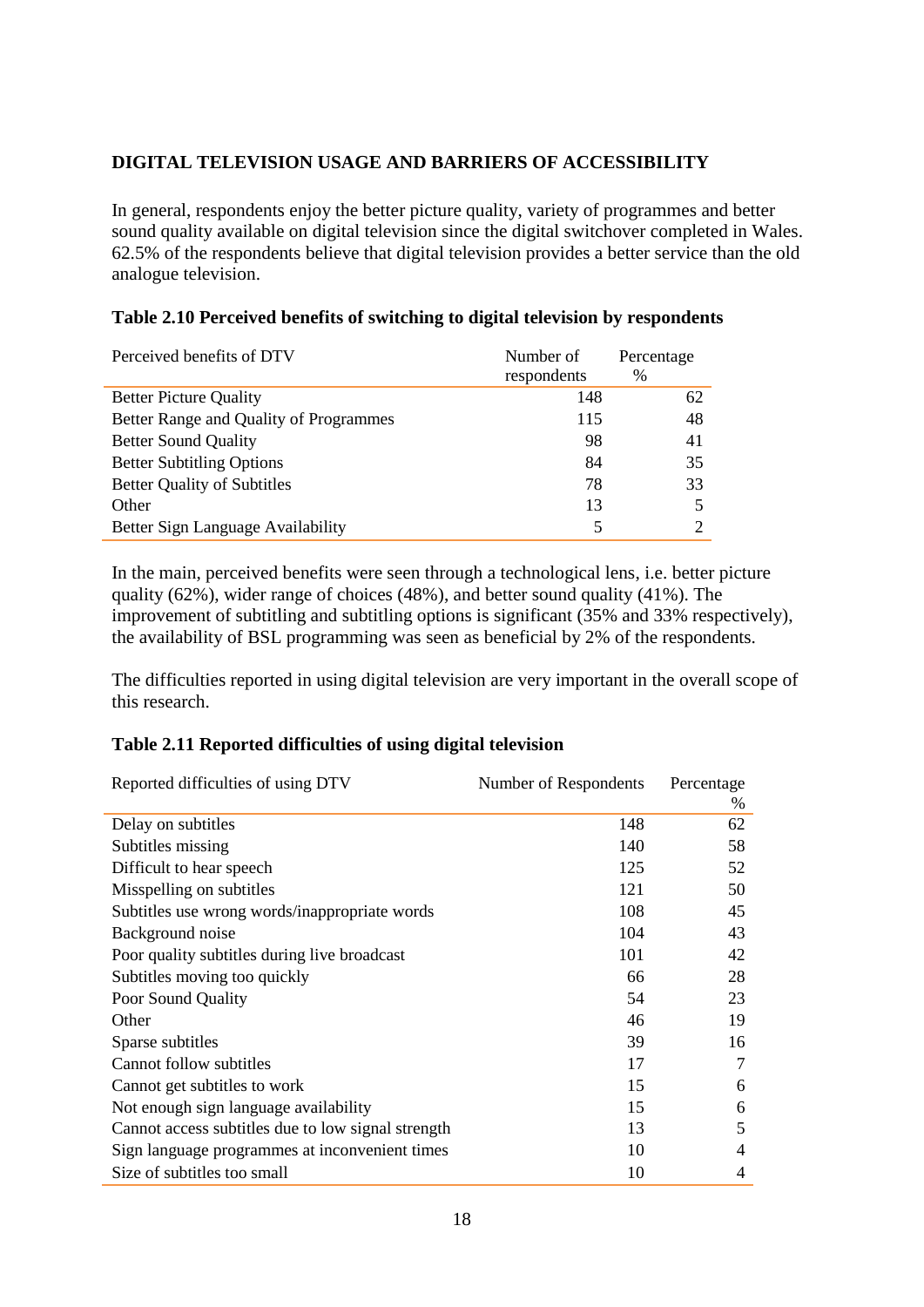More than half of the respondents reported difficulties in the delayed subtitles, missing subtitles, misspelling on subtitles and difficulties hearing speech.

Inappropriate linguistic choices in subtitles (45%), background noise (43%), and poor subtitles during live broadcasts (42%) all indicate that for this demographic (that use subtitles often) the service provided is often perceived as less than adequate.

Although digital television is perceived as better than or as good as the old analogue service by the majority of respondents (63% and 18% respectively), some respondents expressed a sense of nostalgia towards the teletext service that was available on analogue television.

I miss the teletext pages that were available on ITV. They were very useful (Female, 75 or older, didn't identify region; tinnitus, wearing hearing aid)

A much younger viewer provided a more detailed explanation of his preference of teletext on analogue television:

I personally preferred Teletext as the whole system was a lot easier to use than the digital media system. The first reason was that with the Teletext system, different speakers were attributed a different colour. This enabled for the viewer to distinguish between different speakers, who might be speaking quite quickly. Whereas the digital system featured only has one colour and that sometimes interferes with the background of some programmes unlike the black block of teletext. Last but not least would be the reset function on the Teletext was quite simple if the programme did not sync up to the subtitles. I would turn the subtitles off, switch to another programme and return to my original programme, place the subtitles on and they would generally work. Whereas with the Freeview box, when the subtitles have stopped working, it would require a whole system reboot as such which gets irritating after a while. (Male, 22, S-W Wales, Deaf, Uses digital hearing aid)

However, the preference of teletext over subtitles could be due to the result of lack of awareness of various subtitling functions available on digital television. We tested our respondents' awareness of services to alter colours or size of subtitles on digital television. The awareness is far from widespread.

#### **Table 2.12 Use of service to alter colour or size of subtitles**

|                                                     | Number of   | Percentage |
|-----------------------------------------------------|-------------|------------|
|                                                     | Respondents | $\%$       |
| I have used these services often                    |             |            |
| I have used these services                          |             |            |
| I am aware of these services but have not used them | 32          | 13         |
| I do not know about and have not used these         | 197         | 82         |
| services                                            |             |            |

A significant finding is that 82% of respondents did not know about services that could alter the size and colour of subtitles. Given the high number of survey participants that use subtitles, more publicity of these services seems critical.

In comparison to this, the awareness of video on demand service and 'red button' for extra information is much stronger (72% and 85% respectively).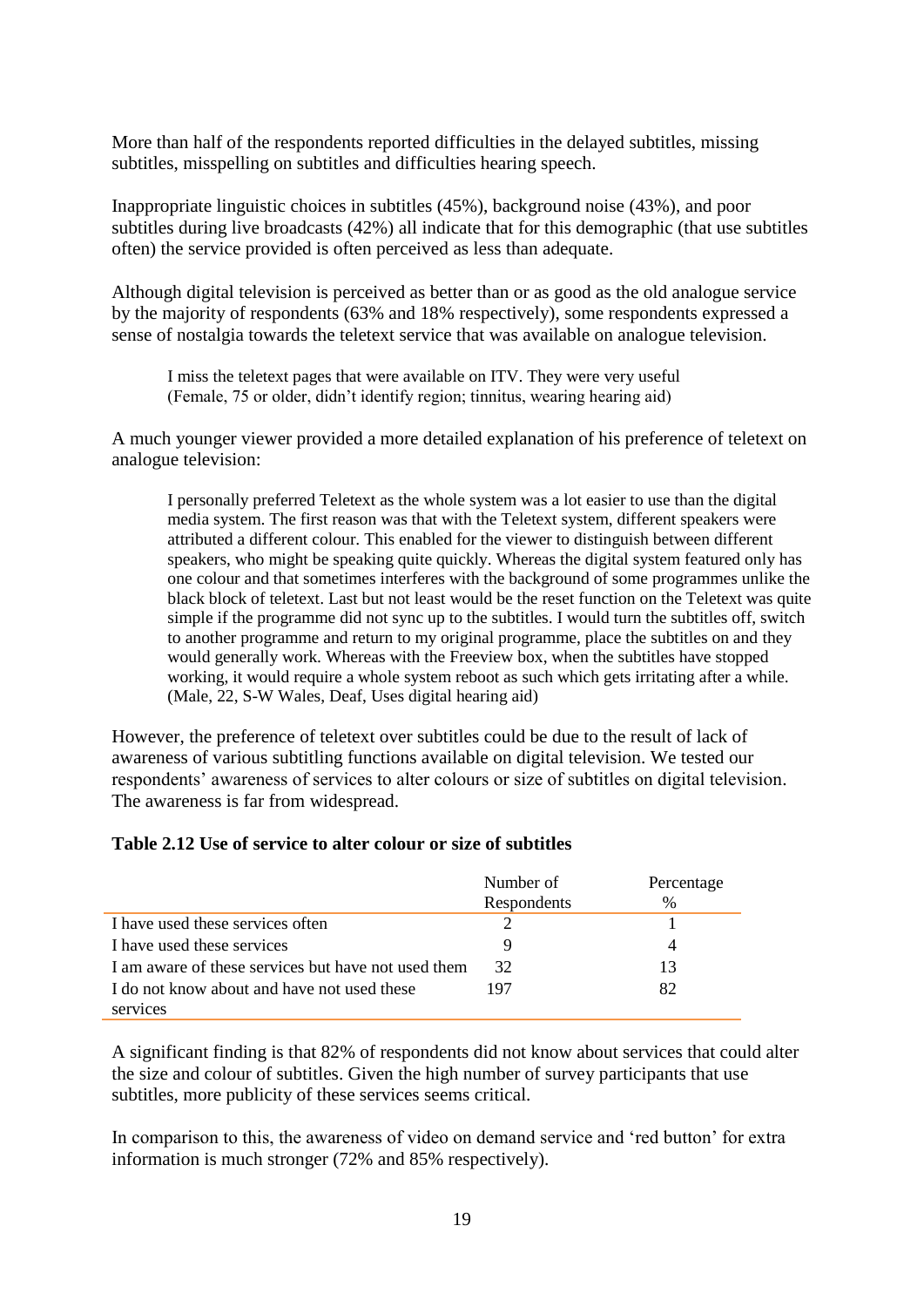

#### **Figure 2.6 Using digital television facilitating services: A comparison of the use of service to alter colour and size of subtitles, the use of VoD and the use of red button**

Although the general awareness of video on demand services and 'red button' for extra information is stronger, it seems that only a small proportion of respondents actually used these services regularly (8% and 14% respectively).

There was a good awareness of the assistance available during the digital switchover (61%). 20% of respondents received support and the comments are favourable:

Excellent service from trained staff when meeting with problems during the TV switchover. (Male, 75 or older, S-W Wales, hard of hearing with digital hearing aid)

During the switchover, a man [an engineer] called at my house with a digital box. He fitted it and showed me how to use it. He also gave me a phone number to use if I had problems. I used this number and received excellent help (Female, 75 or older, S-W Wales; tinnitus, wearing digital hearing aid)

Local authorities and Action on Hearing Loss are frequently mentioned as sources of information and assistance. Local businesses (e.g. retailers), family members, or neighbours are regarded as helpful as well.

However, there is still a perceived need to understand the wide range of features of digital television comprehensively. Among the deaf/hard of hearing audience surveyed, only 20% of them feel that they understand the range of services available; 52% of the respondents believe that they 'know some of the features'; while 28% of the respondents do not feel that they understand the services available on digital television. We therefore believe that there is evidence indicating a market for education on the topic.

This is particularly true of the elderly audience who constitute the majority of the deaf/hard of hearing population. They often 'find modern technology very tricky' according to an 84 year old woman. In terms of the training or service received, survey respondents particularly praised Action on Hearing Loss, while at the same time pointing out that there was room for improvement: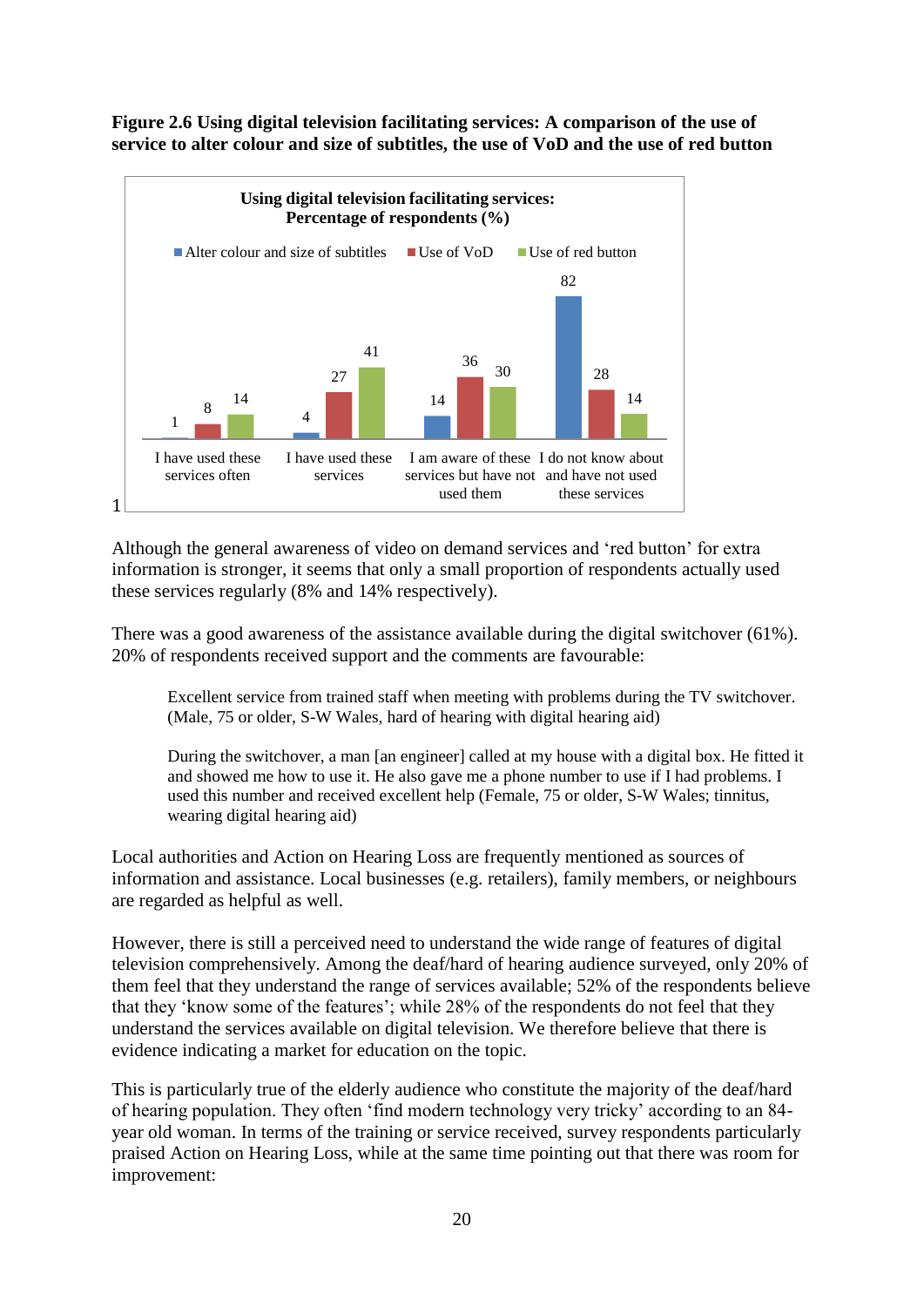Action on hearing. It is a very valuable service, but more needs to be done to help the very elderly who are mostly confined in their homes by the use of home service by ever well trained staff. Many have profound deafness and often do not use their hearing aid etc. (Female, 75 or older, N-E Wales, deaf))

I think a lot of deaf/hard of hearing people are unaware of the listening aids available from local authorities and Action on Hearing Loss (RNID) (Male, 75 or older, Mid Wales; deaf, wearing digital hearing aid)

## **DIGITAL TV CONTENT IN THE WELSH LANGUAGE**

A subsidiary question arising from the use of subtitles regards the use of subtitles with Welsh language broadcasting. Of those respondents that reported watching programmes on S4C most reported using English language subtitles, which is consistent with the Welsh language proficiency data from the respondents. More importantly, this reflects the fact that only a small number of new programmes are subtitled in Welsh each week (around 7 to 8 hours a week), in comparison with the roughly 80% of the programmes which are subtitled in English.

|  | Table 2.13 Subtitle used with Welsh language television |  |
|--|---------------------------------------------------------|--|
|  |                                                         |  |

| Language                                        | Number of   | Percentage |
|-------------------------------------------------|-------------|------------|
|                                                 | Respondents | $\%$       |
| English                                         | 93          | 39         |
| Welsh                                           |             |            |
| I use subtitles in both English and Welsh       |             |            |
| I do not use subtitles when watching S4C        | h           | 3          |
| I do not watch programmes in the Welsh Language | 128         | 53         |

One respondent made a suggestion on improving the popularity of Welsh drama programmes with the help of English subtitles:

Promote Welsh drama programmes (with subtitles-English) on BBC. I like drama programmes but do not know the Welsh language, so do not normally switch on S4C [nor am I]] aware of such programmes on S4C. Ta. (Female, 65-74, S-E Wales, deaf, Digital hearing aid)

This suggestion is a practice which is increasingly being used by S4C with the recent promotion of dramas *Y Gwyll* and *35 diwrnod* on both the BBC and ITV in Wales.

A further question was asked regarding whether people liked the presence of burned-in subtitles, i.e. subtitles keyed onto video that cannot be taken away by end-users. 12% of the respondents prefer burned-in subtitles; 42% prefer called-up subtitles; 45% have no strong preference; and 13% of the viewers say their preference varies with the programme being watched.

There is a clear indication that some Welsh audiences would like to have the option of having subtitles in Welsh. As one female audience from North East Wales (45 -54, Cochlear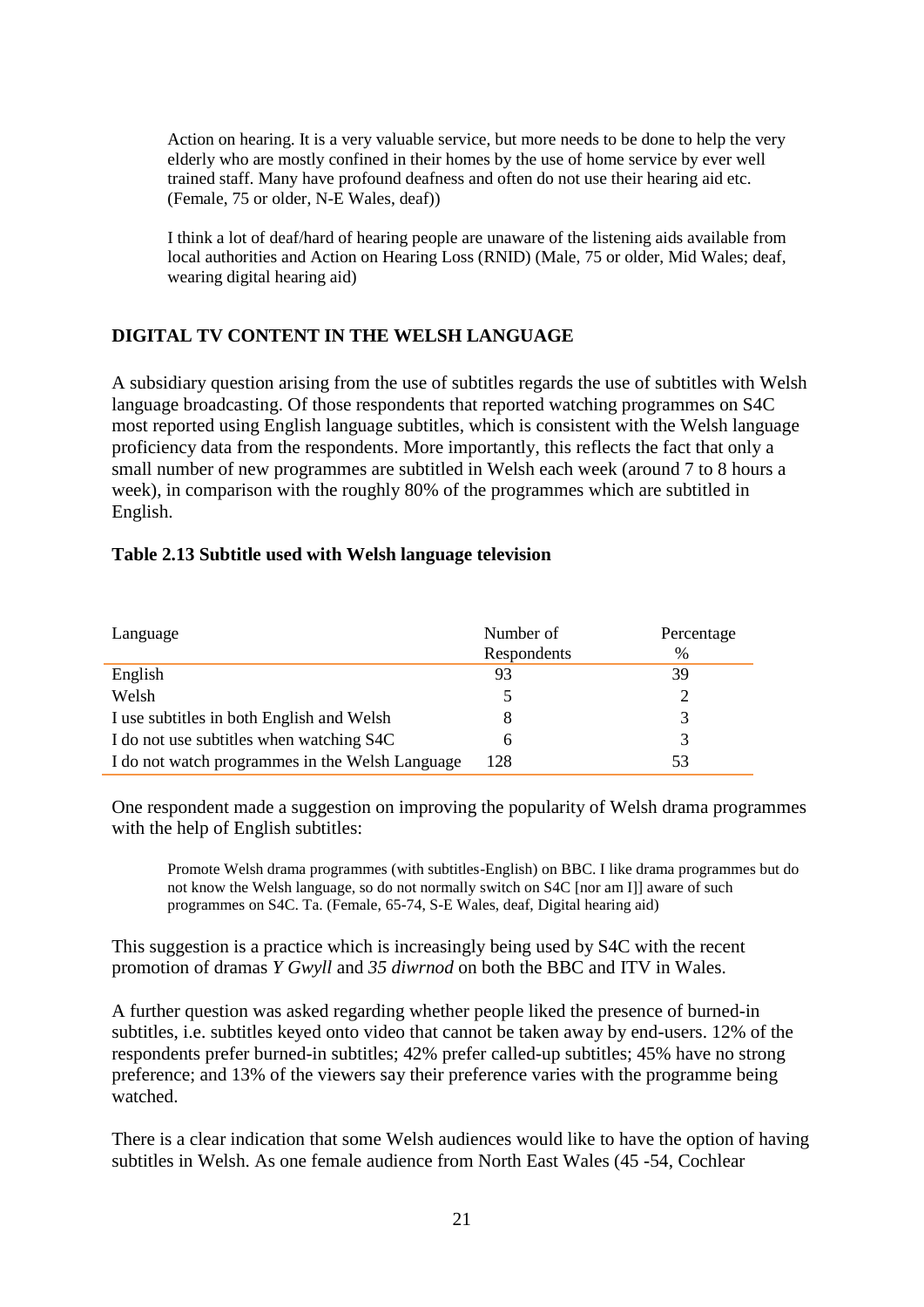Implants) said, she 'would like subtitles in Welsh, not English', but she cannot find the option to have subtitles in Welsh. This demand was echoed by another respondent:

Make it clear how I can get Welsh subtitles on Welsh programmes. Have subtitles on ALL programmes – S4C falls behind on this especially live or chat programmes e.g. y Babell Lên in the Eisteddfod. (Female, 45-54, S-W Wales, deaf wearing digital aid)

Such responses re-iterate the demand for digital media literacy among deaf and hard of hearing audiences and a demand for education in this market, but it also suggests that the programmes which are subtitled in Welsh should be better signposted so that they can be easily identified by the audience. Finally, this participant found a practical advantage derived from completing the survey:

I was not aware that I could receive Welsh subtitles as the subtitle language available was not displayed on the general TV setting, i.e. Welsh/Cymraeg. I then tried entering menu when tuned to S4C, and… Hey presto Cymraeg!! I would not have tried this without information from this survey, THANKS!

(Male, 75 or older, South West Wales, hard of hearing with digital hearing aid)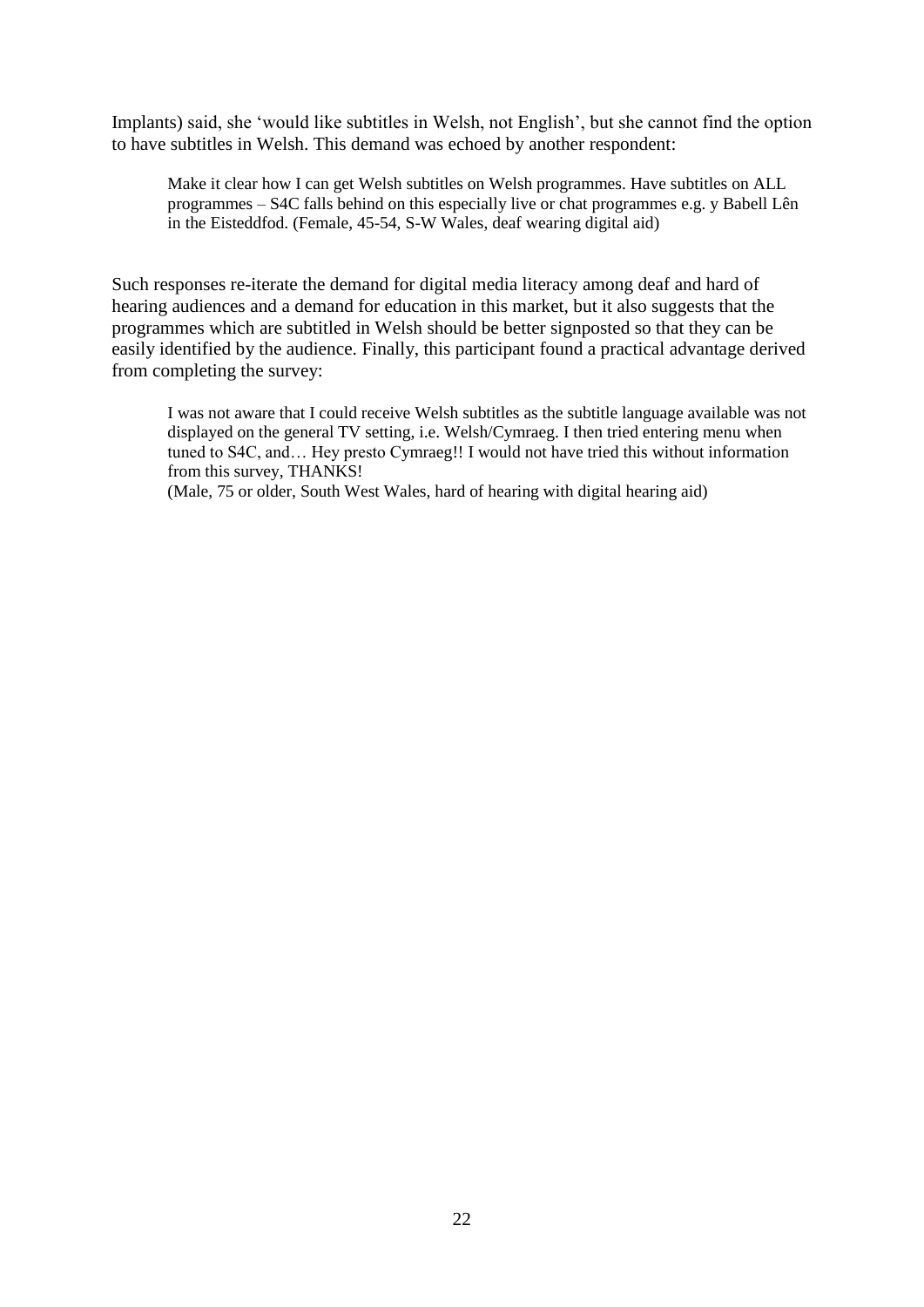## **Section Three: Key Qualitative Findings and Suggestions on improving digital television services for deaf/hard of hearing audiences**

In this section, we analyse qualitative data extracted from both semi-structured interviews and the survey questionnaires. The key research question posed was: 'Do you have any other comments or suggestions to BBC and S4C regarding services for deaf and hard of hearing people in Wales?' Most suggestions made by participants in longer, textual answers concerned primarily two key areas of complaint: sound quality in television broadcasting and the quality of subtitles. Suggestions for improvement correspond to the BBC editorial guidelines on providing service to hearing impaired audiences (BBC, 2011) but suggest that more action is needed to meet this audience's needs.

## **SUGGESTIONS ON IMPROVING SOUND QUALITY**

#### **The use of background music**

The use of background music is regarded as unnecessary and inappropriate in most factual programmes, such as news, current affairs programmes, documentaries and reality shows (such as cookery programmes). Many respondents complained about how background music obscured speech. Audiences particularly complain about the use of background music in documentaries about nature and wildlife, as it is intrusive to the beauty of the natural sounds.

The worst thing is background music which is not necessary  $-e.g.$  documentaries showing animals etc. No need for music when person is talking, as music drowns out speech. (Female, 55-64; S-W Wales; deaf wearing digital hearing aid)

Remove music from voice. Some BBC Wales are guilty of this. Some of their programmes have so much music behind voice that I cannot hear the dialogue. (Male, 75 or over, South East Wales, hard of hearing with digital hearing aid)

Music which accompanies *most* programmes – which often obscure speech for those deaf or hard of hearing ... please, less 'pounding' music on documentary and specially Natural World programmes (Female, 75 or above, deaf wearing digital hearing aids)

Why do most programmes play music, when people are speaking? I love music, but not when it detracts from what people are saying. I find it very annoying, and I am not alone in thinking this, even from people who have good hearing (Female, 65-74, South West Wales, deaf, tinnitus, lip-reading)

In some cases, the use of background music in drama is regarded as 'drowning' speech as well.

There is a tendency to use background music on practically most programmes. Many programmes would be more enjoyable without background music […] It also 'drowns' the spoken word is some film and drama. (Male, 75 or older, South West Wales, hard of hearing with digital hearing aid)

Some respondents pointed out that background music (especially particularly heavily percussive music) particularly concerns deaf or hard of hearing audiences. Turning up the volume on the television or a hearing aid may even aggravate the problem as it amplifies the music as well.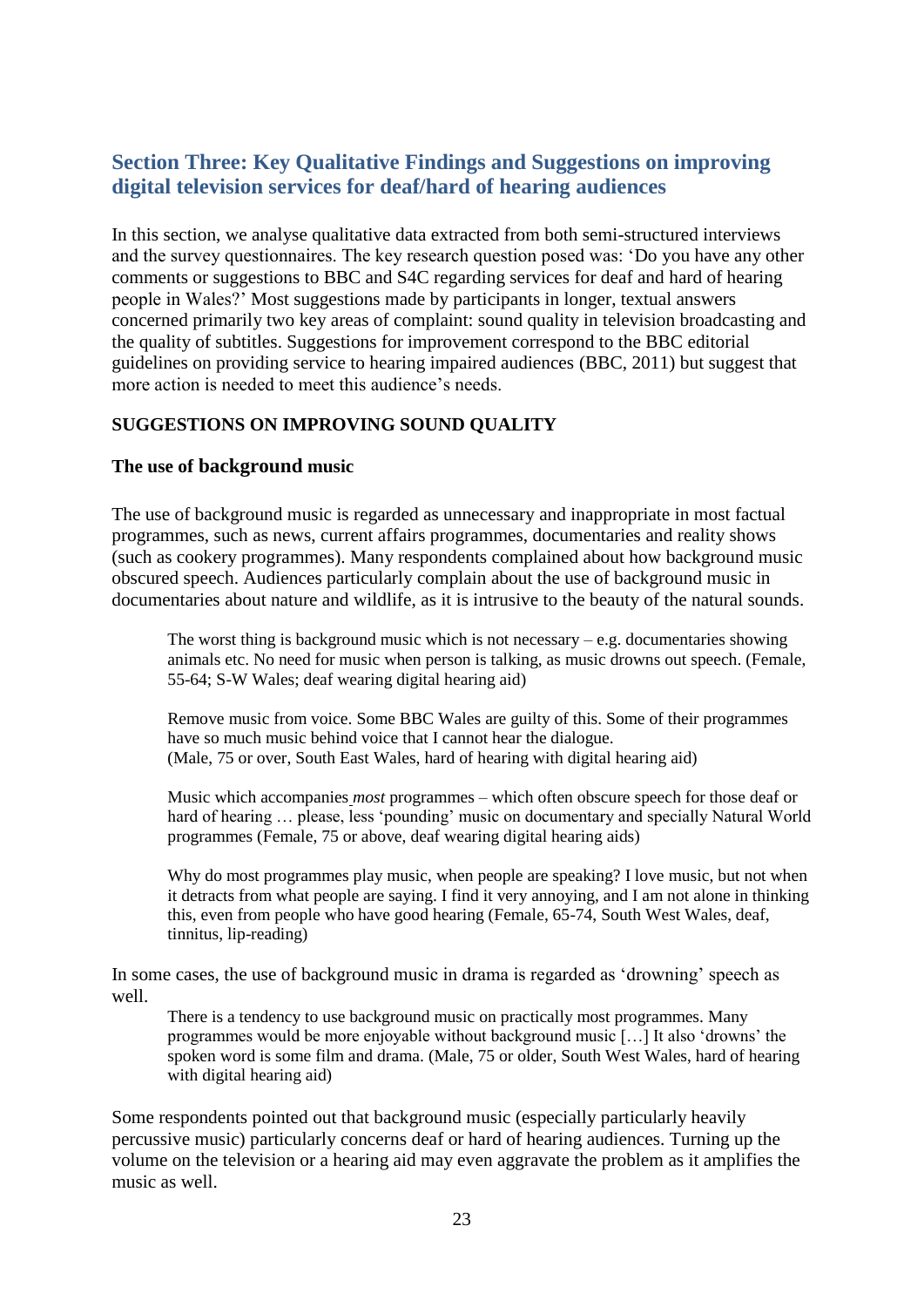Remove all background music! As this destroys many otherwise excellent programmes. Try listening with a hearing aid and you will see what I mean. (Male 65-74, S-E Wales, tinnitus, wearing digital hearing aid)

While appreciating the value of music as a background to programmes, it is often too loud and drowns dialogue. Being deaf or hard of hearing is harder work for the brain computing what is being heard, and can be very tiring rather than a pleasurable, enjoyable experience. (Male, 65-74, North West Wales, deaf with digital hearing aid)

Background music!! Not only hearing impaired people have difficulty with this problem, using the loop system is of no help. This amplifies the music as well. It ruins TV viewing. (Female, 65-74, North East Wales, hard of hearing with digital hearing aid)

There are complaints about background noise (see the following section). However, noise in general is regarded as less of a problem compared to background music. The use of background music clearly provokes very strong feelings amongst this audience, as it affects the comprehension of programmes and the general enjoyment of programmes. In terms of viewers who are deaf or hard of hearing particularly, it may affect their opportunities in learning, as one audience member commented: 'I have difficulty in learning the talking because of noise or music' [*sic*] (Male, 75 or older, S-W Wales, deaf, wearing digital hearing aid)

#### **Clarity of speech**

Factors inhibiting clarity of speech on air include 'poor and very fast delivery, mumbling and muffled dialogue, turning away from camera, people talking over each other, trailing off at the end of sentences' (Armstrong, 2011, p. 1). In this survey, deaf or hard of hearing viewers identified almost all of these factors:

Many actors (male and female) do not enunciate their words and seem to think muttering gives authenticity and atmosphere, I have to ask my companion for translation. (Female, 65-74, N-Et Wales, hard of hearing with digital hearing aid)

Dialects were difficult to hear but this is perhaps understandable. And of course in *Newsnight* or other debating programmes when two people speak at once. (Male, 75 or over, N-E Wales, hard of hearing with digital hearing aid)

Choose news readers and all presenters with much clearer diction. I get really annoyed with presenters who begin a sentence and appear to 'swallow the rest'. (Female, 65-74, S-W Wales; Ménière's disease, wearing digital hearing aid)

For the deaf or hard of hearing viewers who lip-read, factors inhibiting clarity of speech on air affect their ability to lip-read. Improving the clarity of speech would help to enhance the intelligibility of the television audio-visual messages.

Because I partially lip-read, I like to be able to see the speakers' lips. The weather presenters often turn away from the camera (Female, 75 or older, S-W Wales; tinnitus, wearing digital hearing aid)

It would help if announcers spoke more clearly so it would help lip reading (Female, 75 or older, S W Wales, deaf, wearing digital hearing aids)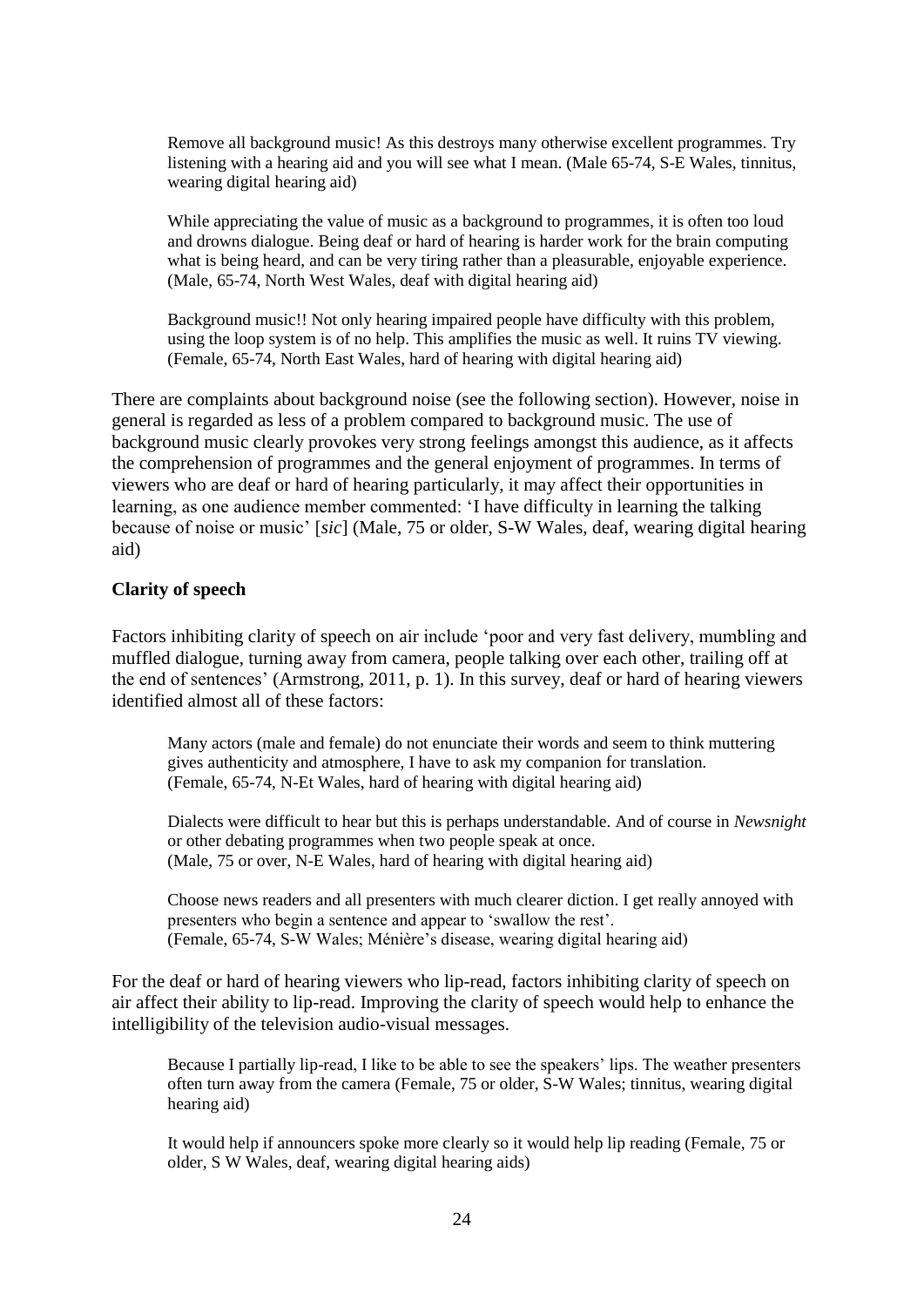There are some complaints about the background noise in news programmes affecting clarity of speech. Journalists conducting interviews in a noisy environments featuring high-pitched sounds, for example, sports stadiums filled with shouting spectators or airports where engines roar. One respondent suggested:

Can more thought be given to the location of interviews of the type where interviewer and interviewee are forced to shout at each other but little context is discernible, sometimes large facts of conversation are lost. (Male, 75 or older, S-E Wales, deaf, digital hearing aid)

[Wish] your reporters/presenters not to present reports from noisy environment. e.g. Royal Welsh show, reporting from main ring with events going on; or from a busy roadside. This is important for hearing people as well as hard of hearing (Male, 75 or older, S-E Wales; deaf, wearing digital hearing aid)

#### **Inconsistency of sound levels across programmes and channels**

The survey audience also identified other sound quality related problems in broadcasting. One complaint is about the inconsistency of sound levels across programmes and channels. As one respondent complains, 'Sound levels vary on different programmes and channels from soft to loud without touching settings' (Males, 65-74, N-E Wales, tinnitus, digital hearing aid).

This is particularly a problem for deaf/hard of hearing audience living with family members who do not have hearing loss. When changing programmes or switching channels, deaf and hard of hearing viewers often find the discrepancies between sound levels across programmes and channels frustrating. As one young respondent said, her family complain when the TV gets too loud (female, under 16, S-W Wales, deaf, lip-reader)

## **SUGGESTIONS ON IMPROVING THE QUALITY OF SUBTITLES**

Subtitles are crucial for the understanding and appreciation of television for the deaf and hard of hearing audience. As the quantitative data suggests, 89% of respondents reported using subtitles at some point and 54% at all times to watch television.

In terms of the quality of subtitles, most deaf and hard of hearing viewers applaud the subtitling service from the public broadcasters, but at the same time express their demand for further improvement:

I find the subtitling service useful – especially in dramas where speech can be quiet or fast. It is a good service, but could be improved a little (Male, 75 or older, South West Wales, deaf, wearing digital hearing aids)

In terms of improving the quality of subtitles, a thematic analysis of qualitative data reveals the following areas of suggested improvement:

- Accessibility:
- Accuracy;
- Continuity and better synchronization;
- Better presentation.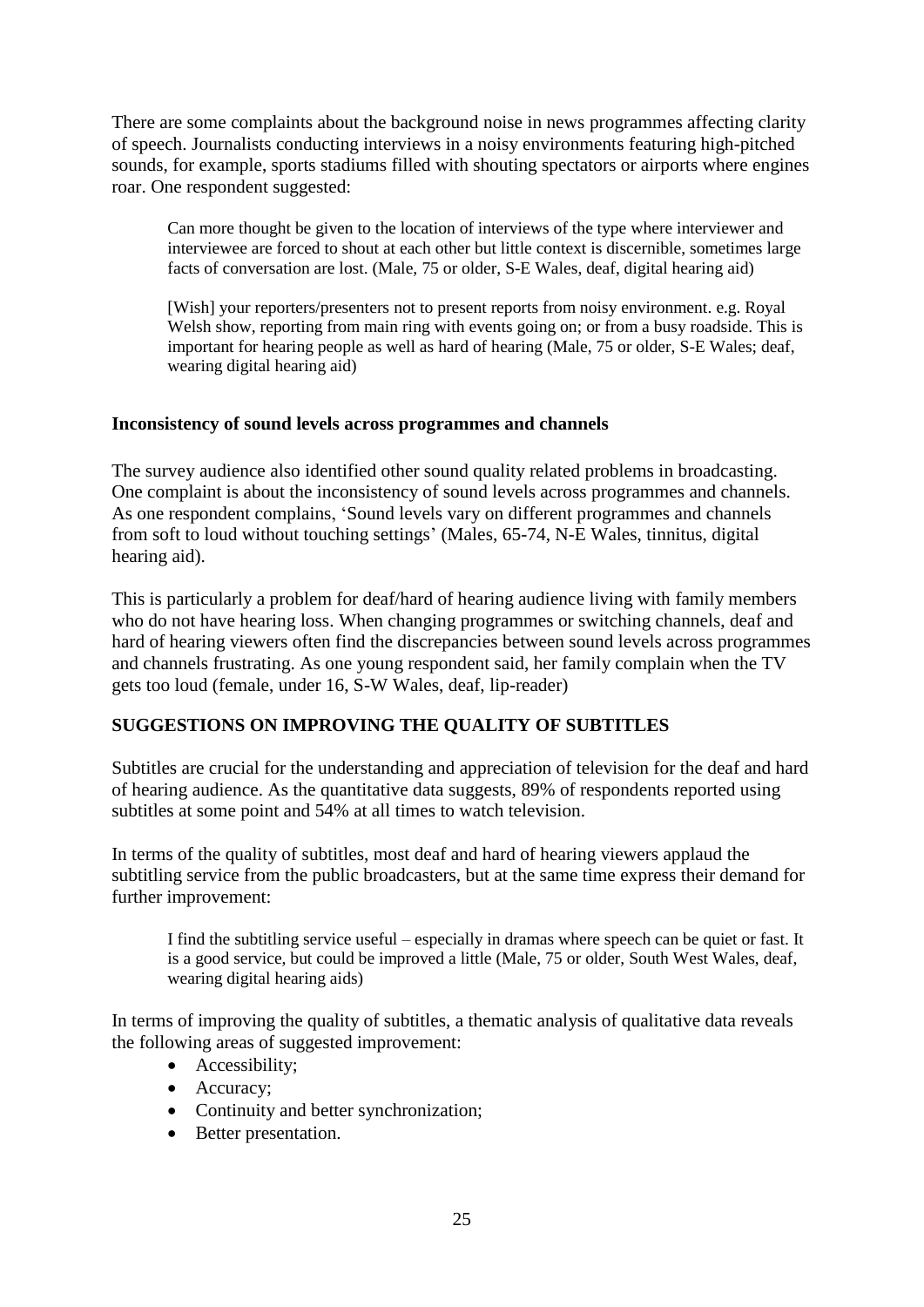#### **Accessibility**

'Subtitles should be available for *all* programmes' is a suggestion echoed by several respondents. For many respondents, subtitling is as important as the soundtrack and is the key element of information that allows access for the deaf/hard of hearing community to the rest of the world via television. It is not surprising to learn of the demand for subtitles on all programmes and channels:

Make subtitles consistent and lack of subtitles as unacceptable as lack of soundtrack. (Female, 55-64, North West Wales, deafened)

Please keep providing subtitles on ALL programmes. It means I don't misunderstand what is being shown and can then discuss appropriately with colleagues. It helps to understand TV clearly, so I don't feel left out. (Female, 25-34, North West Wales, hard of hearing with digital hearing aid)

Make subs mandatory for every channel and for every programme. (Female, 25-34, South East Wales, deaf)

This was not limited to digital television or public broadcasters, as this demand includes commercial providers such as Sky and Netflix. For example, as one respondent complained, Netflix only provides subtitles to around  $10\%$  of its films<sup>3</sup> (Female, 65-74, South West Wales, tinnitus).

#### **Accuracy**

<u>.</u>

Quantitative data from this survey suggests that subtitling of live events is the most frequently cited area for improvement (55% saw this as very important). One issue of particular concern is inaccurate subtitling.

Inaccuracy in subtitling can range from omission, to minor spelling errors or even major misleading subtitles. No matter if it is major or minor, inaccuracies in subtitling affect the comprehension and enjoyment of television viewing:

Better subtitles on live news programmer are needed. They are slow and inaccurate. (Female, 45-54, North East Wales, hard of hearing with digital hearing aid)

Correcting wrong words, can create more problems not intended. (Female, 65-74, South West Wales, deaf with digital hearing aid)

Spelling errors are a major problem. It makes me feel like a sub-editor when I should be enjoying TV!

(Female, 35-44, South East Wales, deaf, BSL user)

<sup>3</sup> Netflix provides subtitles on almost all of its programmes, but it is not always obvious as to how to turn them on as it varies by the platform (computer, Apple TV, Roku, etc.). See [https://help.netflix.com/en/node/372.](https://help.netflix.com/en/node/372) Meanwhile, the poor quality of Netflix's closed captions was criticized for 'alienat[ing] subscribers who are deaf, hard of hearing, or simple have difficulty understanding dialogue' See [http://theweek.com/article/index/255618/how-netflix-alienated-and-insulted-its-deaf](http://theweek.com/article/index/255618/how-netflix-alienated-and-insulted-its-deaf-subscribers#axzz33TplpBki)[subscribers#axzz33TplpBki](http://theweek.com/article/index/255618/how-netflix-alienated-and-insulted-its-deaf-subscribers#axzz33TplpBki)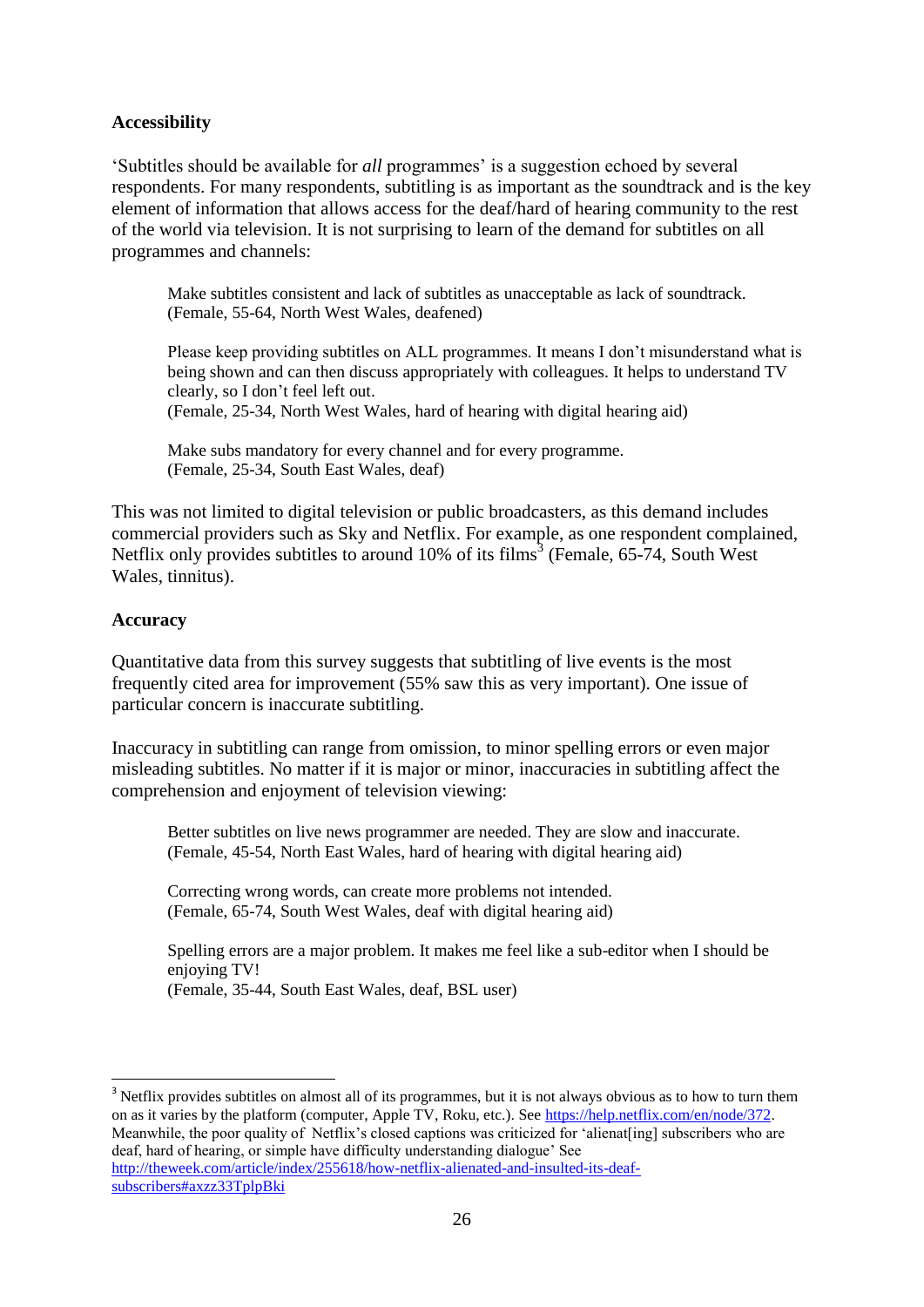#### **Continuity and Synchronization**

Respondents commented on the frustration over *intermittent subtitles*, which disappear for various reasons:

It's maddening when watching a programme and the subtitles vanish, we then cannot follow programme (Female, 65-74, Mid-Wales; deaf, cochlear implant, tinnitus)

Several respondents commented on the problems of *latency* in particular, i.e. the delay between speech and live subtitling or the delay between subtitling and the audio and visual content.

a. The same statements are left on screen for prolonged period. b. There is also too much of a gap between the spoken word and the visual form. (Male, 75 or older, regions not identities; deaf wearing hearing aid, tinnitus)

It is annoying when subtitles run late and a change of subject means cutting subtitles to catch up. It is difficult to concentrate when there is a delay between what I see and when I understand it.

(Male 65-74 S-E Wales; tinnitus, wearing digital hearing aid)

Synchronization of subtitles with speech in both live and recorded programmes is very important. It is very frustrating and difficult to follow when it is not. (Female, 65-74, S-W Wales, deaf with digital hearing aid)

Synchronization of subtitles with speech in both live and recorded programmes is very important to all viewers. For the deaf and hard of hearing audience, this is particularly important due to the fact that the majority rely on subtitles to complement their understanding of audio messages from television. For audience members who are deaf or hard of hearing and suffer from other medical complications (such as chronic fatigue syndrome, as one of the respondents reported), correct and complete subtitling is essential to the enjoyment of digital television.

Some audience members offered solutions for the problems of lack of synchronization between speech and subtitling:

Delay all live broadcasts by a few second, to enable the subtitles to catch up. (Male, 65-74, South West Wales, hard of hearing)

I have dyslexia so subtitles do not help me. Make an app to transmit sound through tablets to synch with live programs. Hand held subtitles app would be a good idea for some. (Male, 35-44, S-E Wales, deafened, BAHA and lip-reads)

#### **Better Presentation**

The presentation of subtitles, i.e. the positioning, style, colour and speed is a concern for many deaf/hard of hearing viewers. Some comments highlighted a barrier to accessibility of information through the positioning of subtitles:

Often, subtitles obscure other information on the screen, particularly the weather forecast. As we live on the south coast, the detail is often hidden by the subtitles! This is true of other information generally shown on the bottom of the screen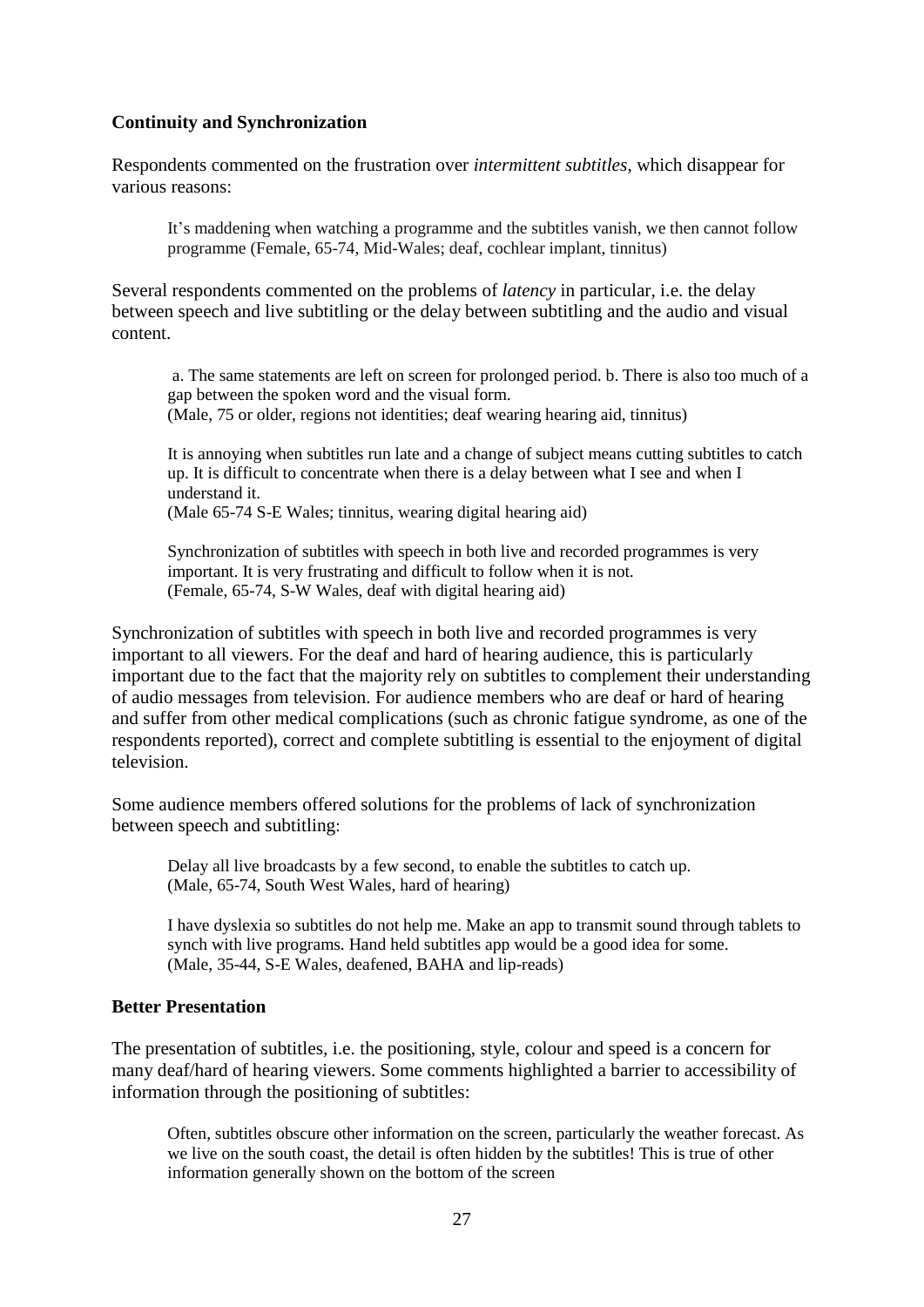(Female, 45-54, South West Wales, deaf with digital hearing aid)

Position of subtitles on the screen e.g. during an interview, the subtitles were across the heads of the people, cannot see white subtitles on a white background (Male, 75 or older, N-W Wales; Deaf, wearing digital aid).

Subtitles often in wrong place: obscure speakers' titles so no clue as to who is speaking. (Male, 75 or older, S-E Wales, Deaf, tinnitus and lip read)

Sometimes the subtitles cover up text on the bottom of the screen such as clarified or translated speech. It is possible for the subtitles to be shifted when needed so they don't obscure other text?

(Female, 65 -74; S-E Wales, tinnitus, Ménière's disease, wearing digital aid)

Some channels use light colour subtitles that can be hard to read against a light background. Light letters can be heavily bordered with dark contrast colour and vice versa. (Male, 45-54, S-E Wales, Deaf/tinnitus, wears digital hearing aids and lip-reads)

I cannot differentiate well between different subtitles that indicate different speakers in fast moving programmes. It is a problem for some of the programmes I like, such as *Question Time*. It usually results in speech passing too quickly and me losing the thread of the programme.

(Male, 55-64, South West Wales, hard of hearing with digital hearing aid)

Leave subtitles on *longer*, Not flash on and off before you can read it. Keep up with what is happening in programme.

(Female, 75 or older, S-E Wales; Ménière's disease, tinnitus, lip-reads, wearing digital hearing aid)

The obstruction of other audio-visual or textual information by subtitles pose another challenge for deaf and hard of hearing viewers who lip-read, these account for almost one third of the total respondents (30%):

As I lip-read, I frequently find the subtitles are shown over the lips. This is frustrating. (Female, 75 or older, South East Wales, deaf, wearing hearing aids)

Some participants expressed a desire for more control over the presentation of subtitles:

Subtitles on wrong part of screen-need to be able to move them via wheel on remoteup/down/left/right. (Female, 55-64, N-W Wales, tinnitus)

Subtitles position extremely poor (need to be able to move them down screen). I also would appreciate option to reduce font size too. (Female, 55-64, South East Wales, deaf wearing digital hearing aids, lip-reader)

I would love a speech channel where I could raise speech above all other sounds or reduce other sounds. Failing that, I would like to move subtitle around the screen so that on-screen captions and objects on display could be usable.

(Male 65-74 S-E Wales; tinnitus, wearing digital hearing aid)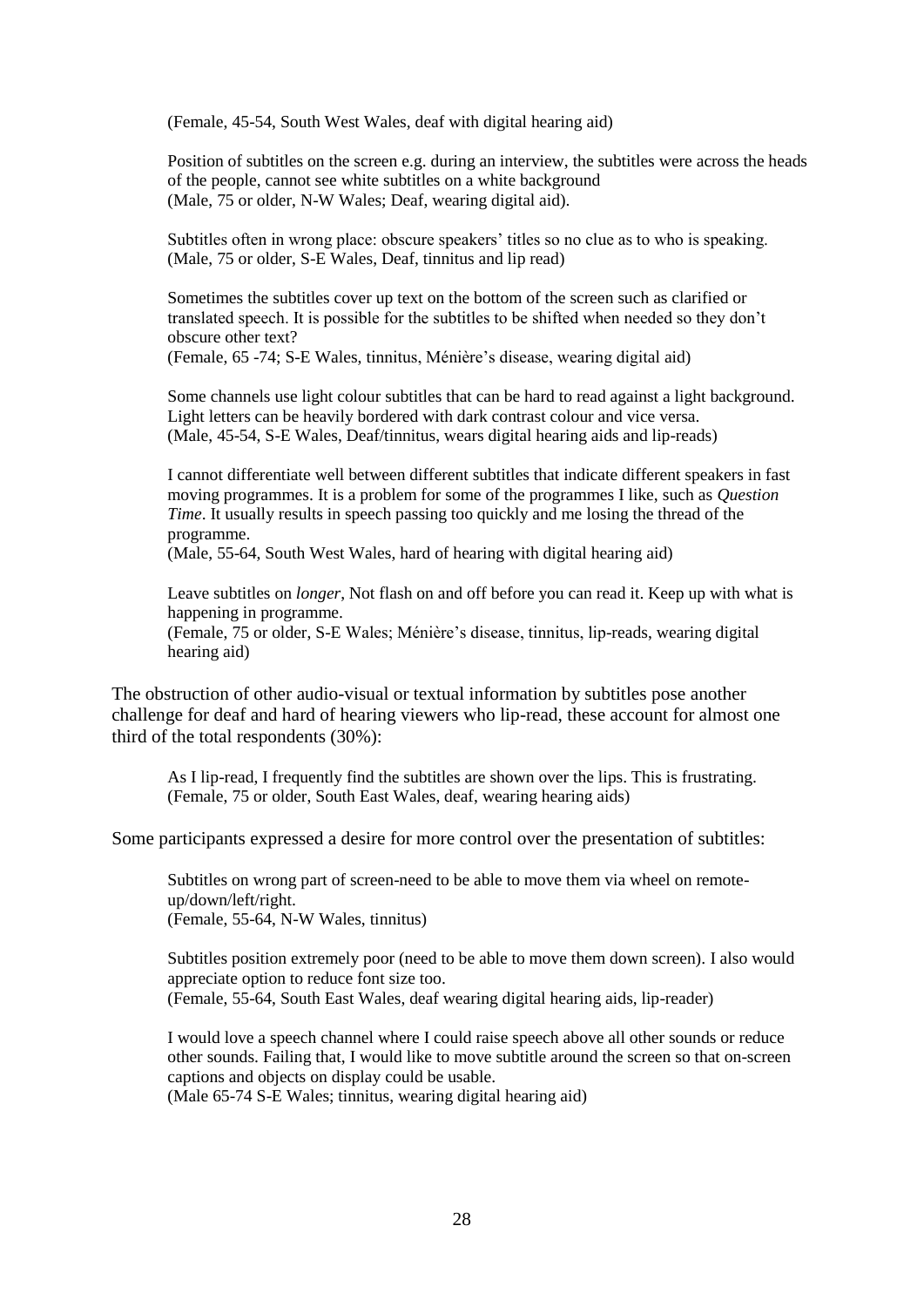## **Section Four Conclusions**

This survey firstly provided a general mapping of deaf or hard of hearing digital television audiences in Wales.

We identified that the deaf and hard of hearing audience body consists of a predominantly female audience and mainly older people with more than 60% of the respondents aged over 65. Audience members come from different parts of Wales and the predominant ethnicity is White Welsh or White British. About 15% of the respondents understand spoken Welsh, 7% read Welsh and a further 6% could be regarded as fluent Welsh users.

The majority of the deaf and hard of hearing respondents wear digital hearing aids (67.5%) and about one thirds of them lip read (30%). 5% of the respondents use British Sign Language, while 8% of the respondents use Sign Supported English.

Broadcast television occupies a central position in the media consumption of this community with 96% of respondents using the medium, and more than half of the respondents (57%) watching 2-5 hours television per day. Public broadcasters (especially the BBC) are regarded as the major sources of information. However, we identified a significant percentage of audiences (around one third) also use online broadcast channels or applications (such as iPlayer and Clic) and recorded programmes stored on a PVR or DVD. Television via other platforms such as paid on demand services and social media currently have a small percentage of users, nonetheless indicating a rising alternative platform to the mainstream broadcasting.

The traditional terrestrial television channels remain the central information source for deaf or hard of hearing audiences. News, documentaries and drama are the three most preferred television genres.

The provision of Welsh content as well as BSL is welcomed by deaf or hard of hearing audiences in Wales. A comparison could be drawn here between the provision of BSL and subtitles in the Welsh language. Both serve to enhance the television viewing experience, and provide resources for the learning of BSL/Welsh language.

This study has established that subtitles are the most important facilitating tool for deaf/hard of hearing audiences in their reception of television messages. Common problems associated with sound quality and subtitles affect both normal audiences as well as the deaf/hard of hearing audience. However, for the latter, a significant amount of whom rely on digital hearing aids (68%) and also lip reading (about one third), the demand for better sound quality and a better subtitling service is more acute.

This survey has identified a number of barriers facing people who are deaf or hard of hearing in Wales in accessing information, education and entertainment via digital television. Barriers were identified mainly in the areas of sound quality and subtitles.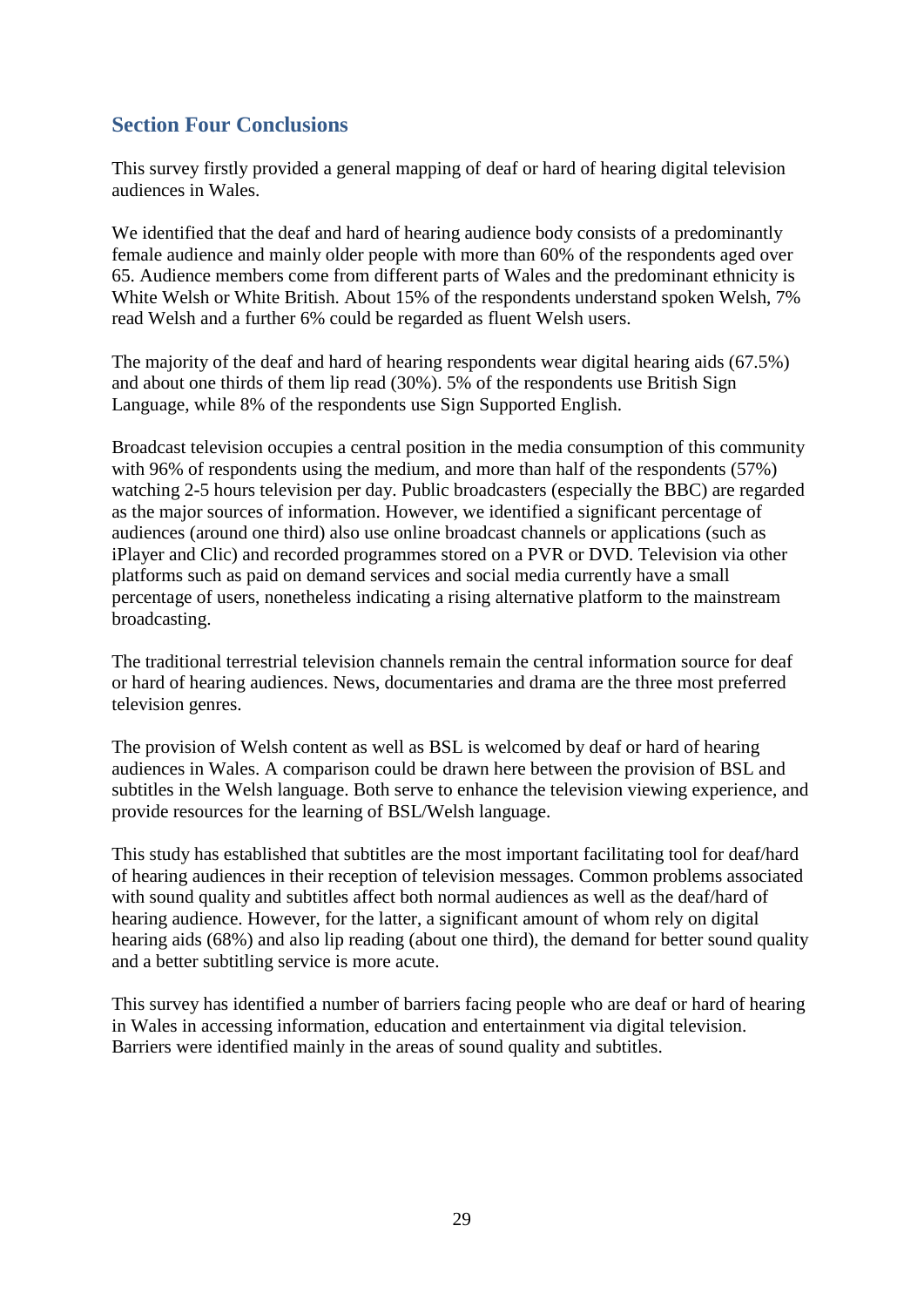## **KEY RECOMMENDATIONS:**

1. Ofcom guidelines on the quality of subtitles should be further implemented

Less than three months before this survey commenced, Ofcom (Ofcom, 2013b) published a consultation proposal aiming to improve the quality of subtitling on TV to benefit deaf and hard-of-hearing viewers across the UK. In this proposal, Ofcom identifies the following main problems associated with subtitling:

- $\bullet$  latency the delay between speech and live subtitling;
- inaccuracy mistakes that vary from minor spelling errors to major omissions or misleading subtitles;
- intermittent subtitles, which freeze or disappear for unpredictable reasons; and
- presentation whether subtitles are shown scrolling across the screen or in more readable blocks containing one or more sentences.

In October 2013, Ofcom's statement (Ofcom, 2013c) provides clear information on the current work in improving the quality of live subtitling and subtitling for repeats and ondemand programming. This is a timely intervention from Ofcom and we believe that findings from this survey provide further evidence for Ofcom guidelines on improving the quality of subtitling.

2. An awareness campaign is needed to help deaf and hard of hearing audiences to understand the full range of interactive services available on digital television platforms.

This study revealed that a significant percentage of respondents are not aware of the range of services available on digital television platforms. Although there was assistance during the switchover, it appears that sustained support from local authorities, charities and public broadcasters is needed to help deaf and hard of hearing audiences grasp the whole range of functions enabled by the digitalisation. Based on this study, we would recommend that priority should be given to making people aware of the interactive services that enable users to perform activities such as to alter the size and colour of subtitles and switch on Welsh language subtitles. There is clearly a market for education in the area of digital television literacy.

3. Accredited awareness training should be ensured for public broadcasting staff and their independent producers in promoting accessibility for deaf and hard of hearing community. Such training should exemplify the best practice in dealing with issues such as background noise in news production.

The BBC has promulgated various editorial guidelines in promoting accessibility for deaf and hard of hearing audiences. Such endeavours could be seen in documents such as *Editorial Guidelines for Hearing Impaired Audiences* (BBC, 2011), *Online Subtitling Editorial*  Guidelines (BBC, 2009) and more recently the promotion of accessibility on the Internet<sup>4</sup>. S4C has also created guidelines for subtitles on their programmes – *Canllawiau S4C ar gyfer isdeitlwyr yng Nghymru* (S4C, 2008). All these guidelines on the production of media

The sample, television content available in British Sign Languages or with subtitles on the My Web My Way page at [http://www.bbc.co.uk/accessibility/guides/hearing\\_index.shtml.](http://www.bbc.co.uk/accessibility/guides/hearing_index.shtml)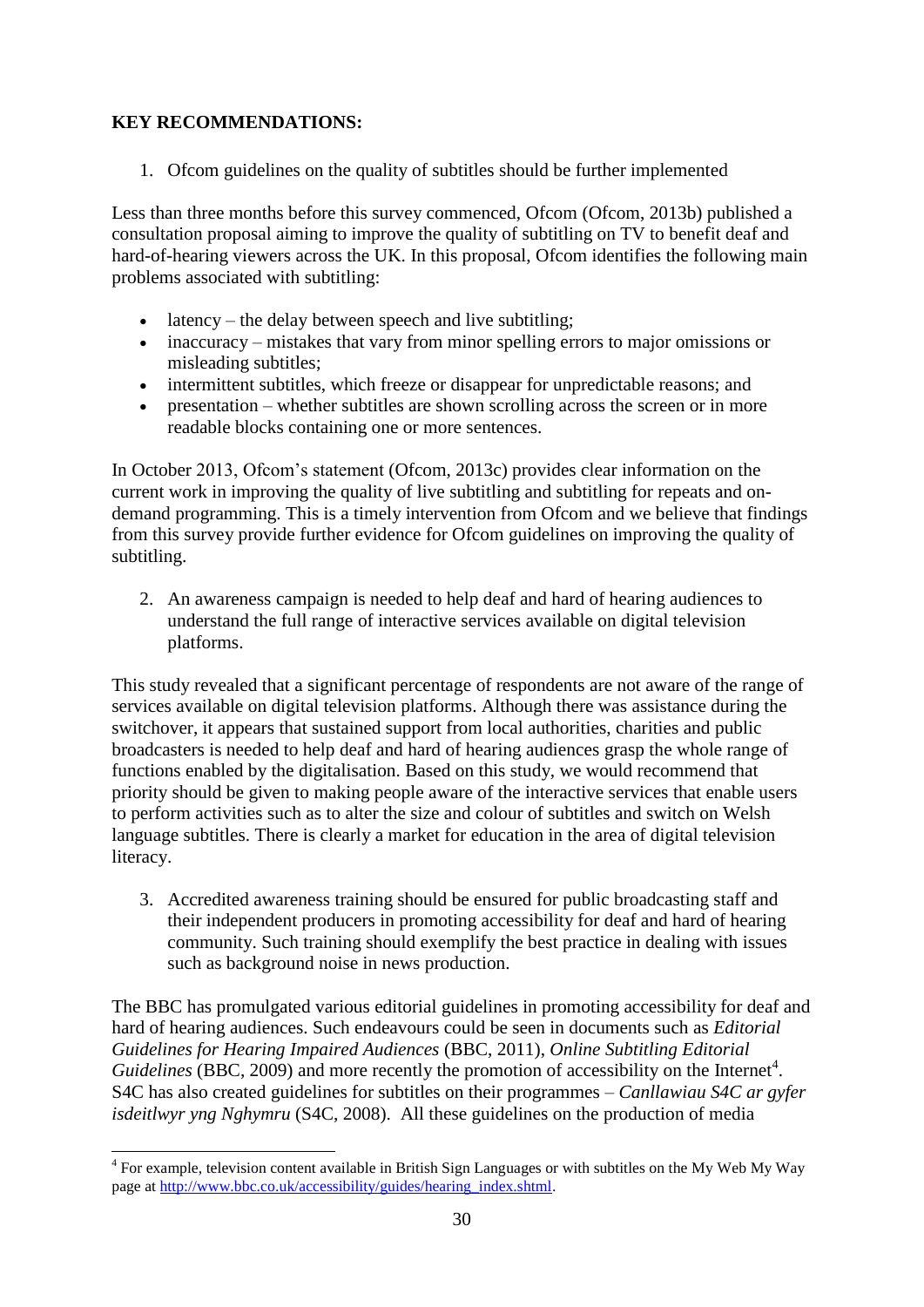content provided information on how to improve sound quality and subtitle accessibility during the pre-production, production and post-production stages.

For example, the BBC *Editorial Guidelines for Hearing Impaired Audiences* (2011) addressed issues such as background music, background noise, clarity of speech and unfamiliar or strong accents in programme production. The guidelines inform readers of various types of intrusive background noise and their detrimental effects on listening comprehension. For example, 'low-pitched sounds like traffic, fans and air conditioning or rumbling background effects and music are more likely to cover up the sounds of speech' (BBC, 2011, p. 5). However, this survey suggests that the use of background music and the presence of background noise caused problems for many deaf and hard of hearing respondents. It is therefore important that programme makers produce content that does not have overwhelming background noise or music.

The Digital Production Partnership (DPP)<sup>5</sup> Technical Standards provide television broadcasters in the UK guidance for compliance to the European Broadcasting Union R128<sup>6</sup> Audio Loudness specification. Ever since its introduction in the UK on 15 Oct. 2013, broadcasters such as the BBC now can measure and normalise audio using Loudness meters. We are aware that the introduction of the R128 standard is a comparatively new professional guidance and it provides opportunities as well as new challenges in post-production.

The first issue is technical constrains. Although technically speaking, by meeting the R128 specifications, dialogue becomes more intelligible. David Old, Head of Audio Encore, however, warned that R128 loudness metering does not fix editorial problems where producers have not left enough space for the dialogue in a fast-paced programme, and dialogue then has to compete again the sound effects and music for audibility<sup>7</sup>. This leads to the second issue about adherence. Currently DPP led by the BBC, ITV and Channel 4 with representation from Sky, Channel 5, S4/C, UKTV and BT Sport. This not-for-profit initiative does not include the large number of commercial producers and freelancing programme makers in the country. It requires more than public broadcasters' good will to ensure the commercial sector in program production shoulder the responsibility for EBU R128 as well.

We recommend that further awareness training of the special needs of deaf and hard of hearing audiences from public broadcasting staff members as well as commercial producers is necessary. Meanwhile, we recommend further monitoring of the use of background music and background noise in news, live events, documentaries, and drama programmes. Training of programme makers would help to raise awareness of the difficulties faced by people with hearing loss. Monitoring by both the broadcasters and the regulator would help to raise the profile of this issue and lay the foundation for future work in this area.

4. More opportunities for people who are deaf and hard of hearing to take part in media co-production.

<u>.</u>

<sup>&</sup>lt;sup>5</sup> Founded in May 2010, this not-for-profit partnership is led by the BBC, ITV and Channel 4 with representation from Sky, Channel 5, S4/C, UKTV and BT Sport. Its work consists of mainly two parts: the standardization of technical and metadata requirements with the UK broadcast industry and sharing of thinking, information and best practice. Source: http://www.digitalproductionpartnership.co.uk/who-we-are/  $6$  Full details could be accessed at: [https://tech.ebu.ch/docs/r/r128-2014.pdf.](https://tech.ebu.ch/docs/r/r128-2014.pdf)

<sup>7</sup> David Old made this comment at BBC Academic Sound Matters Event Creative Opportunities in Post Production by using R128. The video could be accessed at:

http://www.bbc.co.uk/academy/technology/article/art20140310151043961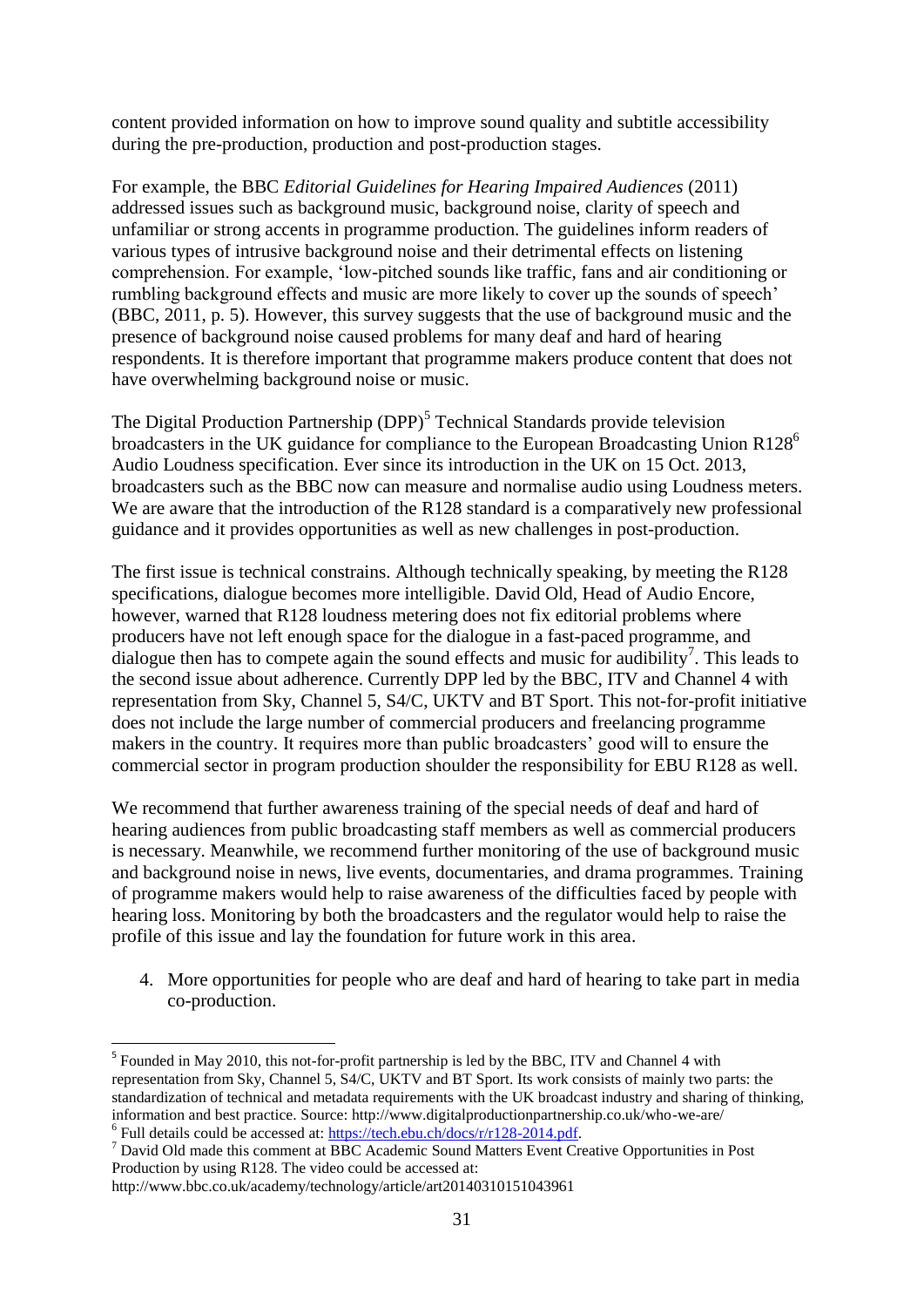Several respondents expressed strong interest to control the viewing experience themselves. For example, viewers would like to have the ability to reduce the volume of background music or fade background noise, move the position of block subtitles, or use an app for a more individually tailored subtitling service. The digital platform offers the possibility of coproduction between media professionals and conventional users. We believe a more forwardlooking approach to the issue of enhancing accessibility could be an investigation into the technological possibility of incorporation of audiences into the co-production of sound and subtitling.

5. S4C should consider the identified needs from people who are deaf and hard of hearing for more Welsh language subtitles.

Even though the number of respondents who were fluent in Welsh was small, a clear indication was given in the qualitative findings of the desire to see more Welsh language subtitles available on S4C. At present there is a provision of around 7 to 8 hours a week, however, what is clear, is that many deaf and hard of hearing audience members are unaware when subtitles are available in Welsh on particular programmes. This indicates that more needs to be done in order to signpost these Welsh language subtitles. This could be done by adjusting the current drop down symbol which is shown at the beginning of programmes and after each advertising break highlighting which subtitle language options are available, in order to highlight that it is possible to select either English or Welsh subtitles. Information about the availability of Welsh language subtitles should also be made clear on any programme guides and published schedules (EPG – especially the information bar which appears on the channel itself, online schedules, newspaper/magazine schedules) to allow deaf and hard of hearing audiences to plan their viewing<sup>8</sup>. As already mentioned in point 2 above, audiences also need to be aware of how to select Welsh language subtitles when both English and Welsh subtitles are available<sup>9</sup>. As this is a different process for each digital television provider, we would encourage S4C to make the guides which they have on their website (http://www.s4c.co.uk/e\_access.shtml) much more visible, possibly by having a link on their homepage.

<u>.</u>

<sup>&</sup>lt;sup>8</sup> Currently only the schedules on S4C's own website note the language of the subtitles, published schedules in newspapers only note the availability of subtitles. S4C provides information to press bureau's indicating the language of subtitles, as well as all access services, however these do not go to print.

<sup>&</sup>lt;sup>9</sup> Sky, Freeview, YouView and Freesat allow audience to select the preferred language of subtitles (English, Welsh, Scots Gaelic, Irish, etc.). If it is available, it will be used automatically after that. Most DVD players, etc. work similarly.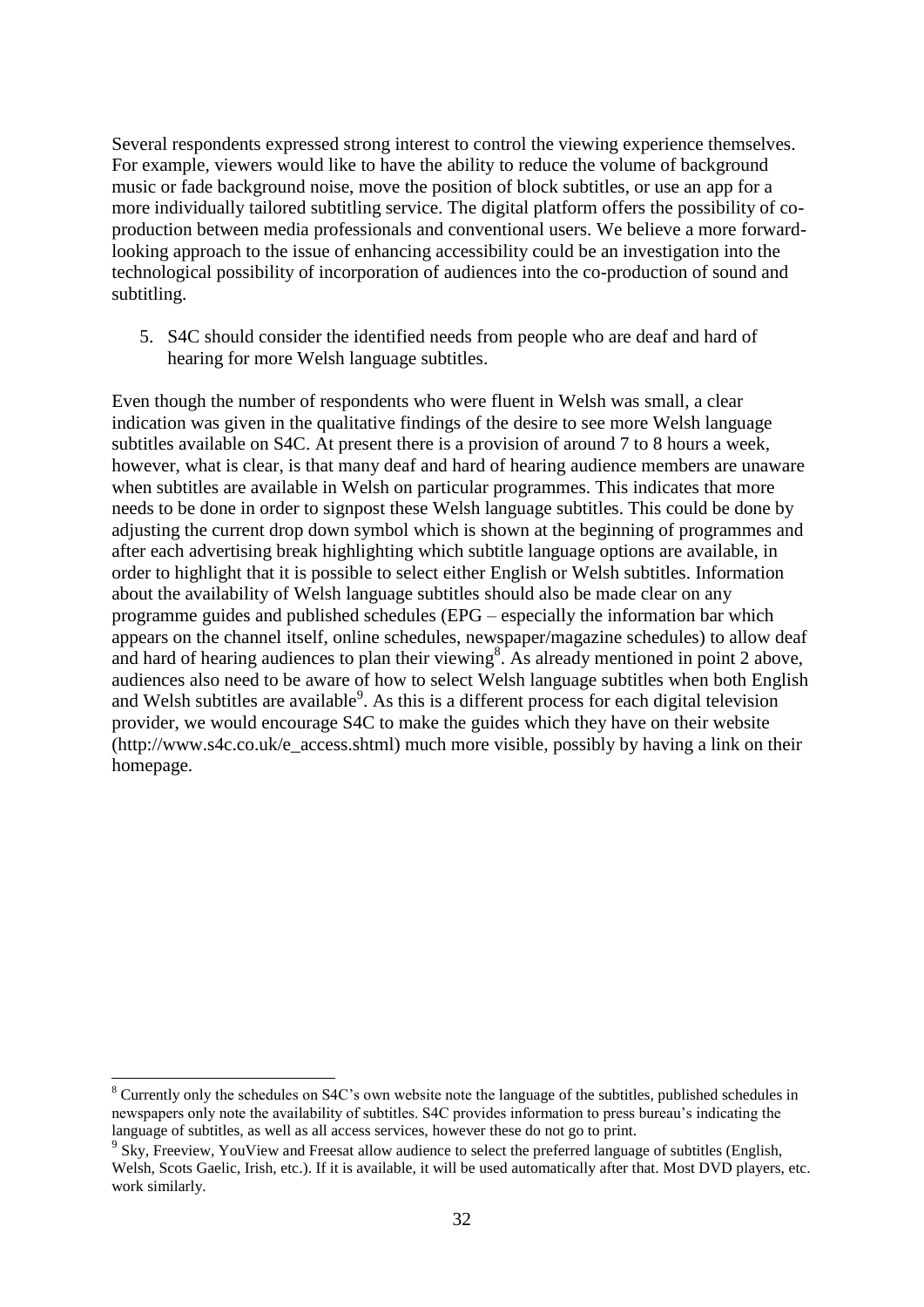#### **Bibliography**

- Action on Hearing Loss. (2011). *Facts and figures on hearing loss and tinnitus.* Retrieved May 20, 2014, from Action on Hearing Loss Web site: http://www.actiononhearingloss.org.uk/your-hearing/about-deafness-and-hearingloss/statistics/~/media/56697A2C7BE349618D336B41A12B85E3.ashx
- Armstrong, M. (2011, April). *Audio Processing and Speech Intelligibility: A literature review.* Retrieved January 3, 2013, from BBC Research White Paper: http://downloads.bbc.co.uk/rd/pubs/whp/whp-pdf-files/WHP190.pdf
- Austin, B. A. (1980). The deaf audience for television. *Journal of Communication, 30*(2), 25- 30.
- Austin, B. A., & Myers, J. W. (1984). Hearing-impaired viewers of prime-time television. *Journal of Communication, 34*(4), 60-71.
- BBC. (2009, January 5). *Online Subtitling Editorial Guidelines.* Retrieved May 20, 2014, from BBC Web site:

http://www.bbc.co.uk/guidelines/futuremedia/accessibility/subtitling\_guides/online\_s ub\_editorial\_guidelines\_vs1\_1.pdf

BBC. (2011). *Editorial Guidelines for Hearing Impaired Audiences.* Retrieved May 22, 2014, from BBC Web site:

http://downloads.bbc.co.uk/guidelines/editorialguidelines/pdfs/hearing-impaired.pdf

Broadcasters Audience Research Board. (2013). *Total viewing Summeary - Monthly.* Retrieved May 22, 2014, from BARB Web Site: http://www.barb.co.uk/viewing/monthly-total-viewing-

summary?period%5B%5D=20130801&button\_submit=View+figures

DigitalUK. (2012). *Digital TV Switchover 2008-2012 Final Report.* Retrieved May 20, 2014, from DigitalUK web site:

http://www.digitaluk.co.uk/\_\_data/assets/pdf\_file/0019/82324/DigitalUK\_Switchover final\_report\_Nov2012.pdf

- National Assembly for Wales. (2007 йил April). *Digital Switchover.* Retrieved 2014 йил 12- January from National Assembly for Wales: http://www.assemblywales.org/tb-07- 023.pdf
- Ofcom. (2013a). *UK Digital Terrestrial Television Map 2013.* Retrieved May 20, 2014, from Ofcom Web site: http://maps.ofcom.org.uk/dtt/
- Ofcom. (2013b, May 17). *The quality of live subtitling: Improving the viewer experience.* Retrieved January 25, 2014, from Ofcom: http://stakeholders.ofcom.org.uk/binaries/consultations/subtitling/summary/subtitling. pdf
- Ofcom. (2013c, October 16). *Measuring the quality of live subtitling.* Retrieved March 2, 2014, from Ofcom Web site: http://stakeholders.ofcom.org.uk/binaries/consultations/subtitling/statement/qos-

statement.pdf

S4C. (2008). *Canllawiau S4C ar gyfer isdeitlwyryng Nghymru.* Retrieved May 20, 2014, from S4C Web site:

http://www.s4c.co.uk/production/downloads/guidelines/c\_canllawiau\_isdeitlo\_s4c\_03 08.pdf

- Siôn, M. (2010). *RNID Cymru study into the inclusion barriers facing people who are deaf or hard of hearing in Wales.* Cardiff: The Royal National Institute for Deaf People Cymru.
- Wales Mental Health in Primary Care. (n.d.). *Information Sheet 14: Mental Health, Deafness and Hearing Loss.* Retrieved October 11, 2013, from Wales Mental Health in Primary Care: http://www.wamhinpc.org.uk/sites/default/files/information-sheet-14.pdf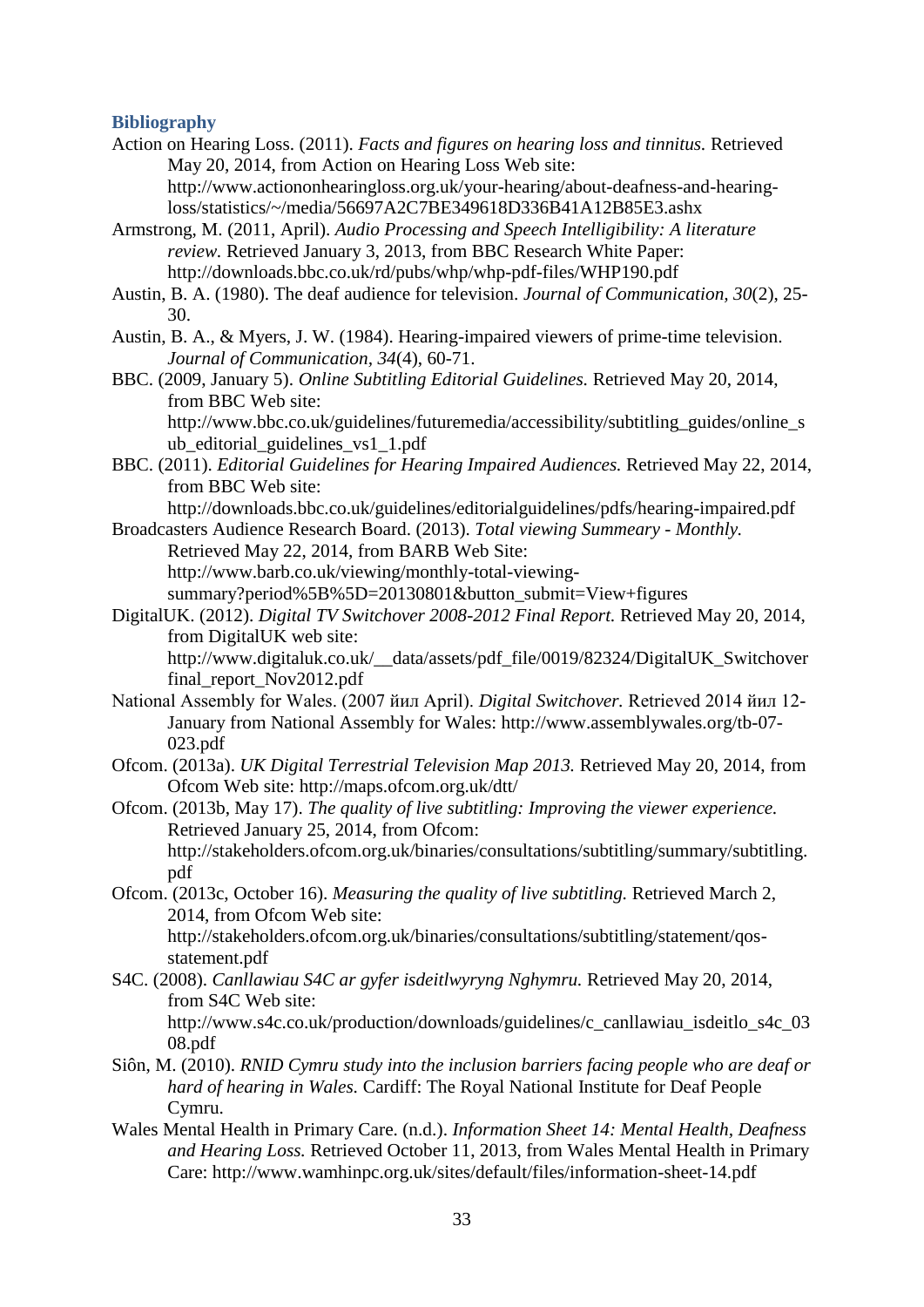Welsh Government. (2013). *Welsh Health Survey 2012.* Retrieved May 20, 2014, from BHF National Centre Web site: http://www.bhfactive.org.uk/userfiles/Documents/welsh\_health\_survey\_2012.pdf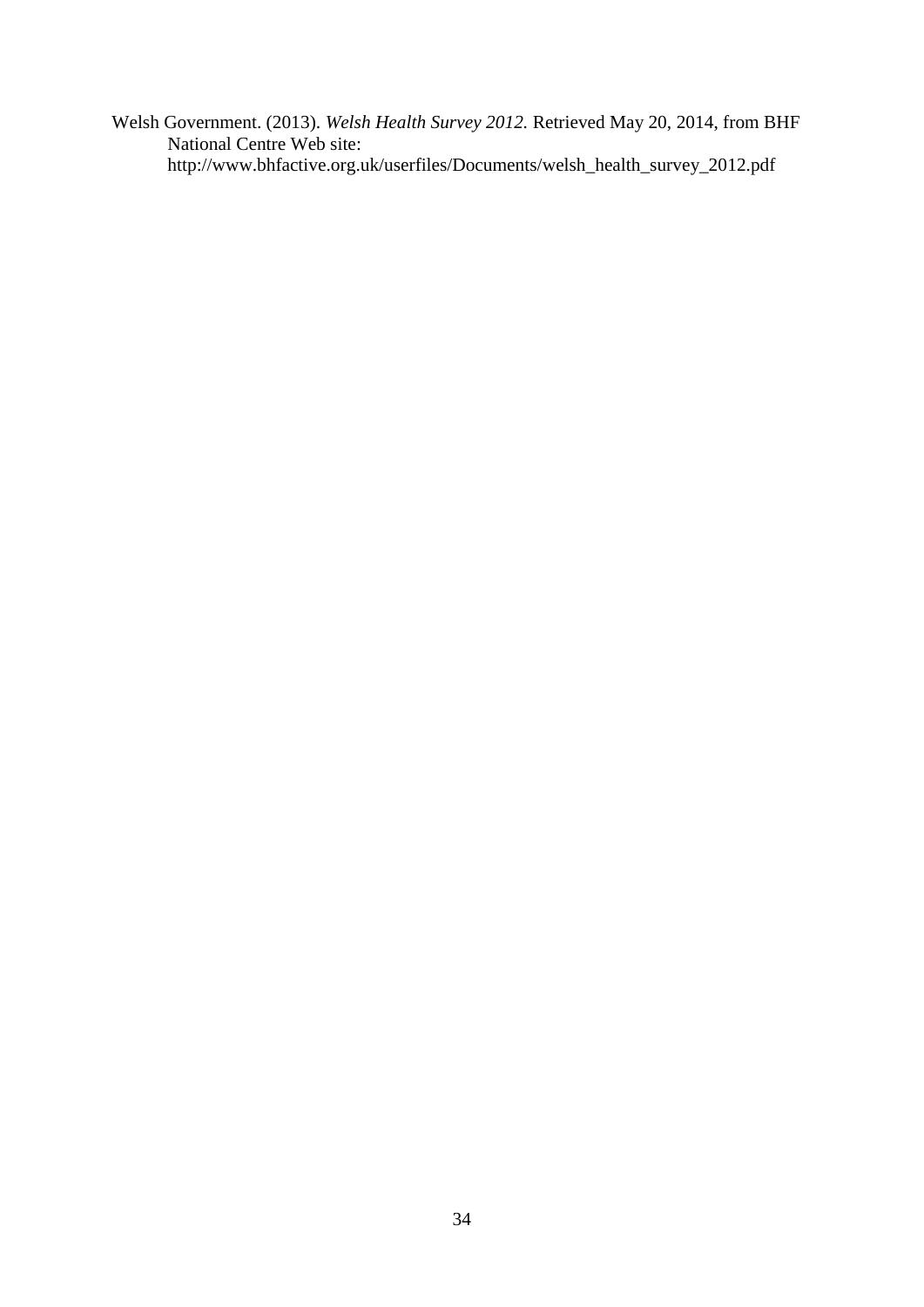## **Appendices**

## **Digital Television and Hard of Hearing Audiences in Wales Survey**

| 1 Your Age. Please choose only one answer:                                                     |                           |                                    |
|------------------------------------------------------------------------------------------------|---------------------------|------------------------------------|
| Under 16<br>25-34                                                                              | 45-54                     | 65-74                              |
| $16 - 24$<br>35-44                                                                             | 55-64                     | 75or older                         |
|                                                                                                |                           |                                    |
| 2 Your Gender Please choose only one answer:                                                   |                           |                                    |
| Female                                                                                         | Transgender               |                                    |
| Male                                                                                           | Prefer not to say         |                                    |
|                                                                                                |                           |                                    |
| 3 Your ethnic background. Please choose only one answer.                                       |                           |                                    |
| White Welsh                                                                                    | Asian Welsh               |                                    |
| White British (non-Welsh)                                                                      | Asian British (non-Welsh) |                                    |
| White non-British                                                                              | Asian non-British         |                                    |
| <b>Black Welsh</b>                                                                             |                           | Mixed (multiple ethnic background) |
| Black British (non-Welsh)                                                                      | Prefer not to say         |                                    |
| <b>Black non-British</b>                                                                       | Other                     |                                    |
|                                                                                                |                           |                                    |
| 4 Which region of Wales do you live in? Please choose only one of the following:               |                           |                                    |
| Mid Wales<br>North West Wales                                                                  |                           | <b>South East Wales</b>            |
|                                                                                                |                           |                                    |
| <b>North East Wales</b><br>South West Wales                                                    |                           |                                    |
| 5 Which language is your first language i.e. which language you learned from birth or          |                           |                                    |
| which you speak best. Please choose only one answer.                                           |                           |                                    |
| English                                                                                        | British Sign Language     |                                    |
| Welsh                                                                                          | Other                     |                                    |
|                                                                                                |                           |                                    |
| 6. In terms of your use of Welsh language. Please choose all that apply:                       |                           |                                    |
| Understand spoken Welsh                                                                        | Write Welsh               |                                    |
| Speak Welsh                                                                                    | All of the above          |                                    |
| <b>Read Welsh</b>                                                                              | None of the above         |                                    |
| 7 Your degree of hearing impairment? Please choose all that apply:                             |                           |                                    |
| I am deaf                                                                                      |                           |                                    |
| I am hard of hearing                                                                           |                           |                                    |
| I am deafened                                                                                  |                           |                                    |
| I use British Sign Language (BSL)                                                              |                           |                                    |
| I use Sign Supported English (SSE)                                                             |                           |                                    |
| I wear non-digital hearing aid(s)                                                              |                           |                                    |
| I wear hearing aid(s), but I'm not sure whether they are digital<br>I have cochlear implant(s) |                           |                                    |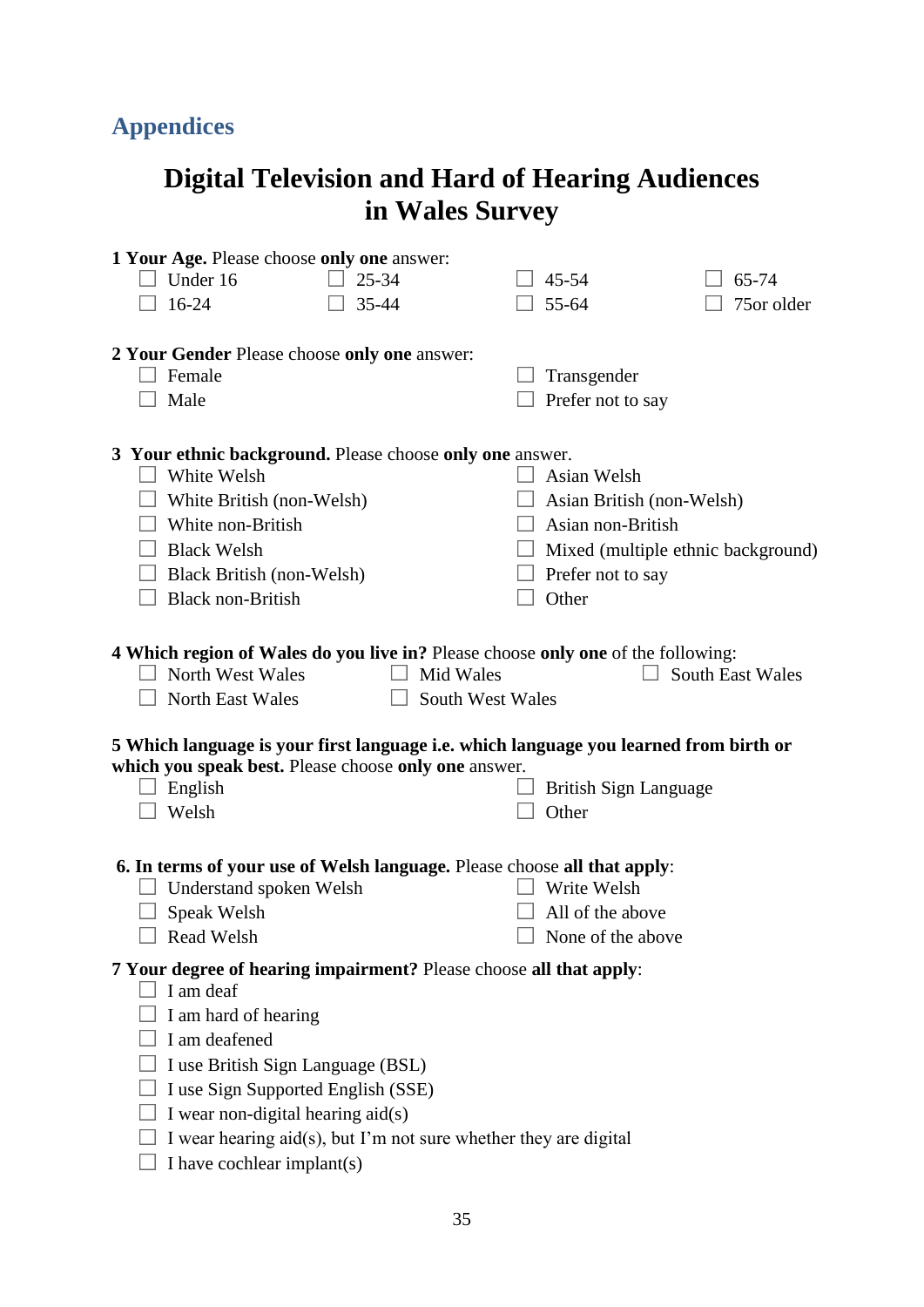- $\Box$  I wear a bone-anchored hearing aid (BAHA)
- $\Box$  I have tinnitus
- $\Box$  I wear digital hearing aid(s)
- □ I have Ménière's disease
- $\Box$  I have balance problems (not general unsteadiness)
- $\Box$  I lip read
- $\Box$  I do not have hearing loss
- $\Box$  Other (please specify)

## **8 Do you use Sign Language?** Please choose **only one** of the following:

- $\Box$  I am fluent in British Sign Language
- $\Box$  I have moderate British Sign Language skills
- $\Box$  I have basic British Sign Language skills
- $\Box$  I use a non-British Sign Language
- $\Box$  I use sign-supported English
- $\Box$  I do not use Sign Language at all
- $\Box$  Other (please specify)

## **9 Please indicate your current status of living.** Please choose **only one** of the following:

\_\_\_\_\_\_\_\_\_\_\_\_\_\_\_\_\_\_\_\_\_\_\_\_\_\_\_\_\_\_\_\_\_\_\_\_\_\_\_\_\_\_\_\_\_\_\_\_\_\_\_\_\_\_\_\_\_\_\_\_\_\_\_\_\_\_\_\_\_

\_\_\_\_\_\_\_\_\_\_\_\_\_\_\_\_\_\_\_\_\_\_\_\_\_\_\_\_\_\_\_\_\_\_\_\_\_\_\_\_\_\_\_\_\_\_\_\_\_\_\_\_\_\_\_\_\_\_\_\_\_\_\_\_\_\_\_\_\_

- $\Box$  Alone
- $\Box$  Share a household with (at least) another person that is deaf or hard of hearing
- $\Box$  share a household with no one that is deaf or hard of hearing
- $\Box$  With support
- $\Box$  Prefer not to say
- $\Box$  Other (please)
	- $specify)$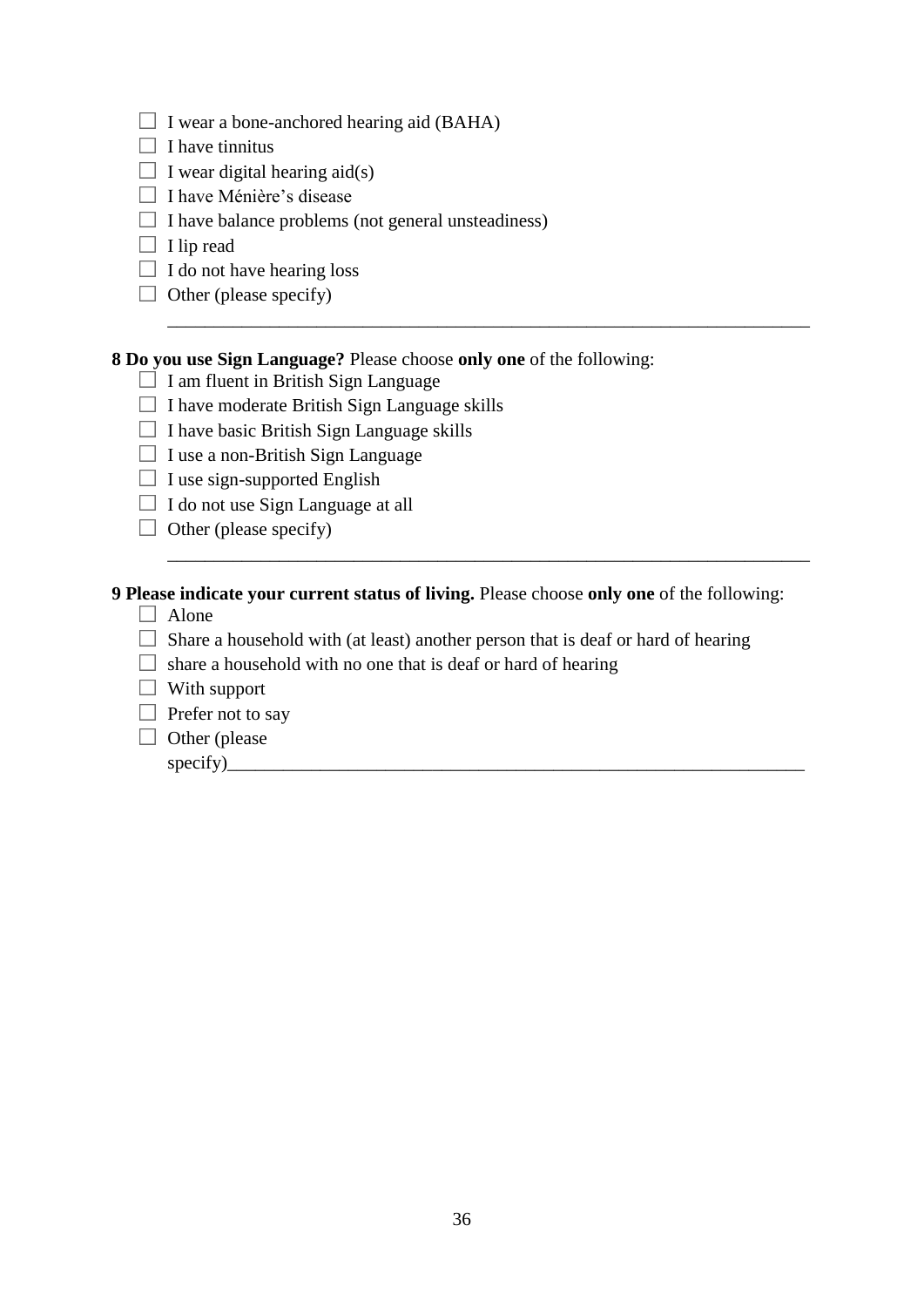#### Daily Weekly Fortnightly Monthly Rarely Never TV via TV set TV via a laptop/computer TV on a mobile phone TV on a tablet device e.g. iPad TV via game console e.g. Connected TV TV via other video media e.g. DVD

## **10 Please rank the following television usage according to frequency of use.**

#### **11 Please rank the following television usage according to your preference of use, with 1 being most preferred and 5 being least preferred.** If you *never* use a particular TV provision service, please *do not* rank that option.

| TV via TV set                         |  |  |  |
|---------------------------------------|--|--|--|
| TV via a laptop/computer              |  |  |  |
| TV on a mobile phone                  |  |  |  |
| TV on a tablet device e.g. iPad       |  |  |  |
| TV via game console e.g. Connected TV |  |  |  |
| TV via other video media e.g. DVD     |  |  |  |

## **12 How do you receive and watch TV? Do you use the following services?** Please choose **all that apply**.

- $\Box$  TV as broadcast
- $\Box$  TV watch again via online services such as iPlayer and Clic
- $\Box$  TV watch again via on demand services such as Virgin On Demand and YouView
- $\Box$  TV recorded programmes stored on a PVR, hard disk recorder or DVD
- $\Box$  TV via service such as Netflix or LoveFilm
- $\Box$  TV via social media such as YouTube

#### **13 Which of the TV distribution platforms do you prefer? Please rank the services, with number 1 being the most liked and number 5 being the least liked.** If you *never* use a particular TV provision service, please *do not* rank that option.

 $1 \t| 2 \t| 3 \t| 4 \t| 5$ TV – as broadcast TV – watch again via online services such as iPlayer and Clic TV – watch again via on demand services such as Virgin On Demand and YouView TV – recorded programmes stored on a PVR, hard disk recorder or DVD TV – via service such as Netflix or LoveFilm TV – via social media such as YouTube

#### **14 Which type (or types) of TV do you have or do you regularly use?** Please choose **all** that apply:

- $\Box$  Old Analogue TV with a set-top box
- $\Box$  Digital TV (non-High Definition)

 $\Box$  High-definition Digital TV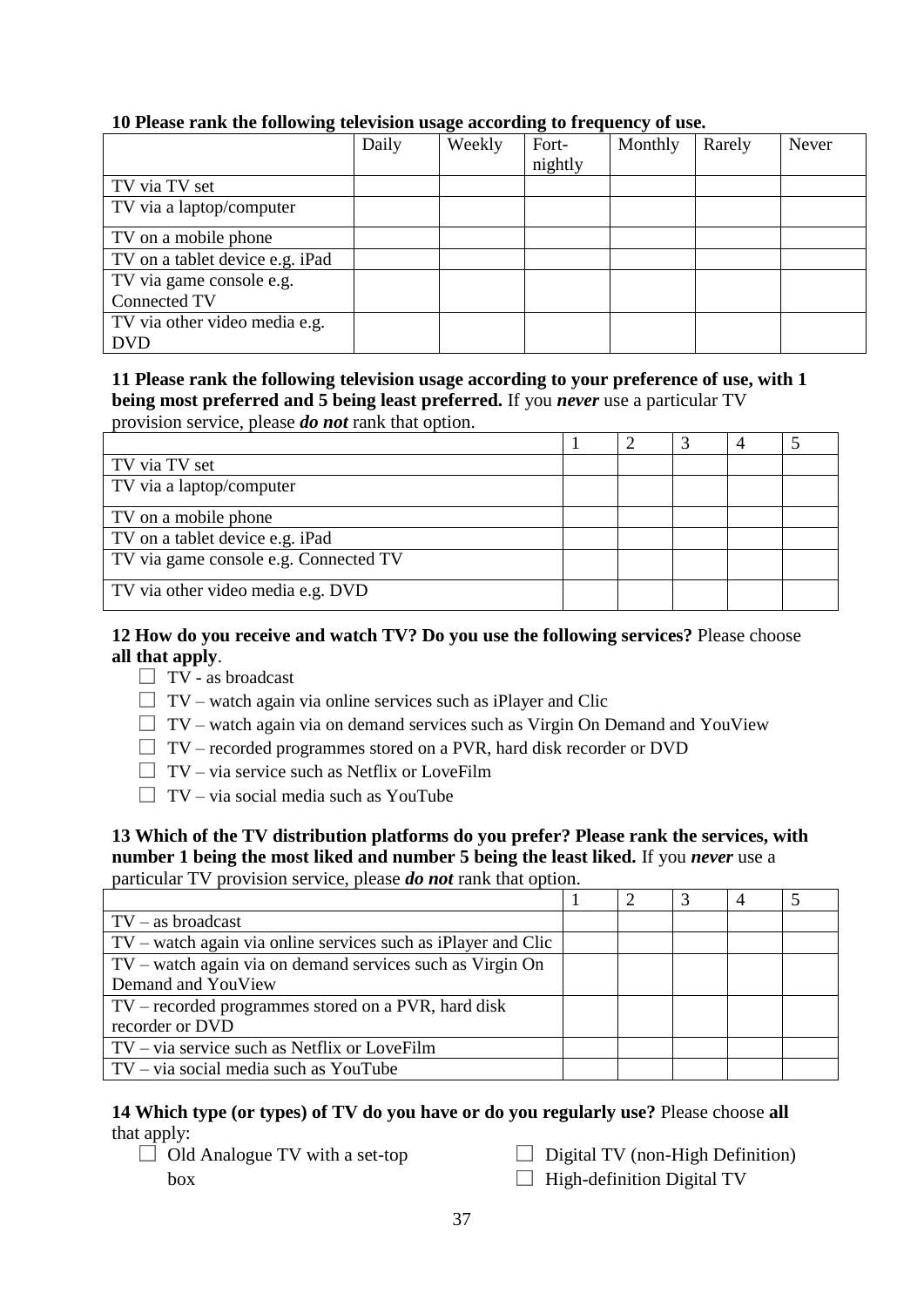$\Box$  3D TV

 $\Box$  Other (please specify):

 $\Box$  Don't know

**15 Thinking about the way you receive television at home, is that via an aerial, cable or** 

**satellite connection?** You may choose *more than one option* i.e. if you have both freeview through an aerial and Sky TV through a satellite connection.

- $\Box$  Via an aerial (e.g. Freeview, BT Vision, or Top UP TV)
- $\Box$  Via cable connection (Virgin Media, TalkTalk)

 $\Box$  Via satellite connection (Sky or Freesat)

 $\Box$  Don't know

|  |  |  | $\Box$ Other (please specify) |
|--|--|--|-------------------------------|
|--|--|--|-------------------------------|

#### **16 How many hours do you spend watching TV per day, on average?** Please choose **only one** of the following:

\_\_\_\_\_\_\_\_\_\_\_\_\_\_\_\_\_\_\_\_\_\_\_\_\_\_\_\_\_\_\_\_\_\_\_\_\_\_\_\_\_\_\_\_\_\_\_\_\_\_\_\_\_\_\_\_\_\_\_\_\_\_\_\_\_\_\_\_\_

| $\Box$ Less than 1 hour | $\Box$ 5-6 hours         |
|-------------------------|--------------------------|
| $\Box$ 1-2 hours        | $\Box$ 6-7 hours         |
| $\Box$ 2-3 Hours        | $\Box$ 7-8 hours         |
| $\Box$ 3-4 hours        | $\Box$ more than 8 hours |

 $\Box$  4-5 hours

**17 Which channels do you watch?** Please select **as many choices as are appropriate**.

| BBC1             | Music channels e.g. VH1, Kerrang! |
|------------------|-----------------------------------|
| BBC <sub>2</sub> | News channels e.g. BBC News.      |
| BBC3             | <b>Sky News</b>                   |
| BBC4             | Documentary channels e.g.         |
| ITV1             | Discovery, History, Yesterday     |
| ITV <sub>2</sub> | Sports channels e.g. Sky Sports   |
| ITV <sub>3</sub> | Movie channels e.g. Film4, Sky    |
| ITV4             | Movies                            |
| S <sub>4</sub> C | Childrens channels e.g.           |
| Channel 4        | Nickelodeon                       |
| Channel 5        | Satellite or cable entertainment  |
| E4               | channels e.g. Dave, Sky Living    |
| More4            |                                   |
| Other (please)   |                                   |
| specify)         |                                   |
|                  |                                   |

## **18 Which type of programmes do you watch or like watching?** Please select **as many as are appropriate**.

- $\Box$  Live events e.g. Royal Weddings, Live 24-hour news channels
- $\Box$  News programmes e.g. The 10 O'clock News, Newsnight
- $\Box$  Current affairs programmes e.g. Dispatches

 $\Box$  Documentary

 $\Box$  Live sport

 $\Box$  Sports highlights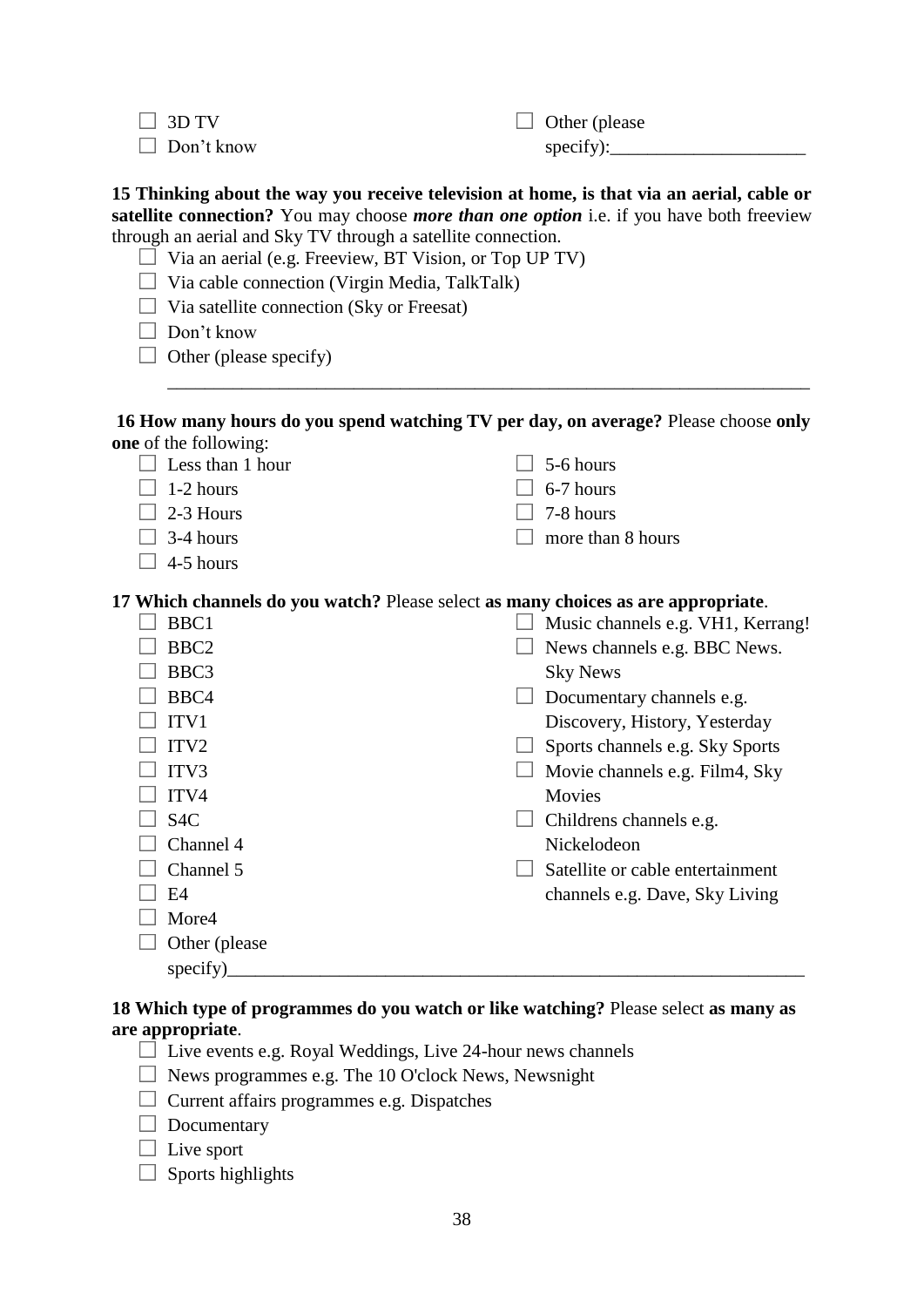| □ Entertainment programmes e.g. X-Factor, Splash, Strictly Come Dancing |  |  |
|-------------------------------------------------------------------------|--|--|
|-------------------------------------------------------------------------|--|--|

- $\Box$  Comedy
- $\Box$  Music
- $\Box$  Reality shows
- $\Box$  Drama
- $\Box$  Soap operas
- $\Box$  Children's shows
- $\Box$  Cookery shows
- $\Box$  DIY/Gardening shows
- $\Box$  Property shows
- $\Box$  Chat shows
- $\Box$  Films
- $\Box$  Quiz shows
- $\Box$  Other (please specify):

## **19 Do you use subtitles to watch TV?** Please choose **only one** of the following:

- $\Box$  All the time
- $\Box$  Most of the time
- $\Box$  Sometimes
- $\Box$  Rarely
- $\Box$  Never

#### **20 When watching television programmes in the Welsh language (e.g. via S4C live or on the online service Clic), do you select the subtitles in Welsh or English?** Please choose **only one** of the following:

 $\Box$  English

- Welsh
- $\Box$  I use subtitles in both English and Welsh to watch S4C/Clic
- $\Box$  I do not use subtitles at all to watch S4C
- $\Box$  I do not watch programmes in the Welsh language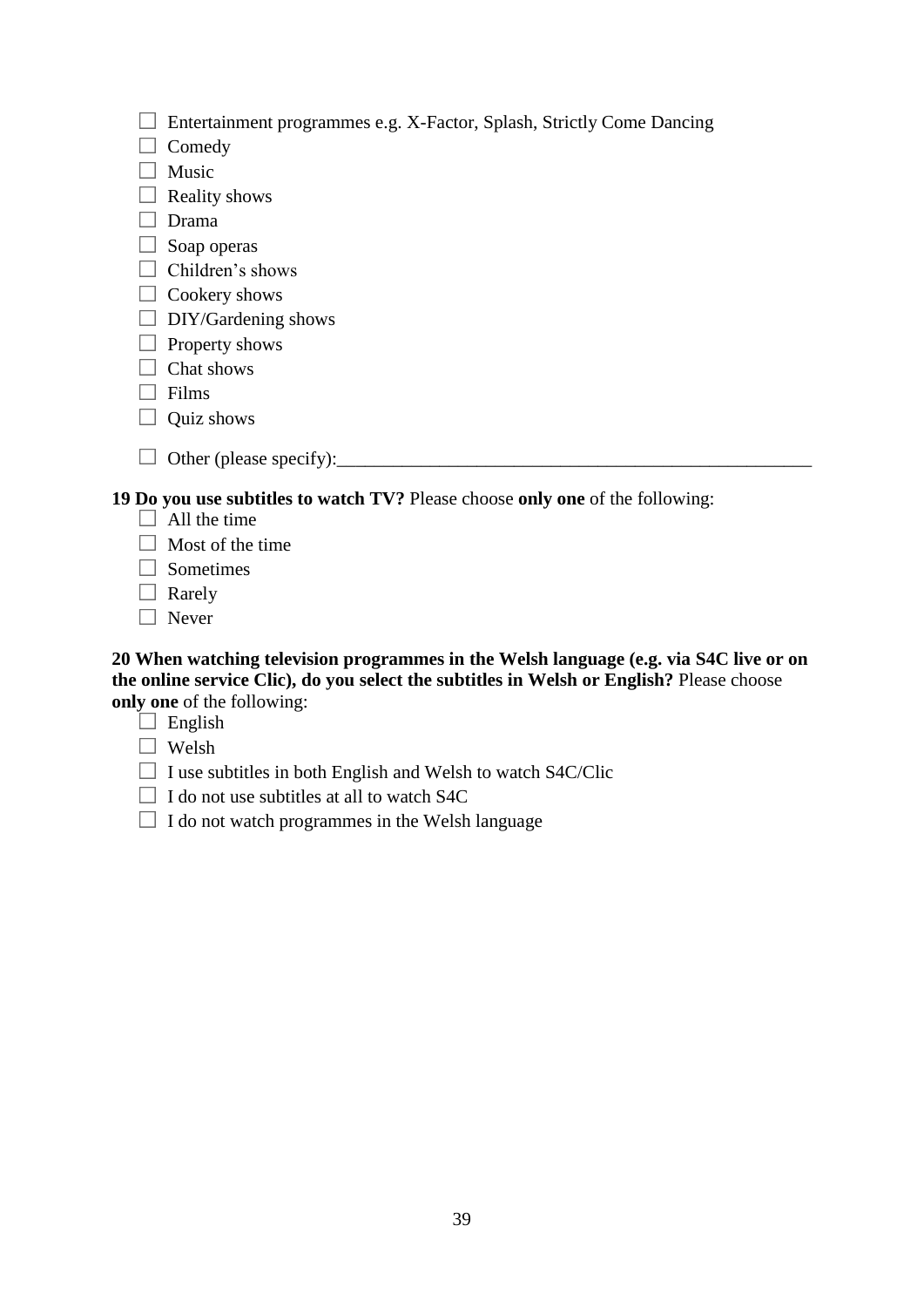*Only answer Question 21 - 25 if you use subtitles while watching television programmes in the Welsh language.* 

*If you do not use subtitles while watching television programmes in the Welsh language, please go to Question 26 directly.* 

#### **21 Which is your preferred language for subtitles when watching programmes on S4C?**

- $\Box$  Welsh
- $\Box$  English

**22 Do you view S4C with BIST (Burned in subtitles) at all? BIST is when a programme has subtitles that cannot be removed from the broadcast.** 

 $\Box$  No

**23 Do you view S4C with subtitles that can be called up? Called up subtitles are chosen via an option like pressing the red button or a subtitling service button.** 

| ×<br>٧ |  |
|--------|--|
|--------|--|

 $\Box$  No

#### **24 Do you prefer burned in subtitles or called up subtitles?**   $\Box$  Burned in subtitles

- $\Box$  Called up subtitles
- $\Box$  No preference
- $\Box$  Varies with the programme being watched

#### **25 Do you watch S4C using mobile devices such as tablet computers (e.g. iPad) or mobile phones?**

- $\Box$  Yes
- $\Box$  No

**26 Do you watch TV programmes presented in British Sign Language? If so, which programmes do you watch? Please give examples in the comment box provided.** 

 $\Box$  All the time

□ Never

- $\Box$  Most of the time
- $\Box$  Sometimes
- $\Box$  Rarely

*Please give examples here:*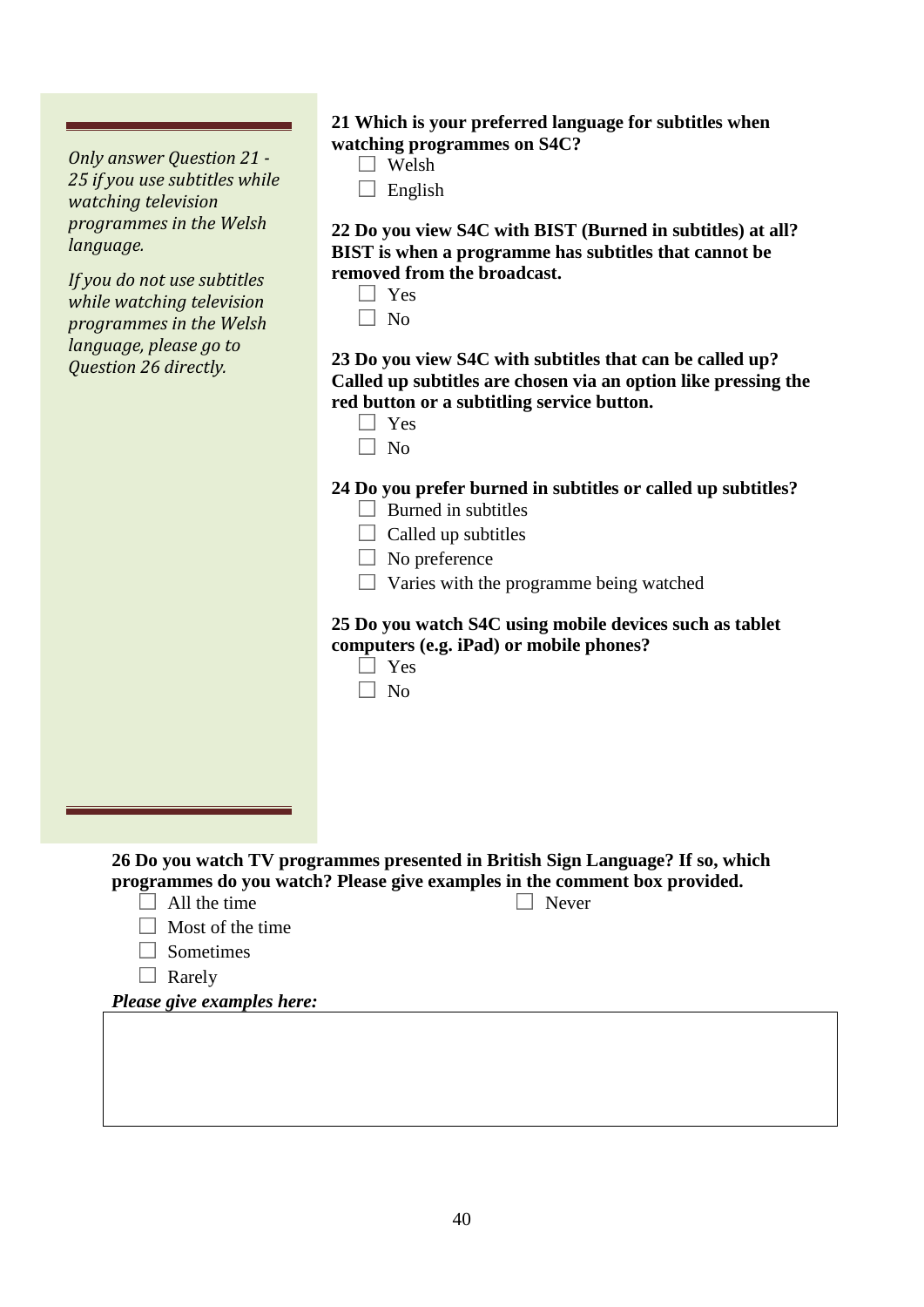|                                                                                                                                                                                                                                                                                                                               | 27 Do you watch TV programmes with British Sign Language interpretation? If so,                                                                                                                                                                                                                                                                                            |
|-------------------------------------------------------------------------------------------------------------------------------------------------------------------------------------------------------------------------------------------------------------------------------------------------------------------------------|----------------------------------------------------------------------------------------------------------------------------------------------------------------------------------------------------------------------------------------------------------------------------------------------------------------------------------------------------------------------------|
| which programmes? Please give examples in the comment box provided<br>All the time                                                                                                                                                                                                                                            | Rarely                                                                                                                                                                                                                                                                                                                                                                     |
| Most of the time                                                                                                                                                                                                                                                                                                              | Never                                                                                                                                                                                                                                                                                                                                                                      |
| Sometimes                                                                                                                                                                                                                                                                                                                     |                                                                                                                                                                                                                                                                                                                                                                            |
|                                                                                                                                                                                                                                                                                                                               |                                                                                                                                                                                                                                                                                                                                                                            |
| Please give examples here:                                                                                                                                                                                                                                                                                                    |                                                                                                                                                                                                                                                                                                                                                                            |
|                                                                                                                                                                                                                                                                                                                               |                                                                                                                                                                                                                                                                                                                                                                            |
| Yes                                                                                                                                                                                                                                                                                                                           | 28 Would you like more British Sign Language interpretation programmes?<br><b>No</b>                                                                                                                                                                                                                                                                                       |
| TV services? Please tick any of the options that apply to your experiences.<br>Better sound quality<br>Better subtitling options<br>Better quality of subtitles<br>Better sign language programme<br>availability<br>Other (please specify)                                                                                   | 29 What benefits have you experienced with using digital TV compared to old analogue<br>Better picture quality<br>Better range and choice of<br>programmes                                                                                                                                                                                                                 |
| many options as are appropriate to you.<br>Poor sound quality<br>Difficult to hear speech on TV<br>Not enough sign language<br>availability<br>Sign language programmes at<br>inconvenient times<br>Subtitles missing<br>Delays on subtitles<br>Subtitles move too quickly<br>Misspelling on subtitles<br>Subtitles use wrong | 30 Which difficulties have you experienced when watching digital TV? Please choose as<br>Cannot follow subtitles (e.g. hard to<br>understand subtitles)<br>Cannot access subtitles due to low<br>signal strength<br>Background noise<br>Size of subtitles too small<br>Cannot get subtitles to work<br>Sparse subtitles<br>Poor quality subtitles during live<br>broadcast |
| words/inappropriate words<br>Other (please specify):                                                                                                                                                                                                                                                                          |                                                                                                                                                                                                                                                                                                                                                                            |

41

\_\_\_\_\_\_\_\_\_\_\_\_\_\_\_\_\_\_\_\_\_\_\_\_\_\_\_\_\_\_\_\_\_\_\_\_\_\_\_\_\_\_\_\_\_\_\_\_\_\_\_\_\_\_\_\_\_\_\_\_\_\_\_\_\_\_\_\_\_\_\_\_ \_\_\_\_\_\_\_\_\_\_\_\_\_\_\_\_\_\_\_\_\_\_\_\_\_\_\_\_\_\_\_\_\_\_\_\_\_\_\_\_\_\_\_\_\_\_\_\_\_\_\_\_\_\_\_\_\_\_\_\_\_\_\_\_\_\_\_\_\_\_\_\_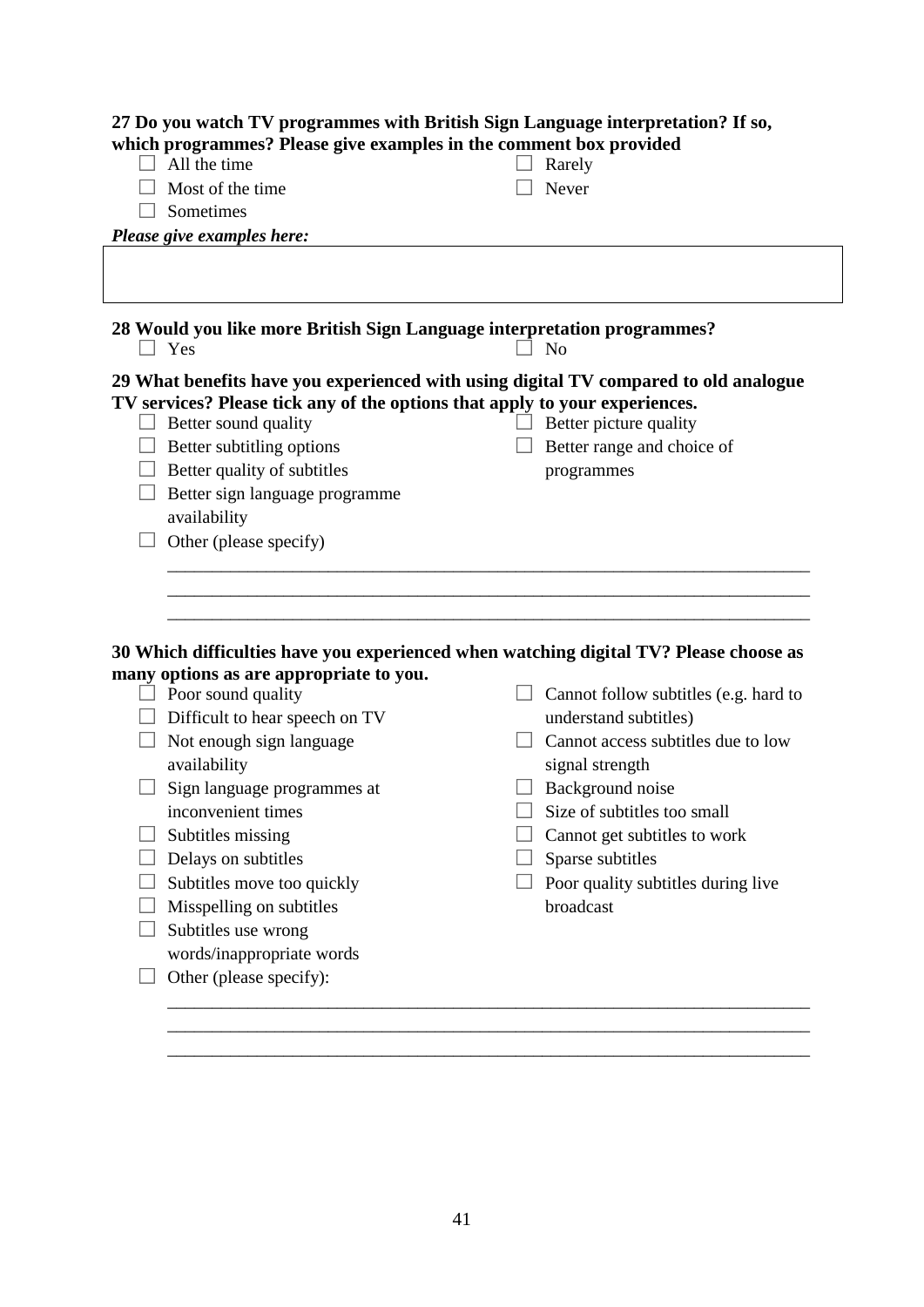#### **31 Compared to the old analogue system, do you find Digital TV better or easier to use?**

Please choose **only one** answer and leave a comment if you would like to explain your answer.

 $\Box$  Better than analogue

 $\Box$  Worse than analogue  $\Box$  No opinion

 $\Box$  The same as analogue

*Leave a comment if you would like to explain your answer*

**32 Have you used video on demand services on your digital TV?** For example, have you used BBC iPlayer? Please choose **only one** of the following:

- $\Box$  I use these services often
- $\Box$  I have used these services
- $\Box$  I am aware of these services but do not use them
- $\Box$  I do not know about and have not used these services

## **33 Have you used extra information services through your digital TV, such as the 'Red Button' services on BBC?** Please choose **only one** of the following:

- $\Box$  I use these services often
- $\Box$  I have used these services
- $\Box$  I am aware of these services but do not use them
- $\Box$  I do not know about and have not used these services

#### **34 Are you aware of the services available on digital TV to change the text size or colours of subtitles?** Please choose **only one** of the following:

- $\Box$  I use these services often
- $\Box$  I have used these services
- $\Box$  I am aware of these services but have not used them
- $\Box$  I am not aware of these services and have not used these services

#### **35 Have you used the interactive features of your digital TV? For example, have you used your digital TV to access websites, social media services, email or to contact your local council?** Please choose **only one** of the following:

- $\Box$  I use these services often
- $\Box$  I have used these services
- $\Box$  I am aware of these services but do not use them
- $\Box$  I do not know about and have not used these services

#### **36 Which of the following would you suggest to broadcasters in Wales to improve services? Please rank these possible options as appropriate, with 1 being most important and 5 being least important.**

| Two subtitling settings for each TV programme with one setting     |  |  |  |
|--------------------------------------------------------------------|--|--|--|
| offers a summary of audiovisual text and the other offers word-by- |  |  |  |
| word audiovisual translation                                       |  |  |  |
| Programmes for learners of British Sign Language                   |  |  |  |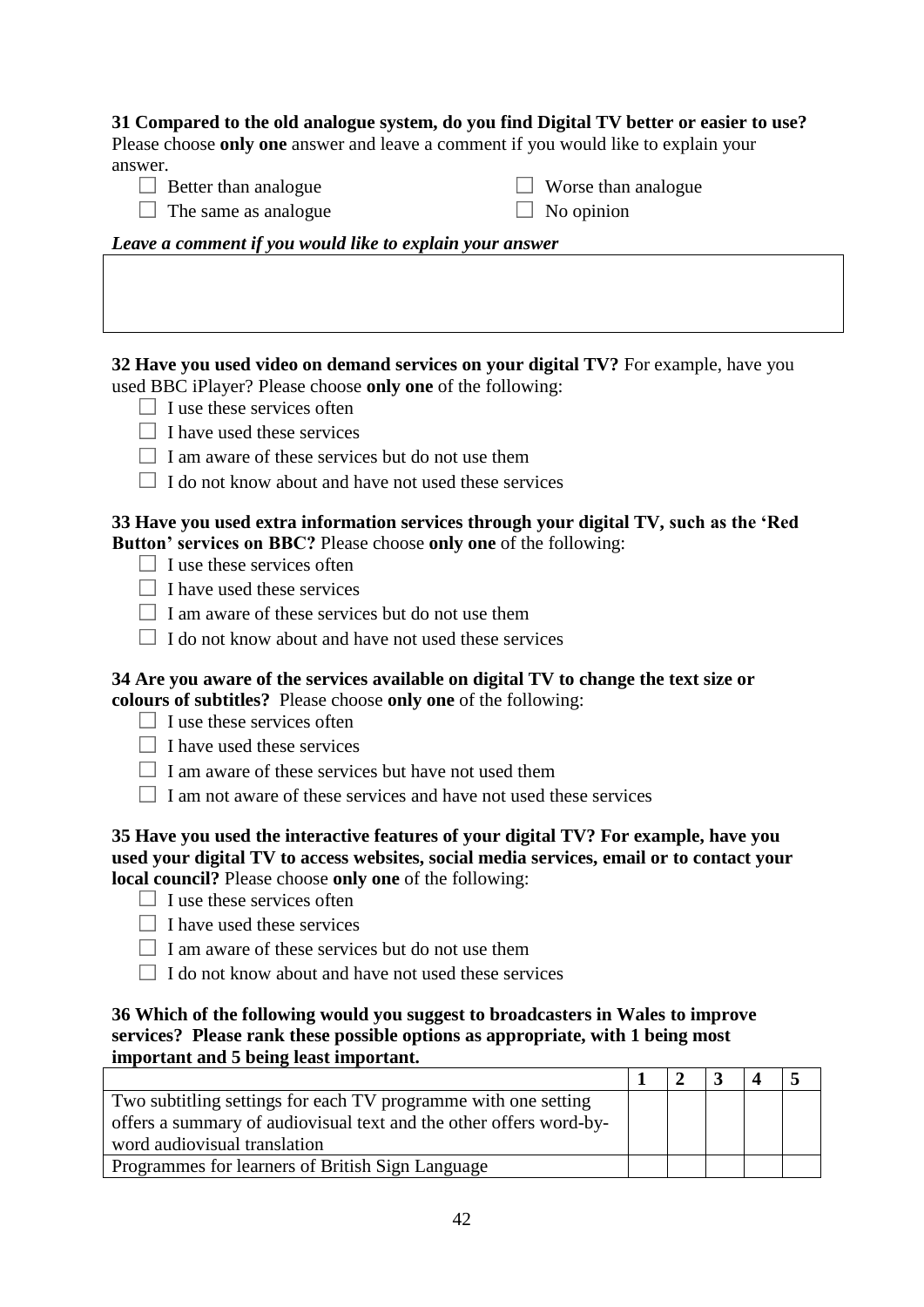| A wider variety of programmes with Sign Language                      |  |  |  |
|-----------------------------------------------------------------------|--|--|--|
| More programmes with Sign Language                                    |  |  |  |
| Subtitles available on catch-up TV services e.g. iPlayer, Clic on all |  |  |  |
| devices including tablets and mobile phones                           |  |  |  |
| Sign language available on catch-up TV services e.g. iPlayer, Clic    |  |  |  |
| on all devices including tablets and mobile phones                    |  |  |  |
| Making it easier to discover how to use subtitles on the different    |  |  |  |
| platforms and devices                                                 |  |  |  |
| Better quality subtitles during live broadcasts (such as sports and   |  |  |  |
| events).                                                              |  |  |  |

## **37 Do you have any other comments or suggestion to BBC and S4C regarding services for deaf and hard of hearing people in Wales?**

Please write your answer here:

## **38 Were you aware of the support that was offered during Digital TV switchover?**

- Yes
- $\Box$  No